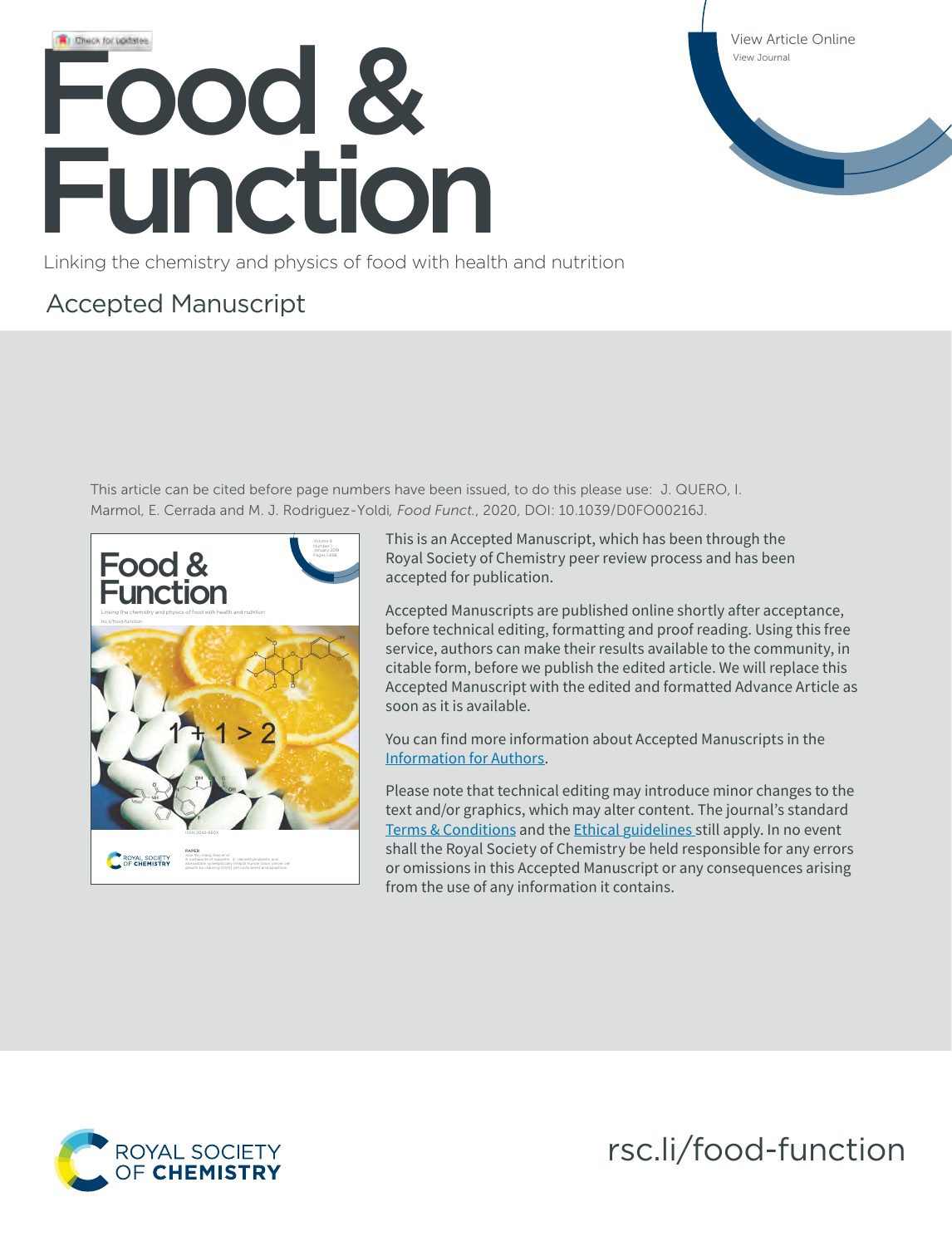# **Insights on potential application of polyphenol-rich dietary intervention on degenerative diseases management**

 *Javier Quero<sup>1</sup> , Inés Mármol<sup>1</sup> , Elena Cerrada2,\* and María Jesús Rodríguez-Yoldi1,\**

 Departamento de Farmacología y Fisiología. Unidad de Fisiología, Facultad de Veterinaria, Universidad de Zaragoza, 50013, Zaragoza, CIBERobn (Carlos III), IIS Aragón, IA2, Spain, <sup>2</sup>Departamento de Química Inorgánica, Instituto de Síntesis Química y Catálisis Homogénea-ISQCH, Universidad de Zaragoza-CSIC, 50009 Zaragoza, Spain.

#### **Abstract**

 In recent times, a great number of plants have been studied in order to identify new components with nutraceutical properties, among which are polyphenols. Dietary polyphenols represent a large group of bioactive molecules widely found in food of plant origin and they have been found able to prevent onset and progression of degenerative diseases, as well as reducing and controlling their symptoms. These health protective effects have been mainly related to their antioxidant and anti-inflammatory properties. However, it must be considered that application of isolated polyphenols as nutraceuticals is quite limited due to their poor systemic distribution and relative bioavailability. The present review highlights the potential effect of dietary intervention with polyphenol-rich food and plant extracts in patients with cancer, diabetes and neurodegenerative, autoimmune, cardiovascular and ophthalmic diseases, as well as the possible molecular mechanisms of action suggested in numerous studies with animal models. **Formular Consumeration Formular Consumeration**<br> **Formular Consumeration Burnov Accepted Manuscripts** *Functional Martin Jestis***<br>
<b>Formular Consumeration** *Function <b>Function Function <b>Accepted Function Co* 

#### **1.Introduction**

 Polyphenols are secondary metabolites from plants which represent the largest group of non-energetic compounds in food of vegetable origin. Plants are expose to multiple stress factors and polyphenols display protective roles against photosynthetic and oxidative stresses, herbivores, wounds and UV radiation, as well as being involved in other relevant physiological functions, including pigmentation, pollination and 33 inhibition of pathogen development.<sup>1, 2</sup> Biosynthesis of polyphenols is indeed increased in plants exposed to previously mentioned stresses and polyphenol profile of plants has 35 been reported to change depending on the environmental situation.<sup>3, 4</sup>

 Different epidemiological studies have correlated high consumption of grain, fruits and vegetables that characterize Mediterranean and Nordic diet among others, with a lower risk of developing certain diseases.<sup>5-8</sup> In this context, the intake of polyphenols has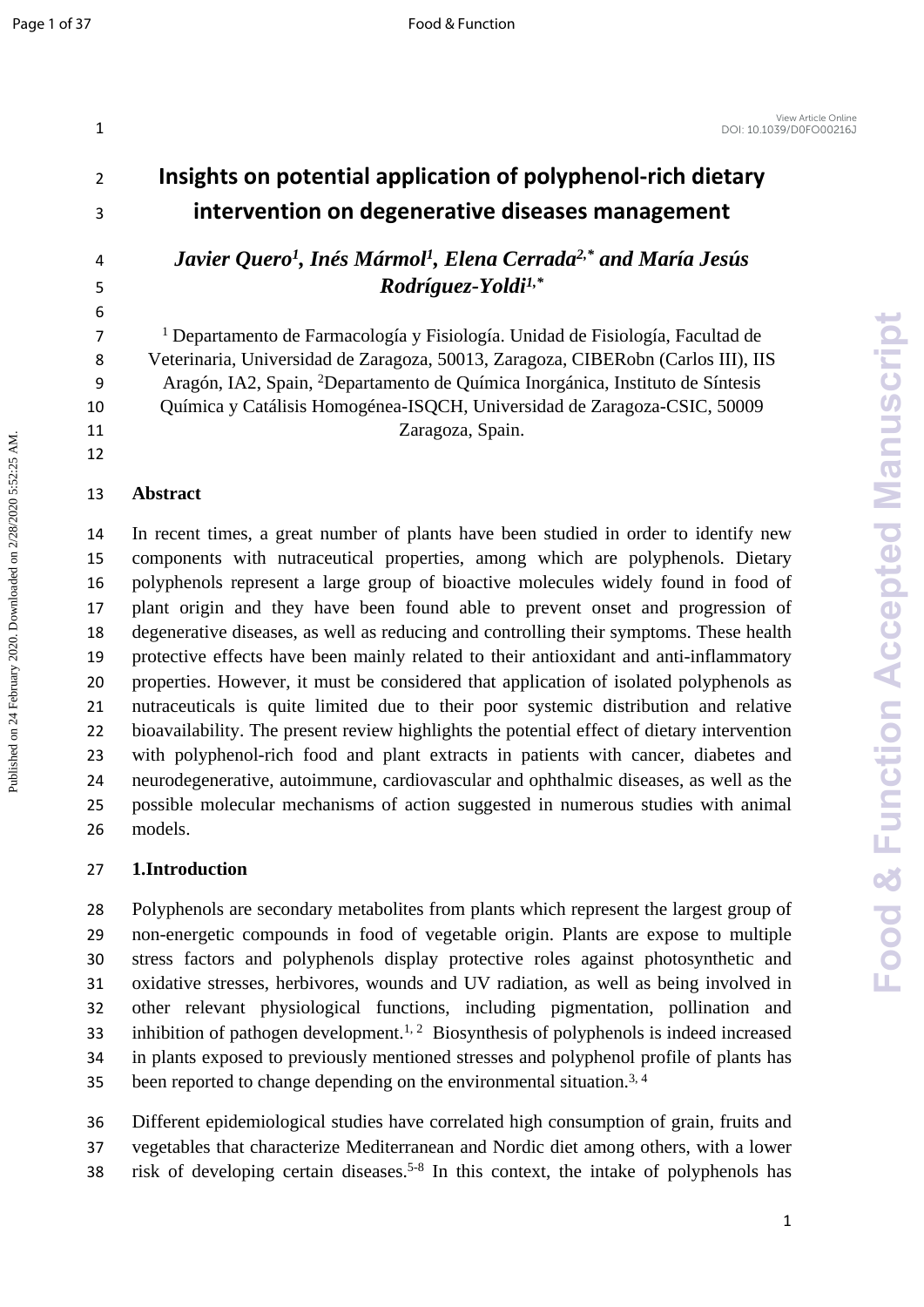39 shown being beneficial towards health, lowering risk of cancer, cardiovasculate Marticle Online 40 neurodegenerative and other degenerative diseases.<sup>9-20</sup> These protective effects might be linked to the antioxidant and anti-inflammatory properties of polyphenols, since they are able to reduce the activity of multiple targets through direct interaction or 43 modulation of gene expression.<sup>14, 21-24</sup>.

 The antioxidant effect of polyphenols may be exerted whether directly, as free radical scavengers, or indirectly, via modulation of genes expression and enzymes activity involved in redox homeostasis.<sup>25</sup> Therefore, polyphenols might help the endogenous antioxidant systems to control oxidative homeostasis by reducing the excess of reactive oxygen species (ROS) and reactive nitrogen species (RNS).

 Regarding the direct antioxidant effect of polyphenols, *in vitro* studies have shown that polyphenols are able to donate an electron or hydrogen atom, thus neutralizing free radicals. In the reactions within the lipid peroxidation chain, polyphenols can turn free 52 radicals into stable radicals by donating an electron, acting as chain breakers.<sup>26</sup> Polyphenols can also reduce the rate of oxidation by inhibition or deactivation of the 54 precursors of free radicals and as a consequence suppress their generation.<sup>9</sup> Among the different interactions with enzymes, polyphenols have been found to induce antioxidant enzymes such as catalase, superoxide dismutase and glutathione peroxidase, thus decreasing levels of hydrogen peroxide, superoxide and hydroperoxides anions, as well as to inhibit the expression of pro-oxidant enzymes such as xanthine oxidase.<sup>9</sup> **For**  $\theta$  **Fourier interaction twitted by the presentation consistent in the state of**  $\theta$  **and**  $\theta$  **and**  $\theta$  **and**  $\theta$  **and**  $\theta$  **and**  $\theta$  **and**  $\theta$  **and**  $\theta$  **and**  $\theta$  **and**  $\theta$  **and**  $\theta$  **and**  $\theta$  **and**  $\theta$  **and**  $\theta$  **and**  $\theta$  **and** 

 However, polyphenols have also displayed a well-documented pro-oxidant effect. These results have been mainly observed in tumor cells and have been related to pro-apoptotic action. The dual pro-oxidant and antioxidant behavior of phenolic compounds not only 62 depends on cell type but also on their concentration, chemical structure and  $pH$  status.<sup>27-</sup> <sup>30</sup>

 On the other hand, modulation of the inflammatory process by dietary polyphenols is mediated by regulation of different signaling pathways involved in inflammation. As a result, release of proinflammatory metabolites and cytokines such as TNF-α is suppressed, whereas expression of anti-inflammatory modulators is enhanced.31, 32 Besides, ROS and RNS scavenging capacity along with iron and copper chelating activity of polyphenols contribute to reduce inflammation, since they are causal factors strictly correlated to inflammatory diseases.<sup>33</sup>

71 However, less than 25% of total polyphenol intake is absorbed in the intestine<sup>34</sup>. This is due to low solubility, instability in the gastrointestinal (GI) tract (pH, enzymes, presence of other nutrients), insufficient gastric residence time and difficulty in traversing the lipid bilayer of the membranes, which cause low bioavailability and poor systemic 75 distribution of polyphenols<sup>35-37</sup>. In order to overcome this drawback and enhance the potential of polyphenols with pharmacological purposes, it has been proposed the use of food macromolecules based on nanoparticles formed by reassembled proteins, cross-linked polysaccharides, protein-polysaccharide conjugates, as well as lipids emulsified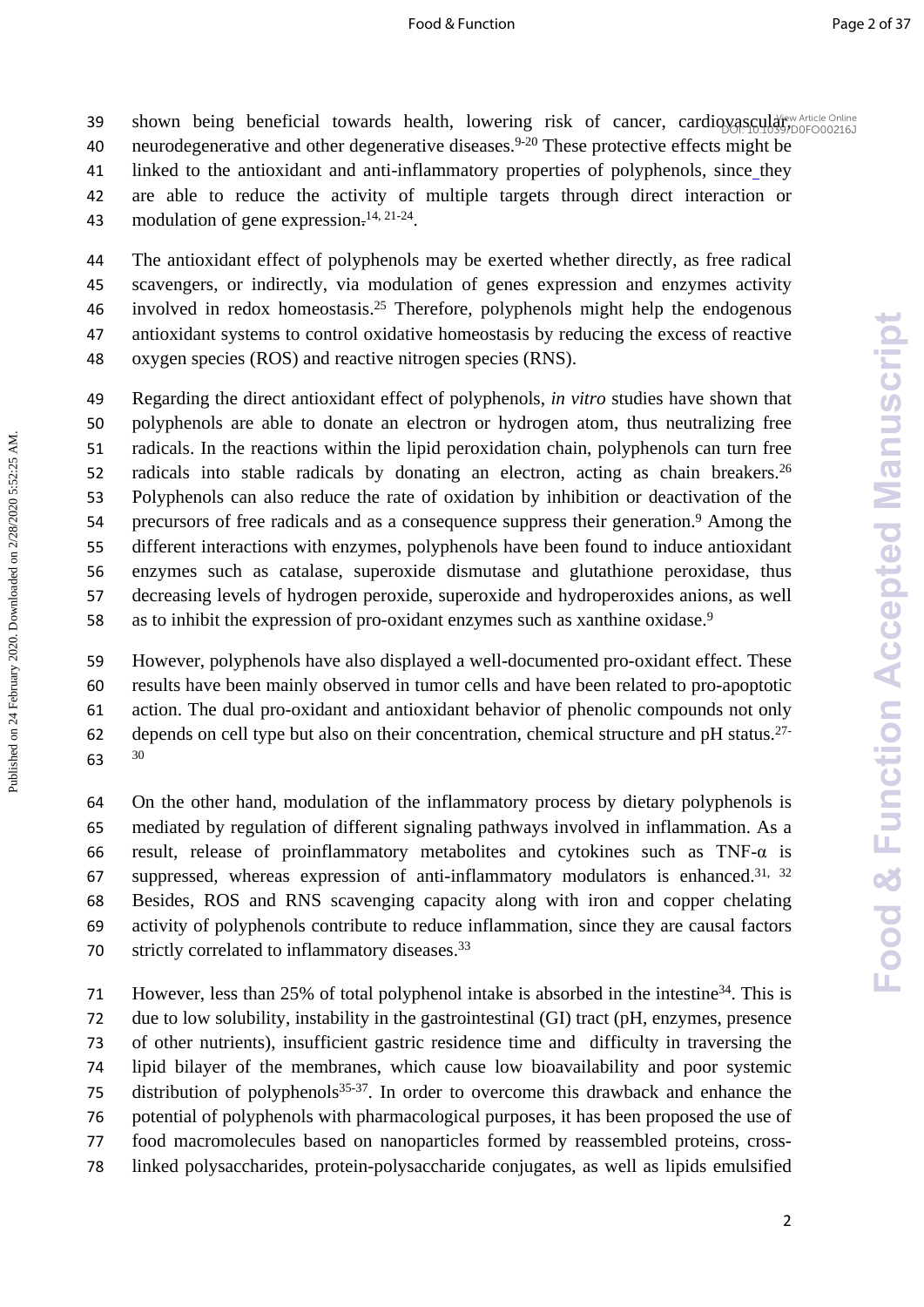#### Page 3 of 37 Food & Function

79 by a safe procedure that can be applied in food. Polymer-based delivery nanoparticle *Chline*  systems, which encapsulate biofunctional ingredients within networks, have been widely developed for the functional and biomedical food sectors enhancing their 82 protection and transport by the blood  $37, 38$ . These biomacromolecular-based nanoparticles improve the absorption and bioavailability of the bioactive molecule mainly through different routes that includes: protection of the bioactive molecule from the hostile environment of the gastrointestinal tract, prolongation of the residence time in the intestine by muco-adhesion, endocytosis of the particles, and/or permeabilizing 87 effect of the polymer.  $35, 39, 40$ On the other hand, there is evidence confirming that the intake of the hole plant-origin food might be more effective than its main isolated 89 components, <sup>41</sup> since cooperation among the different phenolic compounds, as well as food matrix and other biologically-active components such as divalent metals or 91 proteins influence polyphenols bioavailability <sup>42</sup>. Therefore, studies focusing on whole food or total plant extracts are more accurate than those using isolated phenolic compounds. **Fo Box and procedure that can be applied in food. Polyme-based dirivery mangepticalises and**  $\alpha$  **<b>Example 2020 EQuidipped** and between state and between state and  $\alpha$  procedure and  $\alpha$  **Example Condition** and betwe

 Polyphenols, which are mainly found as glycosylated derivatives in plants, must undergo various intestinal transformations by the digestive enzymes and the colonic microbiota, thus being hydrolyzed to aglycones and other bioactive metabolites which 97 are absorbed by enterocytes <sup>43</sup>. Aglycones are again metabolized in the enterocytes before being led to the liver, where these products undergo final enzymatic transformations becoming conjugated metabolites, hydrophilic molecules that enter the 100 blood stream and are distributed to the tissues and organs or eventually excreted <sup>43</sup> According to this metabolism routes for phenolic compounds, the beneficial effect of polyphenols towards human health is not caused by their direct antioxidant activity, but it is due to interaction of conjugated metabolites with genes and enzymes that modulate intracellular signaling cascades involved in cellular growth, proliferation and death, as 105 well as in antioxidant and anti-inflammatory responses<sup>44</sup>. Therefore, studies which focus on the impact of polyphenols on human health should use animal models which consider the transformation processes that polyphenols undergo from food intake to final conjugated derivatives.

## **2. Classification of polyphenols**

 Polyphenols are characterized by the presence of one or more hydroxyl groups on an aromatic ring. These molecules are classified by their molecular weight, chemical structure and complexity in flavonoids (flavones, flavonols, flavanones, flavanonols, isoflavonoids, flavanols, anthocyanidins and chalcones) and non-flavonoids compounds (phenolic acids, stilbenes, curcuminoids, lignans and tannins).<sup>45</sup> Flavonoids are the most 116 predominant polyphenols that comprises over 5000 molecules.<sup>46</sup>

 Considering the location in the plant of the polyphenols, they can also be divided into soluble compounds, which refer to molecules with low and medium molecular weight not bound to components of cell wall and insoluble compounds, which include condensed tannins and other phenolic compounds linked to polysaccharides or proteins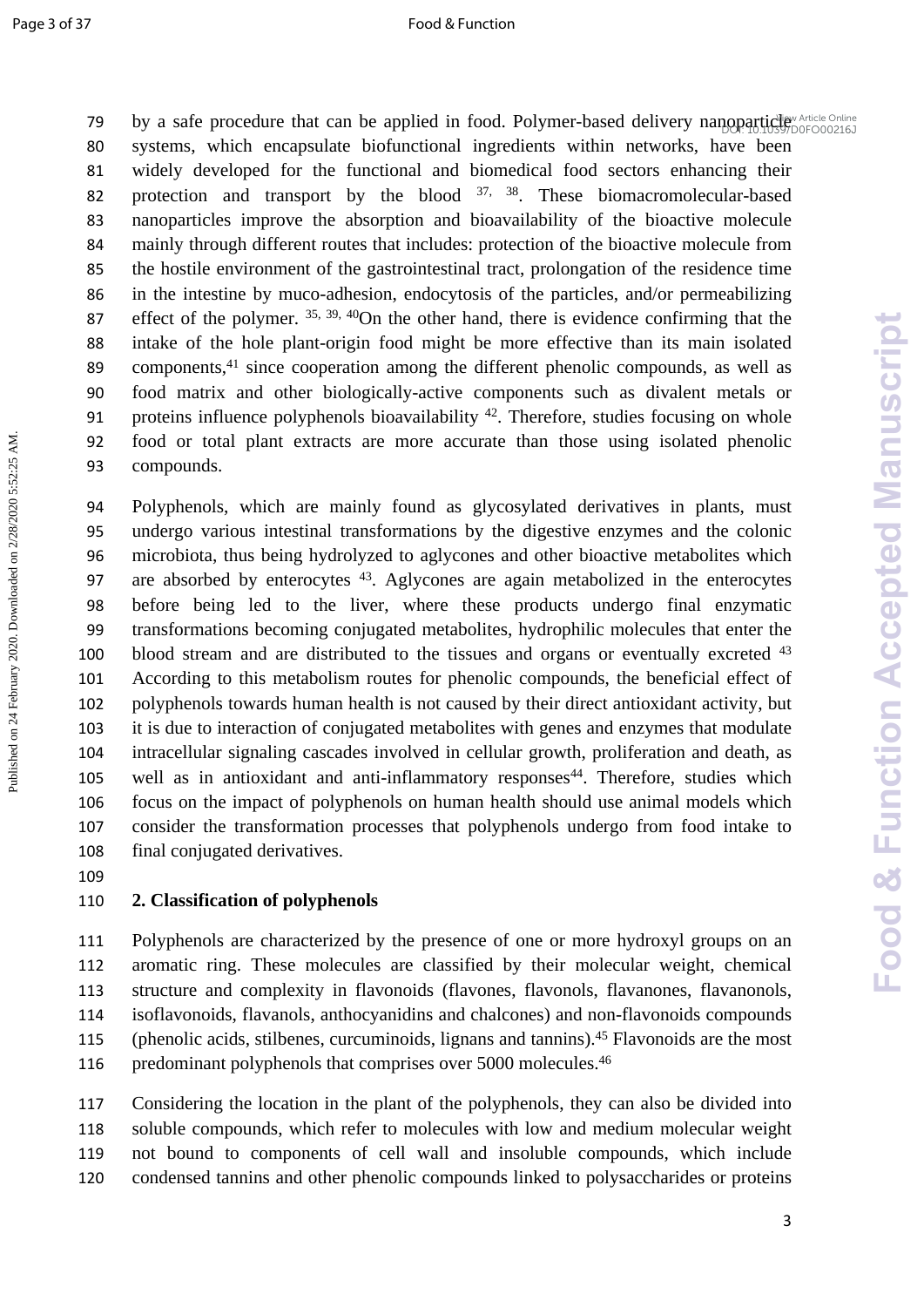121 of the cell wall. The later derivatives are not digested meanwhile the soluble compounds Article Online 122 can cross the intestinal barrier more easily.<sup>47</sup>

123 All flavonoids are derived from L-phenylalanine, which is transformed into 4- 124 coumaroylCoA through the phenylpropanoid pathway. The addition of three molecules 125 of malonyl-CoA to 4-coumaroylCoA leads to the synthesis of a bicyclic chalcone, such 126 as naringenin chalcone, which is the precursor of flavanones, which in turn, are the 127 precursors for all the rest of flavonoids.<sup>48-51</sup> The presence of different enzymes in plants 128 such as isomerases, reductases, hydrolases and dioxygenases introduces modifications 129 in the basic flavonoid structure, leading to the diverse flavonoids subclasses,<sup>52</sup> 130 including: antoxanthins (flavones and flavonols), <sup>45, 53-57</sup> flavanones, <sup>45, 54, 58, 59</sup> 131 flavanonols,<sup>60</sup> isoflavonoides,<sup>45, 61, 62</sup> flavanols or catechins,  $45, 63-66$  anthocyanidins<sup>67-70</sup> 132 and chalcones<sup>59, 71, 72</sup> (Figures 1-3). There are many examples of flavonoids found in 133 plants with modifications in their structure, mainly as sugar O-conjugates in different 134 positions.<sup>73</sup> The presence of sugars, namely glucose, rutinose, galactose, xylose, among 135 others improve their stability during storage and their absorption and bioavailability and 136 it is a prerequisite for their transport in the central vacuole of the plant cell.<sup>71, 74</sup> For the collective state of the published on 24 February 2020. All the control of the published on 24 February 2020<br> **For the computer Published Solution** Control of the control of the control of the control of the contro



137

138 **Figure 1.** Chemical structures of flavonoids and some examples of representative antoxanthines 139 (flavones and flavonols)

**Flavonols**

140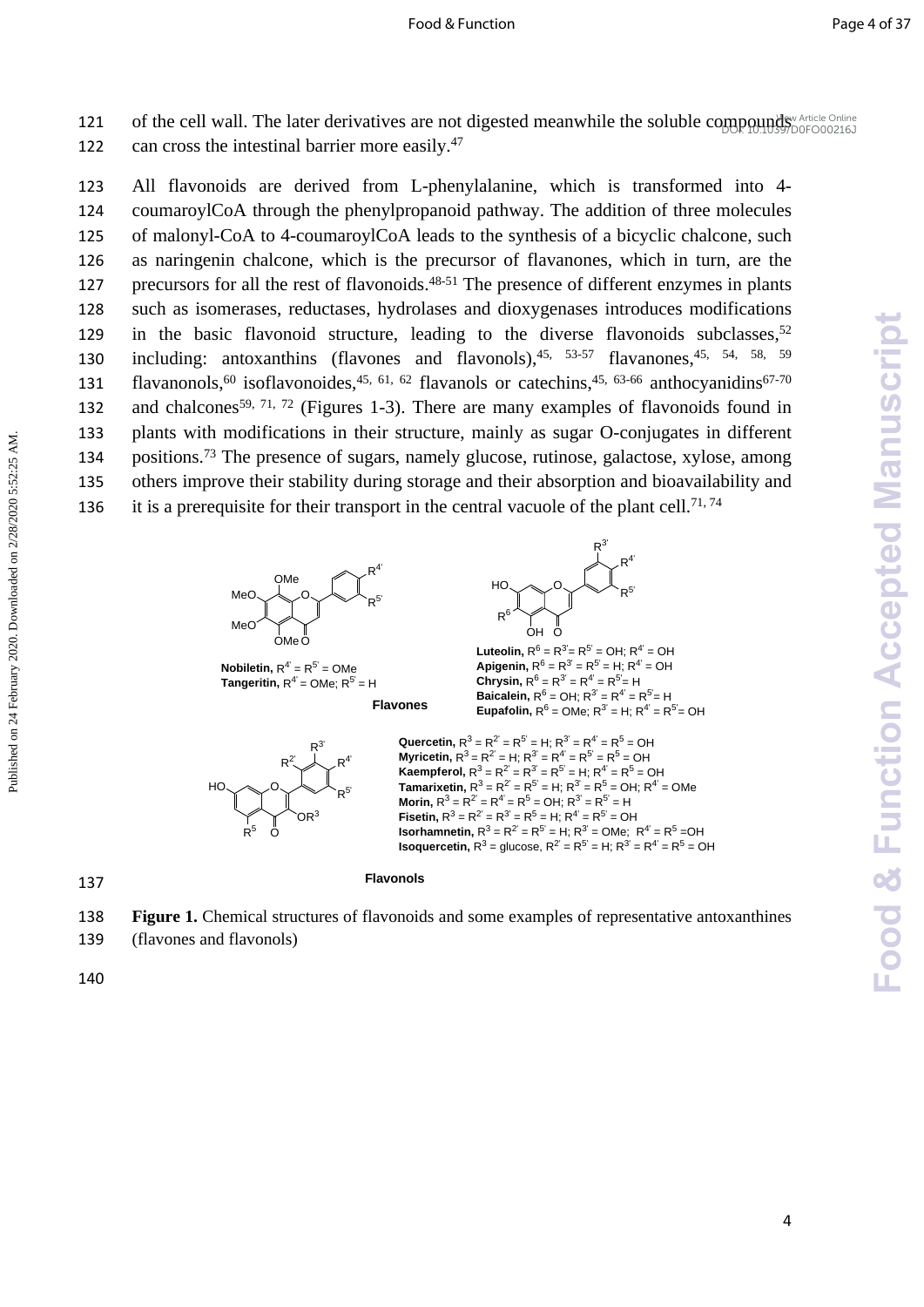



**Naringenin,**  $R^{3'} = H$ ;  $R^{4'} = OH$ **Hesperitin,**  $R^{3'}$  = OH;  $R^{4'}$  = OMe **Eriodictyol,**  $R^3 = R^4 = OH$  $\begin{array}{c} \bigcap \\ O \\ \n\end{array}$ <br>  $\begin{array}{c} 3' = H; R^4 = OH \\ \n\end{array}$  Ma<br>  $\begin{array}{c} 3' = H; R^4 = OH \\ \n\end{array}$  Me<br>  $R^3 = R^4 = H$  Ma **Pinocembrin,**  $R^3 = R^4 = H$  $= H; R^4 = OH$ <br>  $= OH; R^4 = OM$ <br>  $= R^4 = OH$ <br>  $= R^4 = H$ <br>  $= R^4 = H$ 

**Naringin,**  $R^{3'} = H$ ;  $R^{4'} = OH$ ;  $R^{7} =$  Neohesperidose  $R'O$ <br>  $OH$  O<br> **Naringin,**  $R^3' = H$ ;  $R^4' = OH$ ;  $R^7 = \text{Neohesperiidose}$ <br> **Hesperidin,**  $R^3 = OH$ ;  $R^4' = OMe$ ;  $R^7 = \text{Neohesperiodose}$ <br> **Neohesperidin,**  $R^3' = OH$ ;  $R^4' = OMe$ ;  $R^7 = \text{Neohesperiodose}$  $\overrightarrow{R}^4$  = OH;  $\overrightarrow{R}^7$  = Neohesperidose<br>OH;  $\overrightarrow{R}^4$  = OMe;  $\overrightarrow{R}^7$  = Rutinose<br> $\overrightarrow{3}$  = OH;  $\overrightarrow{R}^4$  = OMe;  $\overrightarrow{R}^7$  = Neohesperidose<br> $\overrightarrow{R}^4$  = OH;  $\overrightarrow{R}^7$  = Rutinose **Narirutin,**  $R^3 = H$ ;  $R^4 = OH$ ;  $R^7 = R$ utinose  $\begin{array}{ll}\n\bigcap_{1}^{3} & \text{if } \\
\bigcap_{1}^{3} & \text{if } \\
\bigcap_{1}^{3} & \text{if } \\
\bigcap_{1}^{3} & \text{if } \\
\bigcap_{1}^{3} & \text{if } \\
\bigcap_{1}^{3} & \text{if } \\
\bigcap_{1}^{3} & \text{if } \\
\bigcap_{1}^{3} & \text{if } \\
\bigcap_{1}^{3} & \text{if } \\
\bigcap_{1}^{3} & \text{if } \\
\bigcap_{1}^{3} & \text{if } \\
\bigcap_{1}^{3} & \text{if } \\
\bigcap_{1}^{3} & \text{if } \\
\bigcap_{$ 

#### **Flavanones**



**Taxifolin or dihydroquercetin,**  $R^{3'} = OH$ ;  $R^{5'} = H$ <br>**Aromadedrin or dihydrokaempferol,**  $R^{3'} = R^{5'} = H$ 



 $HO_{\text{max}}$ , O

 $O_{\diagdown}$ 

4'

 $R^4$  and  $R^4$  and  $R^4$  and  $R^4$  and  $R^4$  and  $R^4$  and  $R^4$  and  $R^4$  and  $R^4$  and  $R^4$  and  $R^4$  and  $R^4$  and  $R^4$  and  $R^4$  and  $R^4$  and  $R^4$  and  $R^4$  and  $R^4$  and  $R^4$  and  $R^4$  and  $R^4$  and  $R^4$  and 4'

 $R^3 = OH; R^5 = H$ <br> **Daidze**<br> **Sierol,**  $R^3 = R^5 = H$ <br> **Sierol,**  $R^3 = H; R^3 =$  glucoside<br>  $R^3 = R^5 = H; R^3 =$  glucoside<br> **Equol**  $3^{3} = OH; R^{5'} = H$ <br> **Dai**<br> **Prol,**  $R^{3'} = R^{5'} = H$ **<br>**  $= OH; R^{5'} = H; R^{3} =$  **glucoside<br>**  $3^{3} = R^{5'} = H; R^{3} =$  **glucoside<br>
<b>Equ Daidzein.**  $R^5 = H$ :  $R^4 = OH$ **Formoninetin,**  $R^5 = H$ ;  $R^4$  = OMe  $R^{4'}$ <br>  $R^{4'}$  = OH<br>  $\frac{1}{2}$ ;  $R^{4'}$  = OH<br>  $\frac{5}{2}$  = H; $R^{4'}$  = OMe<br>
= OH;  $R^{4'}$  = OMe **B**<sup>5</sup> **B**<br> **Biochanin A**,  $R^5 = R^4 = OH$ <br> **Biochanin A**,  $R^5 = H$ ;  $R^4 = OH$ <br> **Biochanin A**,  $R^5 = OH$ ;  $R^4 = OH$ <br> **Equol**,  $R^5 = H$ ;  $R^4 = OH$  $R^{4'} = OH$ <br>  $R^{4'} = OH$ <br>  $R^5 = H; R^{4'} = OMe$ <br>  $5 = OH; R^{4'} = OMe$ <br>  $R^{4'} = OH$ **Equol,**  $R^5 = H$ ;  $R^4 = OH$ **n**,  $R^5 = R^4$  = OH<br>
1,  $R^5 = H$ ;  $R^4$  = OH<br> **netin**,  $R^5 = H$ ;  $R^4$  = OMe<br> **in A**,  $R^5$  = OH;  $R^4$  = OMe<br>  $^5 = H$ ;  $R^4$  = OH<br> **ilayonoids** 

**Isoflavonoids**

#### 141 **Flavanonols**

142 **Figure 2.** Chemical structures of flavonoids and some examples of representative flavanones, 143 flavononols and isoflavonoids **Food**<br> **Food Function Accepted Accepted Manuscript Published on 24 February 2020**<br> **Exception 2020**<br> **Exception 2020**<br> **Exception 2020**<br> **Exception 2020**<br> **Exception 2020**<br> **Exception 2020**<br> **Exception 2020**<br> **Ex** 



**(+)-Gallocatechin (GC),**  $R^3 = H$ ;  $R^{3'} = R^{5'} = OH$  $R^5$  = H; R<sup>3'</sup> = OH<br>  $R^5$  = H; R<sup>3'</sup> = OH<br>  $3 = R^5$  = H; R<sup>3'</sup> = OH<br>
, R<sup>3</sup> = H; R<sup>3'</sup> = R<sup>5'</sup> = OH **(+)-Catechin (C),**  $R^3 = R^5 = H$ ;  $R^3 = OH$ <br> **(-)-Epicatechin (EC)**,  $R^3 = R^5 = H$ ;  $R^3 = OH$ <br> **(+)-Gallocatechin (GC)**,  $R^3 = H$ ;  $R^3' = R^5' = OH$ <br> **(-)-Epigallocatechin (EGC)**,  $R^3 = H$ ;  $R^3' = R^5' = OH$ (**+)-Catechin (C)**,  $R^3 = R^5 = H$ ;  $R^3 = OH$ <br> **(-)-Epicatechin (EC)**,  $R^3 = R^5 = H$ ;  $R^3' = OH$ <br> **(+)-Gallocatechin (GC)**,  $R^3 = H$ ;  $R^3' = R^5 = ($ <br> **(-)-Epigallocatechin (EGC)**,  $R^3 = H$ ;  $R^3' = R$ <br> **(-)-Epicatechin gallate (ECG)**, (-)-Epicatechin gallate (ECG),  $R^3$  = GA;  $R^{5'}$  = H;  $R^{3'}$  = OH **(+)-Catechin (C),**  $R^3 = R^5 = H$ ;  $R^3 = OH$ <br> **(-)-Epicatechin (EC),**  $R^3 = R^5 = H$ ;  $R^3' = OH$ <br> **(-)-Epigallocatechin (GC),**  $R^3 = H$ ;  $R^3' = R^5 = OH$ <br> **(-)-Epicatechin gallate (EGG),**  $R^3 = GA$ ;  $R^5 = H$ ;  $R^3 = OH$ <br> **Peonicy-Epicatechin (+)-Catechin (C),**  $R^3 = R^5 = H$ ;  $R^3 = OH$ <br> **(-)-Epicatechin (EC)**,  $R^3 = R^5 = H$ ;  $R^3' = OH$ <br> **(-)-Epigallocatechin (EGC)**,  $R^3 = H$ ;  $R^3' = R^5 = OH$ <br> **(-)-Epigallocatechin gallate (ECG)**,  $R^3 = GA$ ;  $R^5 = H$ ;  $R^3 =$ <br> **(-)-Epigalloca** Cyanidin,<br>  ${}^{5'}$  = OH<br>
= R<sup>5'</sup> = OH<br>
; R<sup>5'</sup> = H; R<sup>3'</sup> = OH<br>  ${}^{3}$  = GA; R<sup>3'</sup> = R<sup>5'</sup> = OH<br> **Malvidin,**<br> **Ar**  $H_1 = 0H$ <br>  $H_2 + H_3 = 0H$ <br>  $H_3 + H_4 = 0$ <br>  $H_4 = 0$ <br>  $H_5 = 0$ <br>  $H_5 = 0$ <br>
Glc: glucose<br>
GA: Galic acid = OH<br>  $A$ :  $R^3$  = OH **Peon**<br>  $A$ :  $R^3$  =  $R^5$  = OH **Malvi**<br>
Glc: glucose<br>
GA: Galic acid



**Cyanidin,**  $R^3$  = OH;  $R^5$  = **Delphinidin,**  $R^{3'} = R^{5'} = OH$ **Pelargonidin,**  $R^{3'} = R^{5'} = H$ OH<br>
OH;  $R^5' = H$ <br>  $= R^5' = OH$ <br>  $3' = R^5' = H$ <br>
OMe;  $R^5' = H$ **Peonidin,**  $R^{3'}$  = OMe;  $R^{5'}$  = H  $3' = OH$ ;  $R^5' = H$ <br>
,  $R^3' = R^5' = OH$ <br> **n**,  $R^3' = R^5' = H$ <br>  $3' = OMe$ ;  $R^5' = H$ <br>  $3' = R^5' = OMe$ **Malvidin,**  $R^{3'} = R^{5'} = OMe$  $R^{3'} = OH$ ;  $R^{5'} = H$ <br> **i**,  $R^{3'} = R^{5'} = OH$ <br> **in**,  $R^{3'} = R^{5'} = H$ <br>  $R^{3'} = OMe$ ;  $R^{5'} = H$ <br>  $3' = R^{5'} = OMe$ <br> **hocvanidins** 

**Anthocyanidins**



**Flavanols**



**Naringenin-chalcone,**  $R^1 = R^2 = R^3 = R^4 = OH$ **1**<br> **1** = OGIc;  $R^2 = R^3 = R^4 = OH$ <br> **1** = OGIc;  $R^2 = R^3 = R^4 = OH$ <br> **Desxa**<br>
OH;  $R^2 = R^3 = R^4 = OMe$ <br> **4'-Met Figure 1**<br> **Figure 1**<br> **Flavokawin A, R<sup>1</sup> = OGIc; R<sup>2</sup> = R<sup>3</sup> = R<sup>4</sup> = OH<br>
<b>Flavokawin A, R<sup>1</sup> = OH; R<sup>2</sup> = R<sup>3</sup> = R<sup>4</sup> = OMe<br>
<b>Flavokawin B, R<sup>1</sup> = R<sup>2</sup> = OH; R<sup>3</sup> = OMe; R<sup>4</sup> = OH Fall of the CH of the CH of the CH of the CH of the CH of the Bosali<br>
<b>Flavokawin A, R**<sup>1</sup> = OH; R<sup>2</sup> = R<sup>3</sup> = R<sup>4</sup> = OH **Desxar**<br> **Flavokawin A, R**<sup>1</sup> = OH; R<sup>2</sup> = R<sup>3</sup> = R<sup>4</sup> = OMe **4'-Meth**<br> **Flavokawin B, R**<sup>1</sup> = R<sup>2</sup> **Cardamonin,**  $R^1 = R^2 = R^4 = OH$ ;  $R^3 = OMe$ **11:**  $R^1 = R^2 = R^3 = R^4 = OH$ <br> **12:**  $R^1 = OGL$ ;  $R^2 = R^3 = R^4 = OH$ <br>  $R^1 = OH$ ;  $R^2 = R^3 = R^4 = OM$ <br>  $R^1 = R^2 = OH$ ;  $R^3 = OMe$ ;  $R^4 = OH$ <br>  $R^4 = QH$ ;  $R^3 = OMe$ 

**Xanthohumol,**  $R^2 = OH$ ;  $R^3 = OMe$ **Desxanthohumol,**  $R^2 = R^3 = OH$ **2**<br> **2 Xanthohumol,**  $R^2 = OH$ ;  $R^3 = OM$ <br> **Desxanthohumol,**  $R^2 = R^3 = OH$ <br> **4'-Methylxanthohumol,**  $R^2 = R^3 = OM$ e  $R^3 = OMe$ <br>  $2 = R^3 = OMe$ <br>  $2 = OH; R^3 = H$ **Isobavachalcone,**  $R^1 = R^2 = OH$ ;  $R^3 = H$ 0H;  $R^3$  = OMe<br>
<sup>2</sup> = R<sup>3</sup> = OH<br> **nol**,  $R^2$  = R<sup>3</sup> = OMe<br>
<sup>1</sup> = R<sup>2</sup> = OH; R<sup>3</sup> = H

#### **Chalcones**

145 **Figure 3.** Chemical structures of flavonoids and some examples of flavanols, 146 anthocyanidins and chalcones.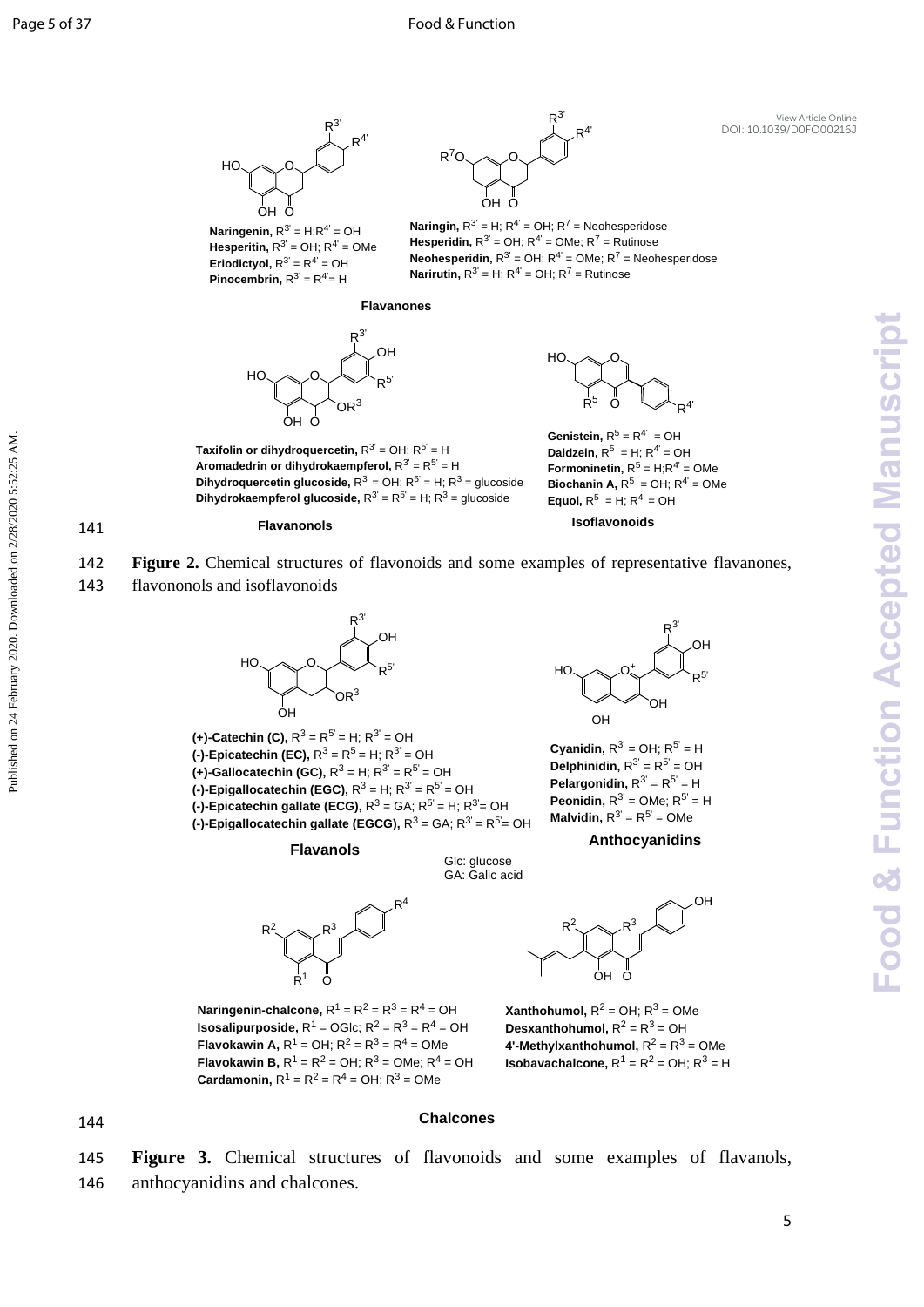

151



 $R^3$ <br>  $R^4$ <br> **Protocatechuic acid,**  $R^1 = R^4 = H$ ;  $R^2 = R^3 = OH$ <br> **Coumaries**<br> **Protocatechuic acid,**  $R^1 = H$ ;  $R^2 = R^3 = R^4 = OH$ <br> **Caffeic a Gallic acid, R<sup>4</sup><br>
Frotocatechuic acid, R<sup>1</sup><br>
Gallic acid, R<sup>1</sup> = H; R<sup>2</sup> = Manillic acid, R<sup>1</sup> = R<sup>2</sup> = H** <sup>1</sup> = H; R<sup>2</sup> = R<sup>3</sup> = R<sup>4</sup> = OH  $R^4$ <br>**Protocatechuic acid,**  $R^1$  =<br>Gallic acid,  $R^1$  = H;  $R^2$  = R<sup>;</sup><br>Vanillic acid,  $R^1$  =  $R^2$  = H;<br>Gentisic acid,  $R^1$  =  $R^4$  = Ol 2 **acid,**  $R^1 = R^4 = H$ ;  $R^2 = R^3 = OH$ <br>  $= H$ ;  $R^2 = R^3 = R^4 = OH$ <br>  $= R^2 = H$ ;  $R^3 = OH$ ;  $R^4 = OMe$ <br> **Feru**<br>  $R^1 = R^4 = OH$ ;  $R^2 = R^3 = H$ <br>
Rosi **Protocatechuic acid,**  $R^1 = F$ <br> **Gallic acid,**  $R^1 = H$ ;  $R^2 = R^3$ <br> **Vanillic acid,**  $R^1 = R^2 = H$ ; R<br> **Gentisic acid,**  $R^1 = R^4 = OH$ <br> **Syringic acid,**  $R^1 = H$ ;  $R^2 = H$ **acid,**  $R^1 = R^4 = H$ ;  $R^2 = R^3 = OH$ <br>  $R^1 = R^2 = H$ ;  $R^3 = OH$ ;  $R^4 = OM$ <br>  $R^2 = H$ ;  $R^3 = OH$ ;  $R^4 = OM$ <br>  $R^4 = H$ ;  $R^2 = R^3 = H$ <br> **Re**  $R^1 = H$ ;  $R^2 = R^4 = OM$ e;  $R^3 = OH$ Protocatechuic acid, R<sup>1</sup> = F<br>Gallic acid, R<sup>1</sup> = H; R<sup>2</sup> = R<sup>3</sup><br>Vanillic acid, R<sup>1</sup> = R<sup>2</sup> = H; R<br>Gentisic acid, R<sup>1</sup> = R<sup>4</sup> = OH<br>Syringic acid, R<sup>1</sup> = H; R<sup>2</sup> =<br>Hydroxybenzoic acid acid,  $R^1 = R^4 = H$ ;  $R^2 = R^3 = OH$  Couman<br>  $H$ ;  $R^2 = R^3 = R^4 = OH$  Caffeic<br>  $= R^2 = H$ ;  $R^3 = OH$ ;  $R^4 = OMe$  Ferulic<br>  $R^1 = R^4 = OH$ ;  $R^2 = R^3 = H$  Rosman<br>  $R^1 = H$ ;  $R^2 = R^4 = OMe$ ;  $R^3 = OH$  Chlorog<br>
Rosman<br>
Rosman<br>
Rosman<br>
Rosman<br>
Rosman<br>
Ro DH; R<sup>4</sup> = OMe Ferulic a<br>
= R<sup>3</sup> = H Rosmarie<br>OMe; R<sup>3</sup> = OH Chloroge<br>**Phenolic acids acid,**  $R^1 = H$ ;  $R^2 = R^3 = R^4 = OH$ ; **R**<br> **ic acid,**  $R^1 = R^2 = H$ ;  $R^3 = OH$ ; **R**<br> **sic acid,**  $R^1 = R^4 = OH$ ;  $R^2 = R^3$ ;<br> **gic acid,**  $R^1 = H$ ;  $R^2 = R^4 = OMe$ ;<br> **Hydroxybenzoic acids** 



**id,**  $R^1 = R^2 = OH$ <br> **id,**  $R^1 = OMe$ ;  $R^2 = OH$ <br> **acid,**  $R^1 = R^2 = OH$ ;  $R = \text{hydroca}$ <br> **iic acid,**  $R^1 = R^2 = OH$ ;  $R = \text{quinic}$ <br> **Hydroxycynamic acids**  $\bigvee_{\mathsf{OR}}$ <br>  $\bigvee_{\mathsf{OR}}$ <br>  $\bigvee_{\mathsf{IR}^2 = \mathsf{OH}}$ <br>  $\bigvee_{\mathsf{IR}^2 = \mathsf{OH}}$ **Coumaric acid,**  $R^1 = OH$ ;  $R^2 = H$ <br> **Caffeic acid,**  $R^1 = R^2 = OH$ <br> **Ferulic acid,**  $R^1 = OMe$ ;  $R^2 = OH$ **Coumaric acid,**  $R^1 = OH$ ; **F**<br>**Caffeic acid,**  $R^1 = R^2 = OH$ <br>**Ferulic acid,**  $R^1 = OMe$ ;  $R^2$ <br>**Rosmaric acid,**  $R^1 = R^2 = P$ OR<br>  $1, R^1 = OH$ ;  $R^2 = H$ <br>  $1 = R^2 = OH$ <br>  $1 = OMe$ ;  $R^2 = OH$ <br>  $R^1 = R^2 = OH$ ;  $R = \text{hydrocaff}$ **Coumaric acid,**  $R^1 = OH$ ;  $R^2$ ;<br> **Caffeic acid,**  $R^1 = R^2 = OH$ <br> **Ferulic acid,**  $R^1 = OMe$ ;  $R^2 =$ <br> **Rosmaric acid,**  $R^1 = R^2 = OH$ <br> **Chlorogenic acid,**  $R^1 = R^2 =$ <sup>1</sup> = OH; R<sup>2</sup> = H<br>
<sup>2</sup> = OH<br>
CMe; R<sup>2</sup> = OH<br>
<sup>1</sup> = R<sup>2</sup> = OH; R = hydrocaffeic acid<br>
, R<sup>1</sup> = R<sup>2</sup> = OH; R = quinic acid **Coumaric acid,**  $R^1 = OH$ ;  $R^2 = H$ <br> **Caffeic acid,**  $R^1 = R^2 = OH$ <br> **Ferulic acid,**  $R^1 = OMe$ ;  $R^2 = OH$ ; Rosmaric acid,  $R^1 = R^2 = OH$ ; R<br> **Chlorogenic acid,**  $R^1 = R^2 = OH$ ; Hydroxy even amic acid : OH; R<sup>2</sup> = H<br>
<sup>2</sup> = OH<br>
Me; R<sup>2</sup> = OH<br>
: R<sup>2</sup> = OH; R = hydrocaffeic acid<br>
<sup>1</sup> = R<sup>2</sup> = OH; R = quinic acid<br> **vnamic acids** 





**Figure 5.** Chemical structures of stilbenes and tannins.

153 154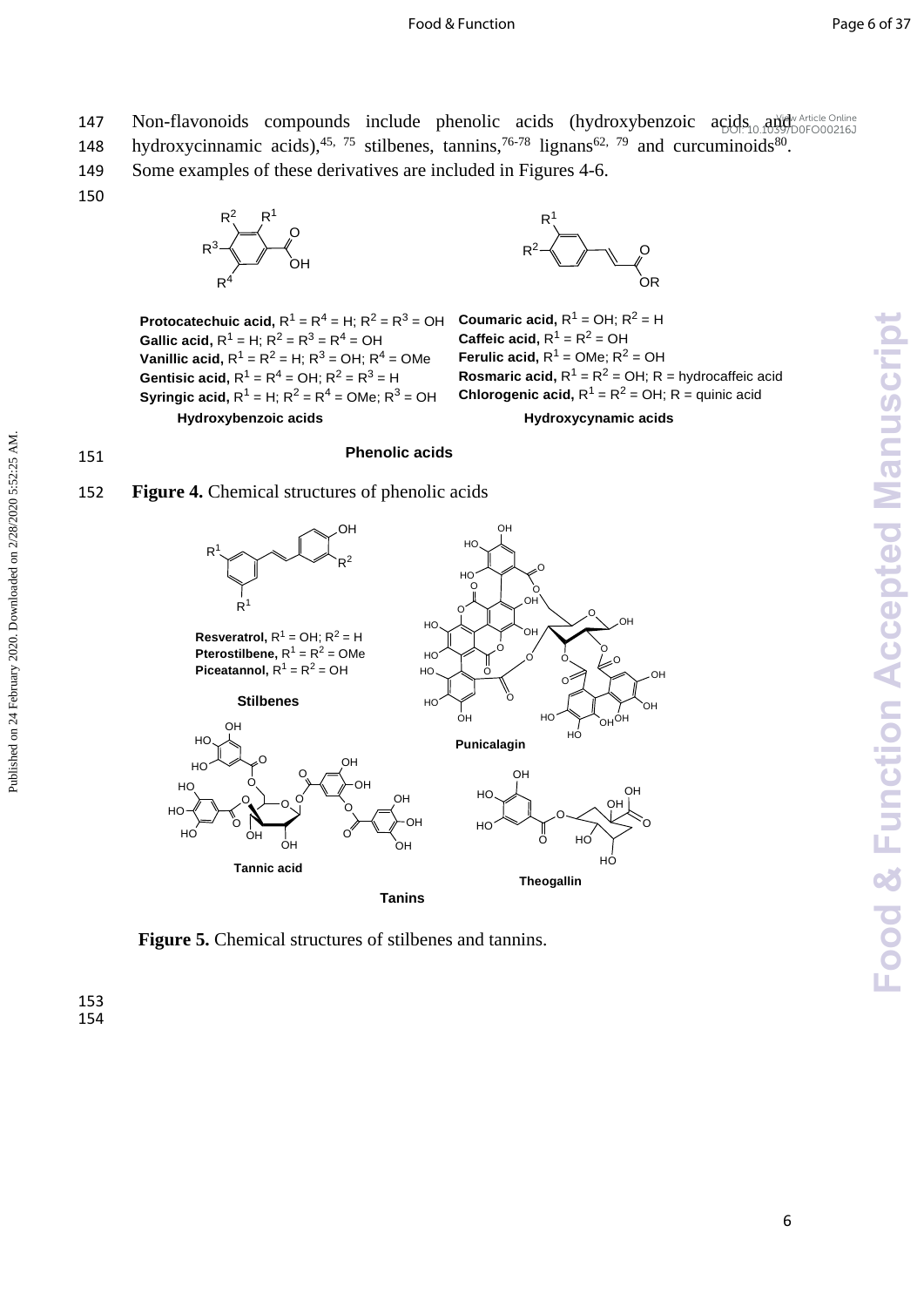

**Figure 6.** Chemical structures of lignans and curcuminoids

#### 157 **3. Therapeutic properties**

 The previously discussed properties of dietary polyphenols related to the improvement of human health have purposed them as novel tools for the management of chronic and/or degenerative diseases. Herein we have analyzed the most recent advances regarding to the use of dietary polyphenols with therapeutic purposes on several disorders that pose a serious global health situation due to their high incidence and mortality rate, from cancer to cardiovascular disease. The therapeutic potential of dietary polyphenols has been considered both as single agents as well as administered concomitant to other drugs as coadyuvants. The present review has mainly included preclinical studies on animal models and clinical trials with human volunteers.

#### 167 **3.1. Anticarcinogenic effect**

 Dietary polyphenols might exhibit a dual role in cancer approach, since they have been proved to be beneficial in chemoprevention as well as in cancer treatment.81,82 Regarding to the chemopreventive effect, different epidemiological studies suggest that intake of polyphenol-rich foods and supplements would decrease the risk of developing 172 colorectal<sup>83, 84</sup>, gastric<sup>83, 85</sup>, lung, <sup>86</sup> breast<sup>87</sup> or prostate cancer.<sup>88</sup> Antioxidant and anti- inflammatory properties of polyphenols play important roles as anticancer, since 174 tumoral environment is associated to inflammation and oxidative stress.<sup>89</sup>

 Numerous preclinical trials have demonstrated the positive effect of polyphenol-rich dietary interventions on cancer appearance and progression (Table 1), but only a few clinical trials have been conducted. These studies with human patients are limited by the great inter-individual variation in response to polyphenols intake due to differences in

155

156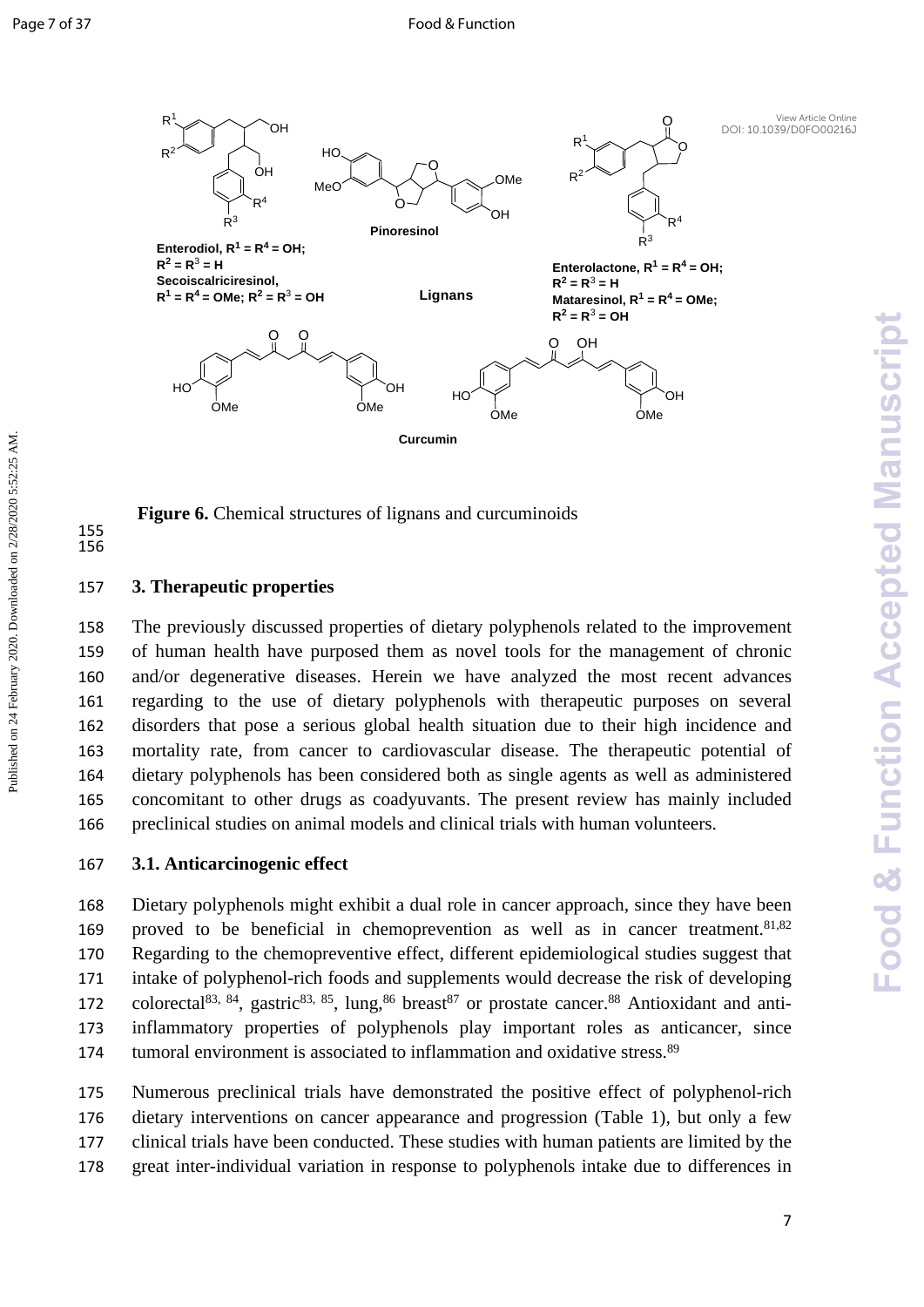- 179 the absorption and metabolization of polyphenols.<sup>90</sup> However, some clinical trials have *Article Online*
- 180 produced promising results, suggesting the capacity of polyphenols to prevent onset of

| 182<br>183 |                              | Table 1. Effect of polyphenol-rich dietary intervention on tumor prevention and<br>progression studied on animal models. |                                                                                                                                      |                                                                        |           |
|------------|------------------------------|--------------------------------------------------------------------------------------------------------------------------|--------------------------------------------------------------------------------------------------------------------------------------|------------------------------------------------------------------------|-----------|
|            | Food<br>supplement           | Animal model                                                                                                             | Methodology                                                                                                                          | Effect                                                                 | Reference |
|            | Tea                          | Oral<br>carcinogenesis-<br>induced golden<br>Syrian hamsters                                                             | Topical<br>application of<br>50 µl of 1.5%<br>green tea, 0.1%<br>tea pigments or<br>0.5% mixed tea<br>in acetone 3<br>times per week | $\downarrow$ Expression of<br><b>EGFR</b>                              | 94        |
|            | Green Tea                    | Wistar strain<br>male rats                                                                                               | Oral<br>administration<br>of $200 \frac{\text{mg}}{\text{kg}}$<br>b.w. from 0 to<br>22 weeks daily                                   | $\downarrow$ Phase I and $\uparrow$<br>Phase II<br>enzymes<br>activity | 95        |
|            |                              |                                                                                                                          | $200$ mg/kg<br>b.w. oral<br>intubations for<br>30 days.                                                                              | Modulate<br>expression of<br>glycoconjugates                           | 96        |
|            |                              |                                                                                                                          | Oral<br>administration<br>of $200$ mg/kg<br>$b.w.$ for $30$<br>days                                                                  | Inhibit lipid<br>peroxidation                                          | 97        |
|            |                              | Colon<br>carcinogenesis-<br>induced F344<br>rats                                                                         | 50 mg/kg b.w.<br>administered<br>with diet                                                                                           | Downregulation<br>of over 350<br>genes                                 | 98        |
|            | Red Wine                     | BALB/c mice<br>with C26 cells                                                                                            | $100 \frac{\text{mg}}{\text{kg}}$<br>b.w. daily in<br>the drinking<br>water                                                          | vascularization,<br>upregulation of<br>tumor<br>suppressor<br>genes    | 99        |
|            | Red wine plus<br>pomegranate | Carcinogen-<br>induced rats                                                                                              | Administered<br>with diet at<br>concentration<br>recommended<br>by the supplier                                                      | $\downarrow$ fecal nitrosyl<br>iron                                    | 100       |

184

185 A growing body of evidence supports that polyphenol-rich supplements display 186 multiple anticarcinogenic mechanisms and intracellular targets *in vivo*, as they are able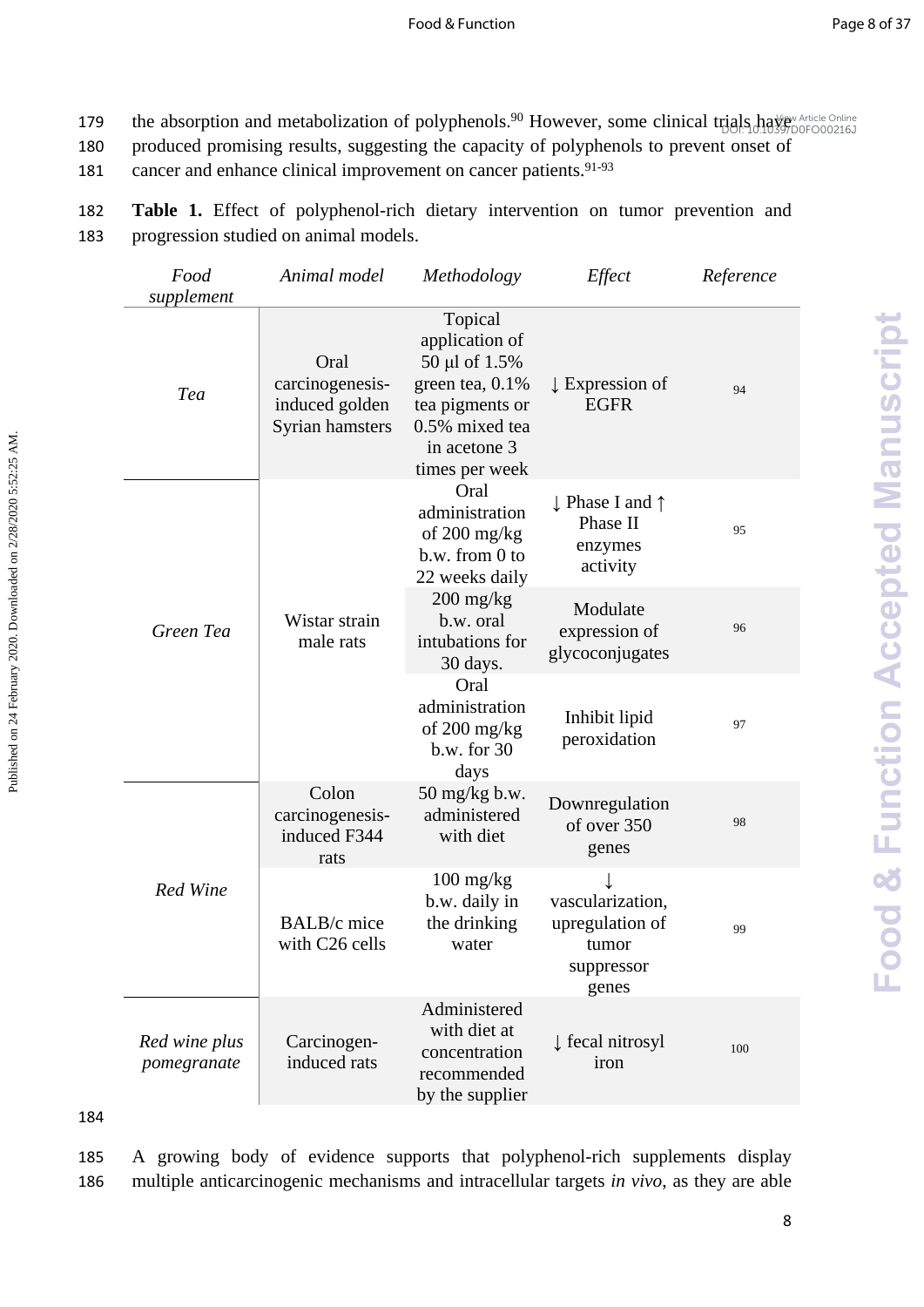#### Page 9 of 37 Food & Function

187 to regulate different enzymes and signaling pathways involved in cellular  $gr_0wt_{\text{F}}^{\text{true}}$  Article Online 188 oxidative stress and inflammation<sup>95, 97</sup> through modulation of gene expression.<sup>94, 96, 98</sup>

 Moreover, polyphenols can induce nutritional privation through modulation of the vascular network formation.<sup>99</sup>

 Bastide *et al.* <sup>100</sup> observed that polyphenol-rich red wine and pomegranate extracts were able to reduce the number of premalignant lesions (mucin-depleted foci, MDF) and prevent promotion of colorectal tumorigenesis. In contrast with cured meat-fed rats, feeding rats with red wine and pomegranate extracts resulted in a significant decrease in the number of azoxymethane-induced MDF per colon, together with the absence of fecal excretion of nitrosyl iron -a promoter of carcinogenesis-<sup>100</sup>. Li *et al*. <sup>94</sup> found that, in 7,12-dimethyl-benzanthacene (DMBA)-induced oral carcinogenesis hamsters, overexpression of epidermal growth factor receptor (EGFR) was reduced after oral administration of tea extracts. They also found that tea extracts reduced DNA damage and cell proliferation, altogether resulting in inhibition of DMBA-induced oral tumor formation.

 Srinivasan *et al.* <sup>95</sup> induced oral carcinoma in Wistar strain male rats with 4- Nitroquinoline 1-oxide (4-NQO), which led to an increased activity of cytochrome *b*5, cytochrome P450, cytochrome *b*5 reductase (cyt *b*5 R), cytochrome P450 reductase, arryl hydrocarbon hydroxylase and DT-diaphorase (Phase I enzymes which bioactivate 4-NQO) and a decreased activity of glutathione-*S*-transferase and UDP-glucuronyl transferase (Phase II enzymes which enhances excretion of the carcinogen). However, they observed that upon treatment with green tea polyphenols these results were reversed, decreasing the activity of Phase I enzymes and activating Phase II enzymes, thus protecting the cells from the carcinogenic effect of 4-NQO, and reducing number and volume of the tumor. Therefore, these results suggested that green tea polyphenols could be used as both, chemopreventive and therapeutic agent. Previous studies had 213 demonstrated that green tea polyphenols could inhibit lipid peroxidation<sup>97</sup> and modulate the expression of glycoconjugates and immunological markers in 4-NQO-induced oral 215 carcinogenesis as well.<sup>96</sup> **Fo**  $\alpha$  consider the method on 2020. The results of the considered on 2020 Manuscript Published on 24 February 10.1039 Vace-University Published on 2020 Vace-University Published provides and points and points and point

 Dolara *et al*. <sup>98</sup> showed the capacity of polyphenols from red wine to modulate the mutagenesis and reduce tumor yield in colon carcinogenesis-induced F344 rats. Upon diet supplementation with ethanol-free polyphenolic extracts from red wine, dimethylhydrazine-induced colorectal carcinoma rats reduced the numbers of adenomas and azoxymethane-induced rats diminished the number of total tumors. The proposed mechanism of action responsible for preventing tumor initiation and promotion was the downregulation of over 350 different genes involved in a wide range of physiological functions, including metabolism, transport, signal transduction and intercellular signaling. Besides, polyphenols were able to mimic the effect of fiber and prebiotics on 225 gut microbiota, both of them well-known compounds for optimal intestinal function.<sup>98</sup> Further studies with red wine polyphenolic extracts evidenced that these polyphenols reduced tumor vascularization and inhibit proliferation in BALB/c mice with C26 colon carcinoma cells, while enhancing apoptosis, by modulating the expression of genes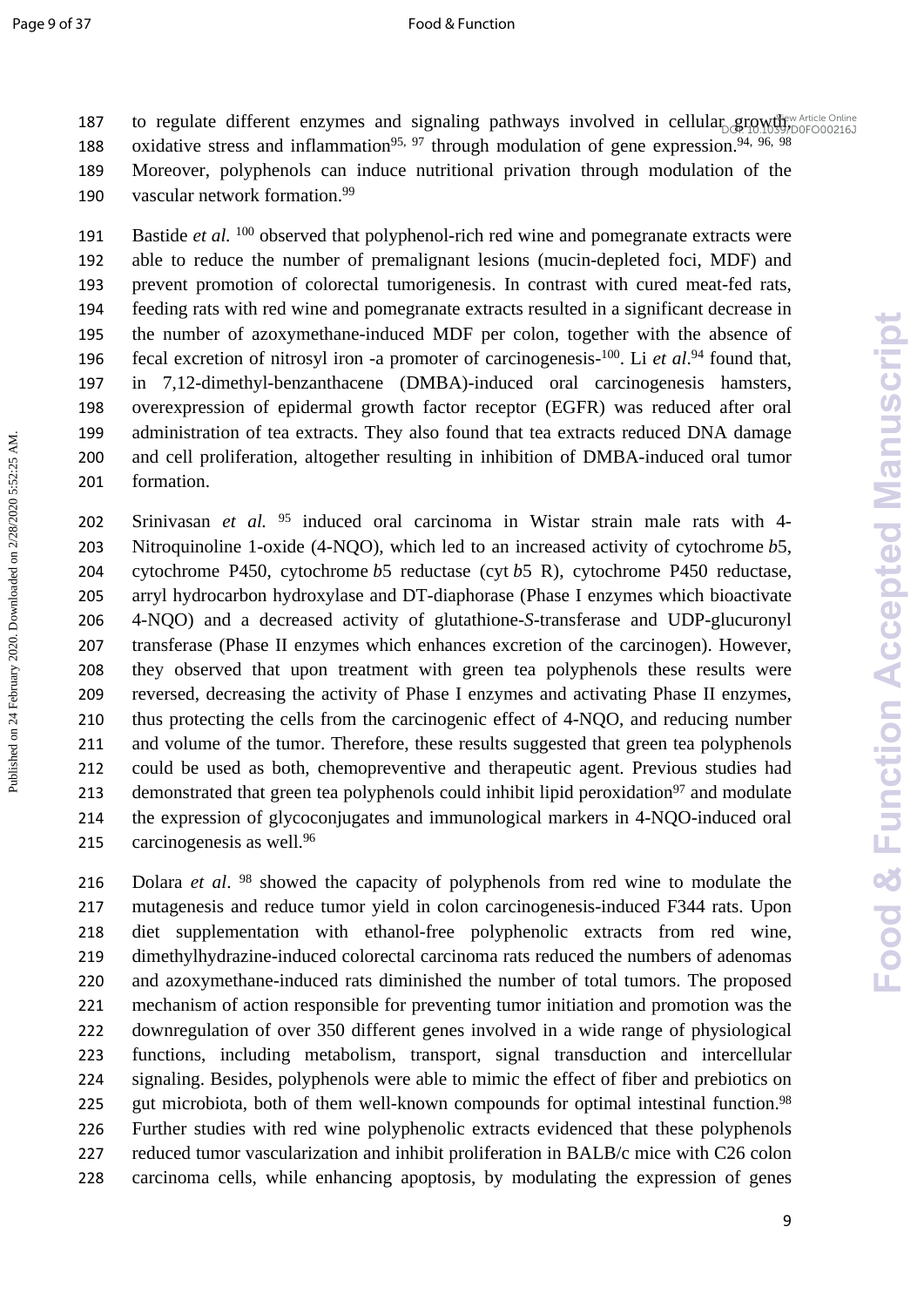229 involved in these processes, such as vascular endothelial growth factor, matrix  $\frac{1}{2}$  matrix  $\frac{1}{2}$  matrix  $\frac{1}{2}$  matrix  $\frac{1}{2}$  matrix  $\frac{1}{2}$  matrix  $\frac{1}{2}$  matrix  $\frac{1}{2}$  matrix  $\frac{1}{2}$  matrix 230 metalloproteinase 2, cyclooxygenase 2, cyclin D1 or p53, among others.<sup>99</sup>

 Therefore, results obtained on animal models of carcinogenesis have suggested induction of genetic and epigenetic changes as the major mechanism of action of polyphenols upon dietary supplementation.<sup>101</sup> Metabolic studies in cancer patients search to confirm these results, and Nuñez-Sánchez et *al.* <sup>102</sup> proved that, in patients with colorectal carcinoma, the expression of various genes in the colorectal tissue would be modulated upon pomegranate extracts intake (900 mg of pomegranate extracts capsules daily). However, significant data has not been produced in most of these studies with human subjects.

#### 239 **3.2. Type 2 diabetes mellitus management**

 Dietary intervention might display a key role in both prevention and treatment as coadjuvants in type 2 diabetes mellitus (T2D). Clinical studies performed with healthy 242 volunteers<sup>103-108</sup> as well as with pre-diabetic individuals<sup>105, 106, 109, 110</sup> have shown that supplementation with food and beverages rich in polyphenols significantly decrease post-prandial blood glucose levels. This effect is mediated by a decrease in insulin resistance.104, 105, 108 Moreover, Hoggard *et al.* <sup>111</sup> evaluated the potential role of *Vaccinium myrtillus* bilberry extract consumption (0.47 g of Mirtoselect®, equivalent to 50g of fresh bilberries) on T2D male patients and found a similar decrease in post- prandial glycaemia and insulinemia, thus proposing polyphenol supplementation as anti-diabetic coadyuvant agent. In a further study, Burton *et al.* <sup>112</sup> observed that food supplementation with a combination of inulin from agave (3.79 g), beta-glucan from oat (2.03 g) and polyphenols from blueberry pomace (723.99 mg) improved tolerance to metformin in male T2D patients with intolerance to this drug. **Food interaction Foodo Foodo Function Accepted Accepted Accepted Accepted Accepted Accepted Accepted Accepted Accepted Accepted Accepted Accepted Accepted Accepted Accepted Accepted** 

 Studies on animal models have been performed in order to elucidate the mechanism of action by which the intake of polyphenol-rich supplements improve glucose control and thus ameliorate T2D symptoms and complications, as summarized in Table 2. Moreover, cell culture assays have provided additional information to further understand the beneficial role displayed by food supplements on the management of 258 T2D.

| 259 |             | Table 2. Effect polyphenol-rich dietary intervention on T2D analyzed on animal |  |  |  |  |
|-----|-------------|--------------------------------------------------------------------------------|--|--|--|--|
|     | 260 models. |                                                                                |  |  |  |  |

| Food<br>supplement | Animal model                                                      | Methodology                                                                          | Effect                               | Reference |
|--------------------|-------------------------------------------------------------------|--------------------------------------------------------------------------------------|--------------------------------------|-----------|
| Cluster bean       | High-fat diet-<br>fed<br>streptozocin-<br>induced diabetic<br>rat | Oral<br>administration<br>of 200 or 400<br>mg/kg b.w.<br>for 30 days<br>(once daily) | Protection of $\beta$ -<br>cell mass | 113       |
| Cocoa              | Zucker diabetic                                                   | AIN-93G diet                                                                         | Protection of $\beta$ -              | 114       |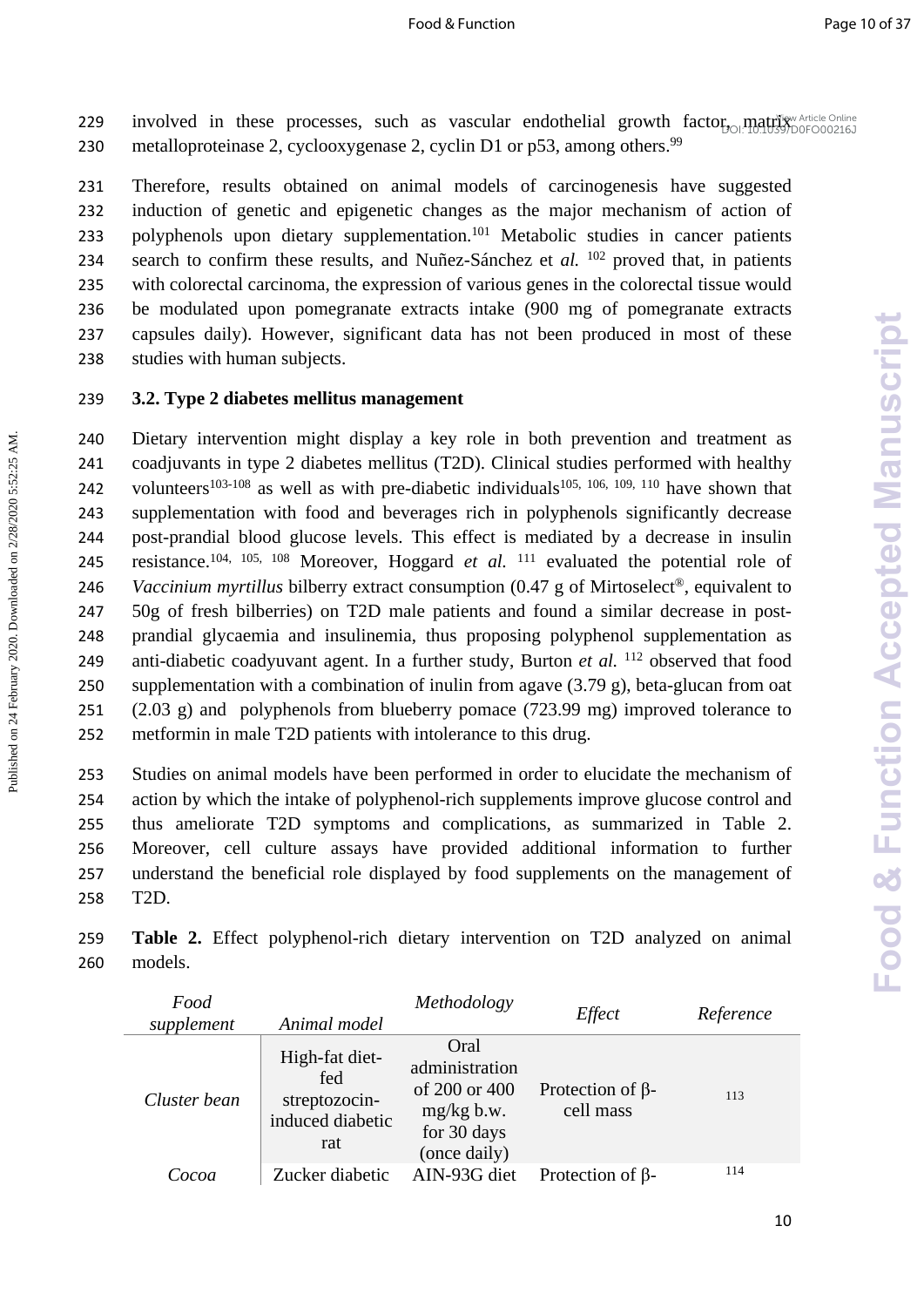|                                                                   |                | rat                                | formulation<br>supplemented<br>with $100$ g/kg<br>b.w. of<br>Natural<br>Forastero<br>cocoa powder<br>for 15 weeks                                                                                                                | cell mass;<br>reversion of<br>pancreatic<br>oxidative<br>damage | DOI: 10.1039/D0FO00216J | View Article Online              |
|-------------------------------------------------------------------|----------------|------------------------------------|----------------------------------------------------------------------------------------------------------------------------------------------------------------------------------------------------------------------------------|-----------------------------------------------------------------|-------------------------|----------------------------------|
|                                                                   | Coffee         | C57BL/6J mice                      | Gastric<br>administration<br>of coffee<br>polyphenol<br>extract 0.6<br>g/kg b.w.,<br>$0.28$ g/kg b.w.                                                                                                                            | Secretion of<br>GLP-1                                           | 115                     |                                  |
| Published on 24 February 2020. Downloaded on 2/28/2020 5:52:25 AM | Raspberry      | High-fat diet-<br>fed mice         | High-fat diet<br>supplemented<br>with freeze-<br>dried red<br>raspberry<br>powder (5%<br>of dry feed<br>weight) for 10<br>weeks                                                                                                  | Increased<br>expression of<br>$AMPK\alpha-1$                    | 116                     | <b>ction Accepted Manuscript</b> |
|                                                                   | Concord grape  | High-fat diet-<br>fed mice         | High-fat diet<br>containing<br>$1\%$ of<br>Concord<br>grape<br>polyphenols<br>for 13 weeks                                                                                                                                       | Restored<br>dysbiosis,<br>reduction in<br>inflammation          | 117                     |                                  |
|                                                                   | Arctic berries | High-fat diet-<br>fed mice         | Daily oral<br>doses of 200<br>mg powdered<br>extract/kg<br>b.w. for 8<br>weeks                                                                                                                                                   | Restored<br>dysbiosis,<br>improvement of<br>hepatic function    | 118                     | $\geq$<br>Food & Fur             |
|                                                                   | Cinnamon       | High-fat diet fed<br>C57Bl/6J mice | Daily oral<br>administration<br>of 500, 300 or<br>$100 \frac{\text{mg}}{\text{kg}}$<br>b.w. of<br>cinnamon<br>extract; or<br>$600 \frac{\text{mg}}{\text{kg}}$<br>b.w. of<br>cinnamon<br>polyphenol-<br>enriched<br>defatted soy | Reduction of<br>hyperglycemia                                   | 119                     |                                  |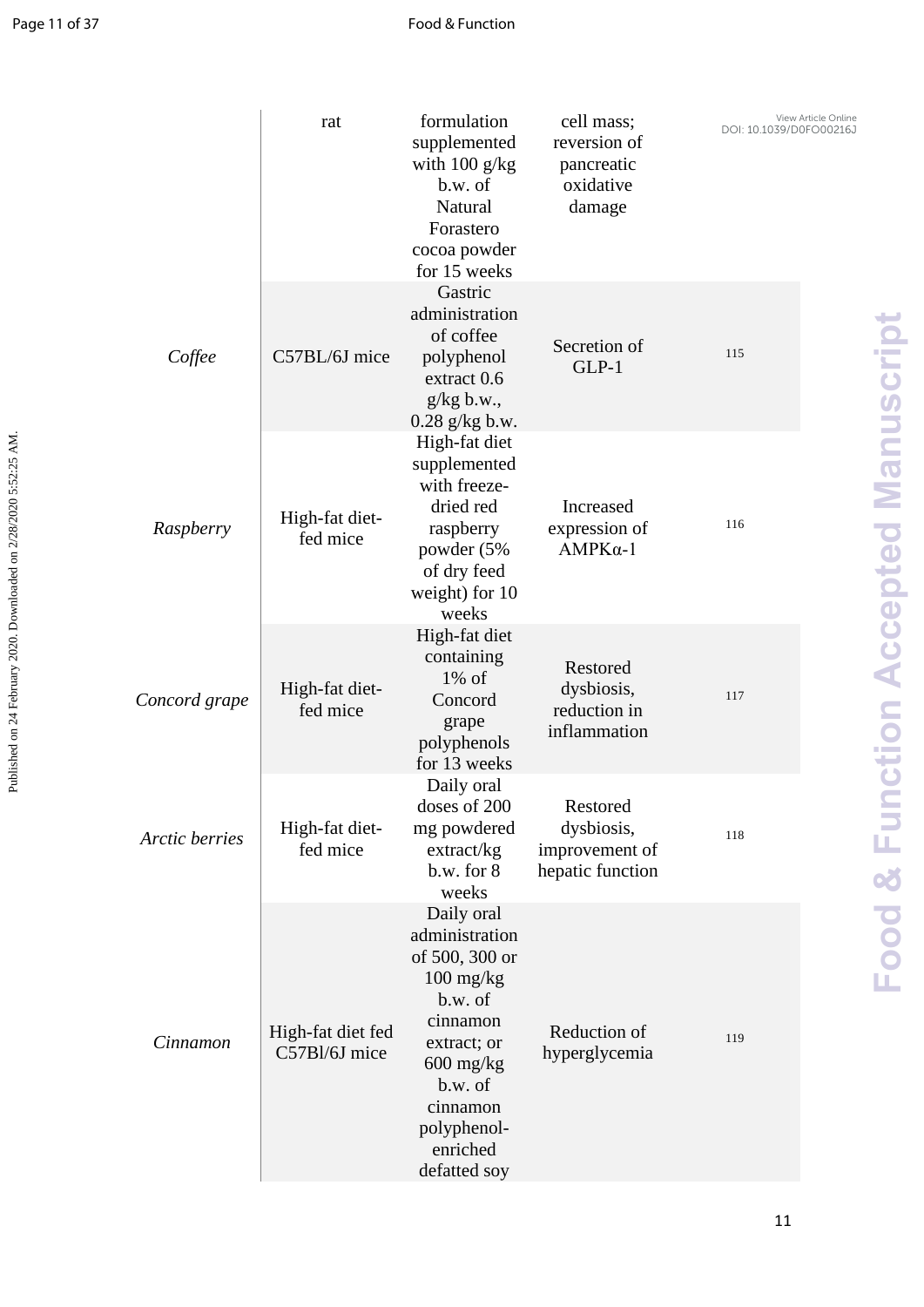Loss of functional pancreatic β-cells is the critical stage of T2D development. Gandhi *et al.* <sup>113</sup> found that polyphenols of methanolic extracts of cluster bean (*Cyamopsis tetragonoloba*) successfully reversed β-cell damage on a diabetic rat model. The protective effect of *C. tetragonoloba* extracts resulted in a significant increase in sensitivity to insulin and consequently improved hyperglycemia. Further studies from Fernández-Millán *et al.* <sup>114</sup> observed that a cocoa-rich diet restored β-cell mass on diabetic rats and suggested that the protective effect of the mentioned supplement was mediated by its antioxidant effect. Authors observed that the administration of cocoa reduced oxidative stress in pancreatic tissue and as a result prevented apoptosis on β- cells. Four the state of the state of the control of the contribute on 2/2020 and  $\sim$  **Function**  $\sim$  **Function Accepted Manuscript Accepted Manuscript Accepted Manuscript Accepted Manuscript Accepted Manusc** 

 The stimulation of the synthesis of glucagon-like peptide-1 (GLP-1) with dietary supplements has potential benefits in T2D management. In this line, Fujii *et al.* <sup>115</sup> found that coffee polyphenols administration increased the intestinal production of GLP-1 on a mice model. Authors suggested that daily coffee consumption might prevent the development of diabetes due to the increase in insulin tolerance mediated by GLP-1 production.

 The potential benefits of dietary intervention with plant-derived food upon blood glucose control might be mediated, at least partially, by increasing the expression levels of AMP-activated kinase protein (AMPK). The isoform AMPKα1 is related to muscular glucose uptake and its activation is related to an improvement of tolerance to insulin. Intake of raspberry successfully activated AMPKα1 on an obese mice model, which contributed to an increase in the expression levels of the glucose transporter GLUT-4 on 284 skeletal muscle<sup>116</sup>. An increased uptake of glucose by the skeletal muscle might contribute to a significant improvement of blood glucose control on diabetic patients.

 The role of the interplay between diabetes onset and progression and gut microbiome is still poorly understood; however, a growing body of evidence support the potential benefits of the modulation of microbial population in order to ameliorate T2D symptoms. Firstly, Fernández-Millán *et al*. <sup>120</sup> observed that the previously mentioned protective effect of a cocoa-rich diet on β-cells might be mediated by the resulting products after gut bacteria processing. Microbial-derived flavonoid metabolites rescued β-cell from oxidative stress-induced cell death and promoted the secretion of insulin in response to glucose stimulation on INS-1E cell line. In this context, the intake of prebiotic compounds might ameliorate diabetes progression.

 Regarding to gut microbiome composition and T2D, the total amount of *Akkermansia muciniphila* was shown to be inversely linked to inflammation, insulin resistance and 297 hyperglycemia<sup>121, 122</sup> and its oral administration enhanced metformin anti-diabetic 298 effect.<sup>123</sup> Dietary intervention with polyphenols-enriched food has been successfully used to restore microbial homeostasis. Roopchand *et al*. <sup>117</sup> administered polyphenols from Concord grape to an obese mice model and observed a significant increase in *A.*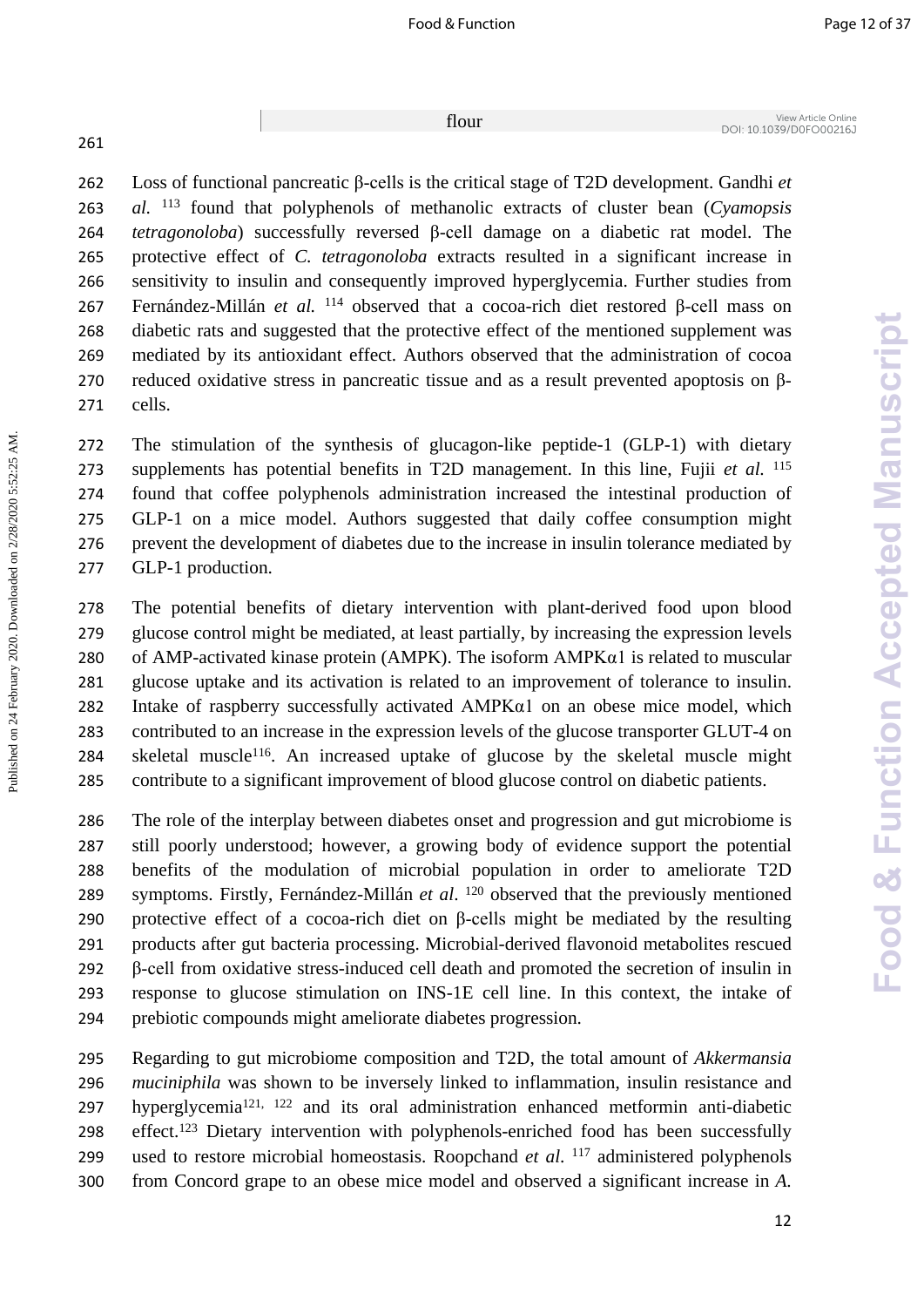in insulin secretion. Authors proposed that the beneficial effects on dysbiosis of polyphenols are due to their ROS scavenger effect. In a further study, Anhê *et al*. 118 found that extracts from cloudberry, alpine bearberry and lingonberry were also capable of increasing *A. muciniphila* amount on an obese mice model. Moreover, authors noticed a significant decrease in hyperinsulinemia due to an increased hepatic sensitivity to insulin.

 The hepatic effect of dietary intervention and its relationship with T2D management has been in-deeper investigated on cell models. Cinnamon polyphenols were found able to decrease the expression levels of two key genes involved in hepatic gluconeogenesis - phosphoenolpyruvate carboxykinase and glucose-6-phosphatase- on H4IIE rat hepatoma cells. The inhibition of hepatic glucose synthesis correlates with the decrease in hyperglycemia later found on a diabetic mouse model fed with cinnamon extract or 314 cinnamon polyphenol-enriched defatted soy flour<sup>119</sup>. Extracts from various types of Nordic berries, namely black chokeberry, crowberry and elderberry, have also been 316 found able to increase glucose uptake on HepG2 cell model (12.5, 25 and 50  $\mu$ g/ml)<sup>124</sup>.

#### **3.3. Neuroprotective effect**

 A large number of studies in humans have suggested that intake of different dietary polyphenols from foods and preparations, such as those from cocoa, tea, grapes, blueberries or walnut among others, would have beneficial effects on central nervous 321 system (CNS) function, improving cerebral blood flow (CBF) <sup>125-127</sup> and, thus, cognitive performance 128-130 in cognitive impairment patients,<sup>131</sup> as well as preventing or delaying the onset of neurodegenerative disorders.<sup>132</sup> While these benefits towards mental health used to be related to inherent antioxidant properties of polyphenols, recent data rejects this hypothesis considering the low concentration of polyphenols reached in CNS. This is a result of the action of blood-brain barrier (BBB), which complicates penetration of polyphenols preventing accumulation of these compounds in brain tissues and CNS.<sup>133</sup> Hence, despite innate antioxidant properties of polyphenols, alternative mechanisms of action have been proposed based on a wide variety of studies with animal model of neurological disorders. **Food <b>Food Example The Constrainer Constrainer Constrainer and the study of the Constrainer Constrainer and the Constrainer Constrainer Constrainer Constrainer Constrainer Constrainer Constrainer Constrainer Constrainer** 

 Most of these studies support neuroprotective effects of dietary polyphenols through modulation of intracellular signaling cascades and transcription factors which regulate oxidative stress and neuroinflammation (Table 3). Wang *et al.* <sup>134</sup> observed that feeding stress-mediated depression C57BL/6 male mice with a bioactive dietary polyphenol preparation improved resilience. Two different actions regarding modulation of gene expression were found. On the one hand, compounds from the polyphenol preparation were able to reduce levels of IL-6 -inflammatory marker identified in patients with 338 neurological disorders<sup>135</sup> by inhibiting methylation of genes encoding IL-6 protein<sup>134</sup>. On the other hand, different compounds would promote Rac1 expression by increasing histone acetylation along regulatory sequences of Rac1 gene<sup>134</sup>. Moreover, both Rac1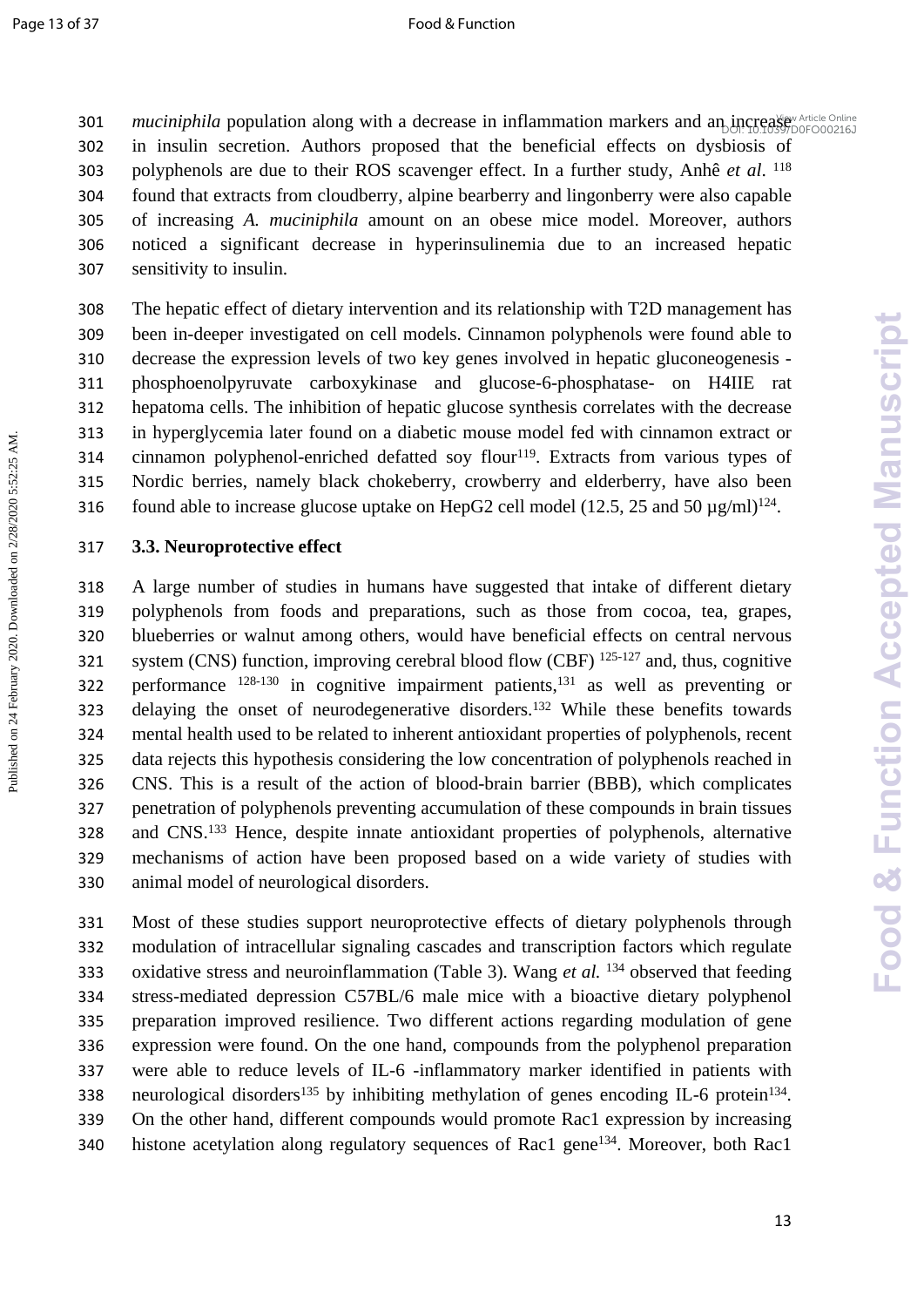341 and IL-6 are involved in synaptic plasticity modulation, thus pointing these meghanisms Morrocoozies as targets in stress-induced depression management.<sup>134</sup>

 Loss of synaptic plasticity leads to erratic neuronal communication, which is a common feature of neurodegeneration, since it is basis for proper learning, memory and other brain functions. Accordingly, changes in hippocampal plasticity parameters were determined in aged male F344 rats fed with a blueberry-supplemented diet <sup>136</sup>. Results suggested that improvement of cognitive function upon blueberry intake might be mediated by their effects on neuronal plasticity. Zhao *et al.* <sup>137</sup> also observed that polyphenols were able to induce activation of the 'cAMP response element-binding (CREB) signaling pathway, related with synaptic plasticity, and promote resilience to sleep deprivation-induced cognitive dysfunctions in C57BL6/J mice. Wang *et al.* <sup>138</sup> studied the effect of a grape-derived polyphenolic preparation in a mouse model of Alzheimer disease (AD). They found that the preparation improved synaptic plasticity 354 through activation of CREB signaling pathway, thus restoring brain function in AD.<sup>138</sup> **Fo EXCEPT ACCEPT** and the method of **Function Accepted Manuscript Conserverse CBF CALC CONSERVATION CONSERVATION CONSERVATION CONSERVATION CONSERVATION CONSERVATION CONSERVATION CONSERVATION C** 

 Different studies suggested that polyphenol-rich preparations were able to modulate cerebral blood flow (CBF) and spatial location of cerebrovascular network. Failure of the cerebrovascular system leads to a shortage of energy substrate and the consequent 358 neuronal integrity disruption and cognitive malfunction.<sup>133</sup> Baron-Mengury *et al.* <sup>139</sup> observed that red wine polyphenols stimulated nitric oxide (NO) production and increased vascular endothelial growth factor (VEGF) expression, promoting angiogenesis and blood flow in a post-ischemic neovascularization rat model. This data suggested that polyphenols would have beneficial effects on cerebral ischemia and other neuronal diseases involving disruption of cerebrovascular coupling. Besides, supplementation with a cocktail of red wine polyphenols dissolved in water induced vasodilatation, which enhanced CBF, being restored in middle-cerebral occlusion-induced rats used as stroke model.<sup>140</sup>

 Apart from the capability of polyphenols to regulate different pathways involved in redox homeostasis and inflammation, they can modify specific features of neurodegenerative diseases including abnormal aggregation and fibrillation of the neurotoxic beta-amyloid peptides and hyperphosphorylated tau protein in the brain of AD and mild cognitive impairment patients. Wang *et al.* <sup>141</sup> found that daily oral administration of grape-derived polyphenols significantly reduced the accumulation of abnormally hyperphosphorylated tau protein in the brain of TMHT mouse model of AD. In addition, the capacity of polyphenols to enhance CBF might help to reduce beta-amyloid peptides from brain.

 **Table 3.** Neuroprotective effect of polyphenol-rich dietary intervention studied on animal models.

| Food<br>supplement          | Animal model           | Methodology            | <i>Effect</i>                             | Reference |
|-----------------------------|------------------------|------------------------|-------------------------------------------|-----------|
| <i>Bioactive</i><br>dietary | $C57BL/6$ male<br>mice | $5 \text{ mg/kg}$ b.w. | Reduction of IL-6<br>levels and promotion | 134       |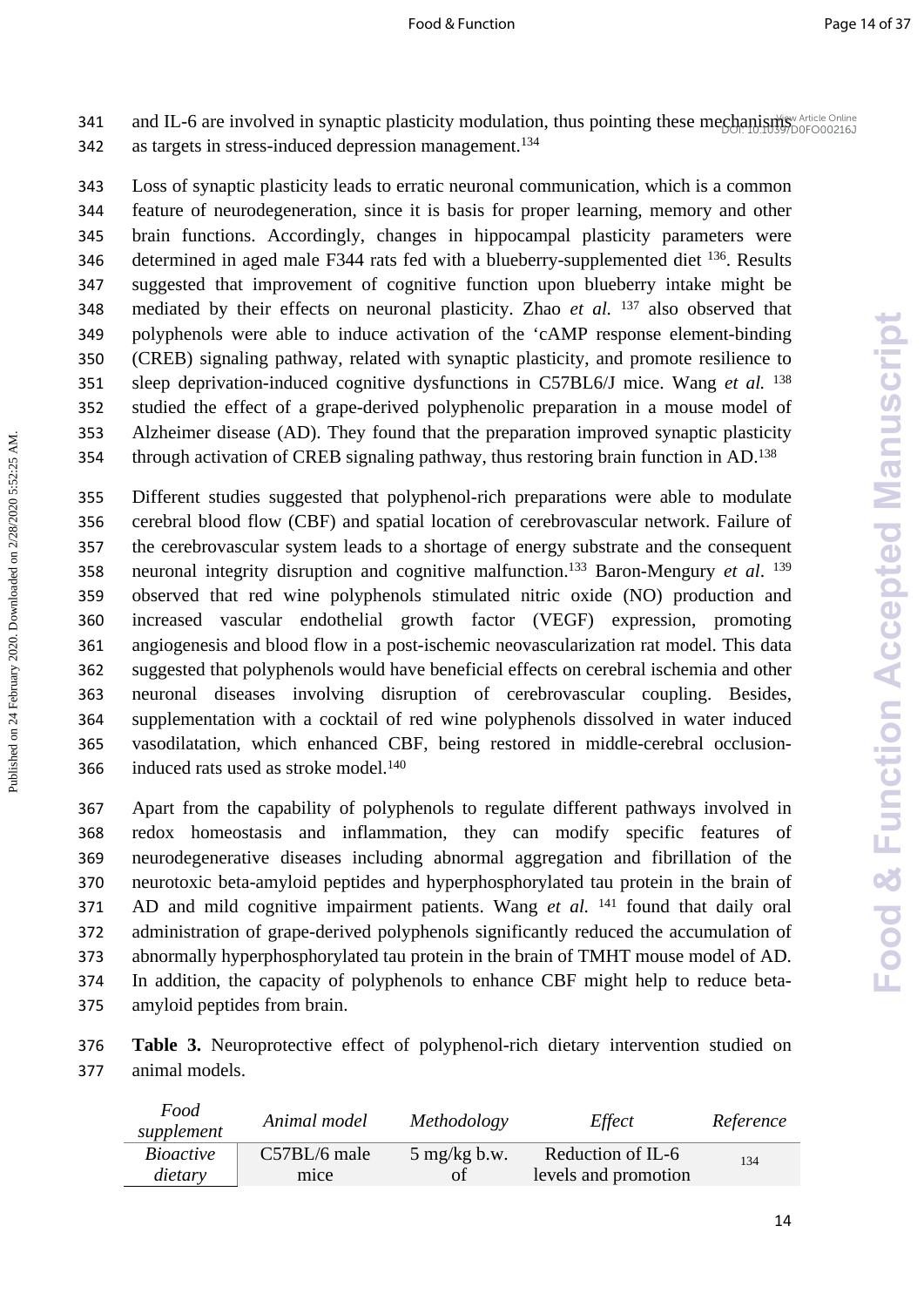| polyphenol<br>preparation                                         |                                                  | dihydrocaffeic<br>acid and 0.5<br>$\mu$ g/kg b.w. of<br>malvidin-3'-O-<br>glucoside<br>delivered daily<br>through<br>drinking water                                           | of Rac1 expression                                                                          | View Article Online<br>DOI: 10.1039/D0FO00216J |                                        |
|-------------------------------------------------------------------|--------------------------------------------------|-------------------------------------------------------------------------------------------------------------------------------------------------------------------------------|---------------------------------------------------------------------------------------------|------------------------------------------------|----------------------------------------|
| Blueberry                                                         | Aged male F344<br>rats                           | $400$ mg of<br>blueberry<br>extract/day<br>combined with<br>control diet                                                                                                      | Improvement of<br>neuronal plasticity                                                       | 136                                            |                                        |
| Published on 24 February 2020. Downloaded on 2/28/2020 5:52:25 AM | C57BL6/J mice                                    | $200$ mg of<br>grape seed<br>polyphenols/kg<br>b.w.; 400 mg<br>resveratrol/kg<br>b.w.; and 183<br>mg concord<br>grape juice/kg<br>b.w. delivered<br>through<br>drinking water | <b>Activation of CREB</b><br>signaling pathway<br>and synaptic<br>plasticity<br>improvement | 137                                            | ction Accepted Manuscri                |
| Grape                                                             | Mouse model of<br>AD                             | 80 mg/kg b.w.<br>of monomeric-<br>enriched<br>grape-derived<br>polyphenolic<br>preparation<br>delivered<br>through<br>drinking water                                          | <b>Activation of CREB</b><br>signaling pathway<br>and synaptic<br>plasticity<br>improvement | 138                                            | <b>Contract</b><br><b>The Contract</b> |
|                                                                   | <b>TMHT</b> mouse<br>model                       | Daily oral<br>administration<br>of $200$ mg/kg<br>b.w.                                                                                                                        | Reduction of<br>hyperphosphorylated<br>tau protein<br>accumulation in<br>brain              | 141                                            | Food & Fu                              |
| Red wine                                                          | Post-ischemic<br>neovascularization<br>rat model | Daily<br>administration<br>of 20 mg/kg<br>$b.w.$ or $0.2$<br>$mg/kg$ b.w. by<br>gavage in a<br>solution of 5%<br>glucose                                                      | Angiogenesis and<br>blood flow<br>promotion through<br>NO production and<br>VEGF expression | 139                                            |                                        |
|                                                                   | Middle-cerebral<br>occlusion-induced<br>rats     | Administration<br>of 30 mg/kg<br>b.w. dissolved<br>in water                                                                                                                   | Vasodilatation<br>induction and CBF<br>enhancement                                          | 140                                            |                                        |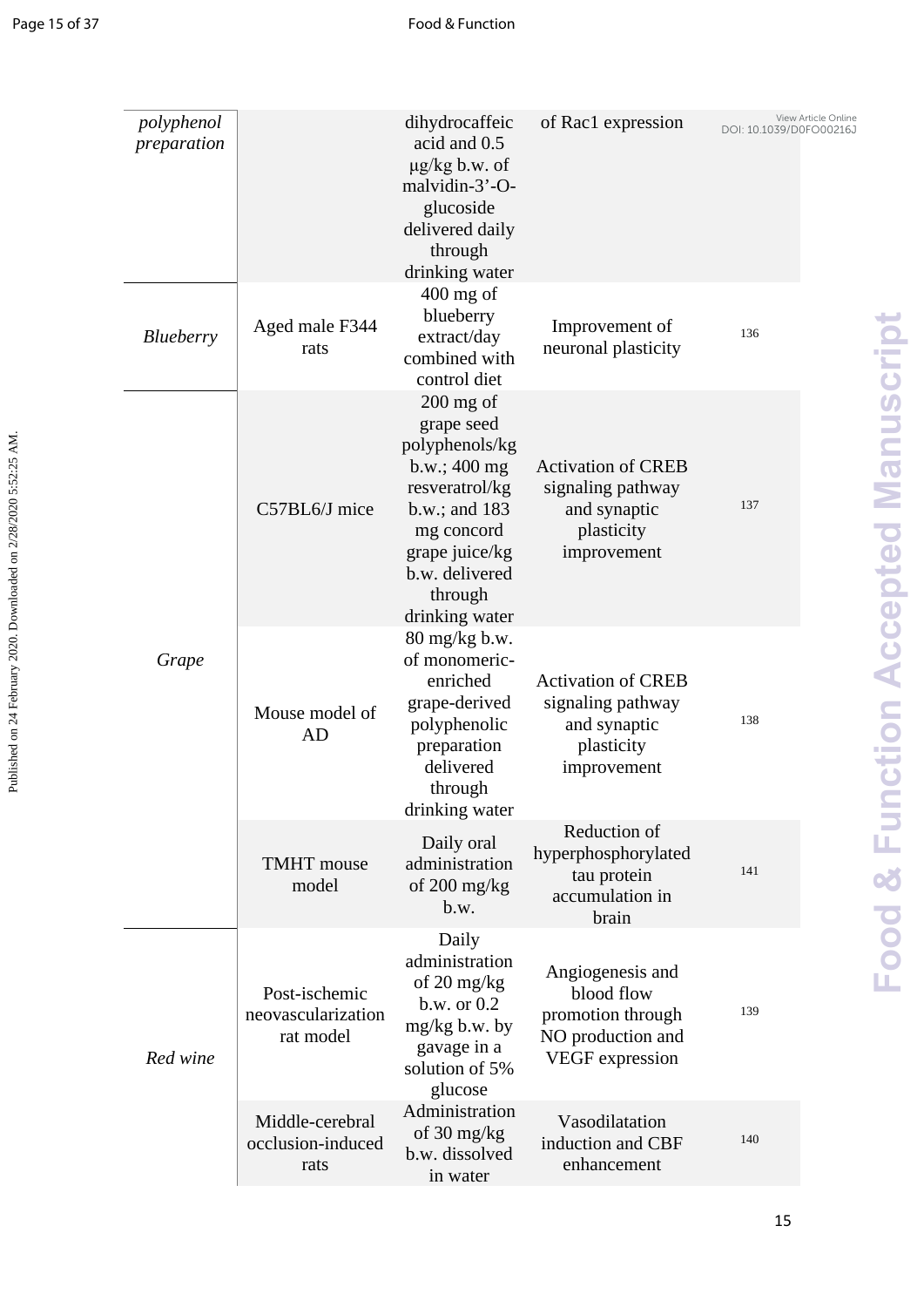### **3.4. Cardiovascular-protective effect**

 Under the term 'cardiovascular disease' are included a group of disorders that affect heart and blood vessels, some of which are coronary heart disease or congestive heart failure. Among the risk factors of cardiovascular disease highlight high blood pressure and atherosclerosis, which can be controlled by dietary intervention as discussed below.

#### **3.4.1. Blood pressure regulator effect**

 Regular consumption of plant-derived food such as chokeberries has been related to a decrease of both diastolic and systolic blood pressure on hypertensive patients,<sup>142</sup> and the protective effect of polyphenol-rich foods might be correlated to gender, since Grosso *et al.* <sup>143</sup> observed a decreased risk of hypertension on female patients with the greatest intake of dietary polyphenols, whereas no significant anti-hypertensive effects were found on males. From a molecular point-of-view, dietary intervention based on plant-derived foods and/or polyphenol-enrichment contributes to the management of hypertension at various stages. Noad *et al.* <sup>144</sup> noticed an improvement of endothelium function on hypertensive patients with a polyphenol-rich diet (constituted by a daily intake of six portions of fruit and vegetables) that, in accordance with data collected by Grassi *et al.* <sup>145</sup> from hypertensive patients supplemented with black tea (150 mg of polyphenols) for eight days, might be mediated by an increase in the amount of active circulating endothelium progenitor cells, which are responsible for maintaining and repairing of the endothelium. Furthermore, Medina-Remón *et al.* <sup>146</sup> reported an increase in plasmatic levels of the vasodilator NO after supplementation with extra virgin olive oil (1 L/week) or 30 g of mixed nuts (15 g walnuts, 7.5 g almonds and 7.5 g hazelnuts), both rich in polyphenol content. Taken together, these results suggest that dietary polyphenols promote vasodilatation as well as an improvement of endothelium function, which leads to hypertension management. **For <b>Food Example 1998 A. Cardiovascular-protective effect**<br> **Food CASC Transfer Conserved Access** and chemochemes between the community beat and hence the different on 200 and alternative and Book tests between the

 Further research performed on animal models has pointed to the antioxidant properties of polyphenols as partly responsible of the amelioration of endothelial cells dysfunction (Table 4). Furuuchi *et al*. <sup>147</sup> observed a decrease on aortic ROS levels on a high-fat diet mice model after consumption of boysenberry polyphenols that might be mediated by an increase on the dimerization of endothelial NO synthase (eNOS). Dimeric eNOS produces NO instead of ROS, thus contributing to vasodilatation. Similarly, Mukai *et al.* <sup>148</sup> reported an increase in eNOS and inducible NO synthase (iNOS) expression levels in both aorta and kidney on a hypertensive rat model supplemented with azuki beans extract.

 Independently from the NO-mediated vasodilator effect, the role of dietary supplements 414 on hypertension management might be related to the activation of endothelium  $K^+$ 415 channels due to an increase in  $H_2S$  production, as shown by Horrigan *et al.* <sup>149</sup> on rat aortic rings exposed to blueberry juice.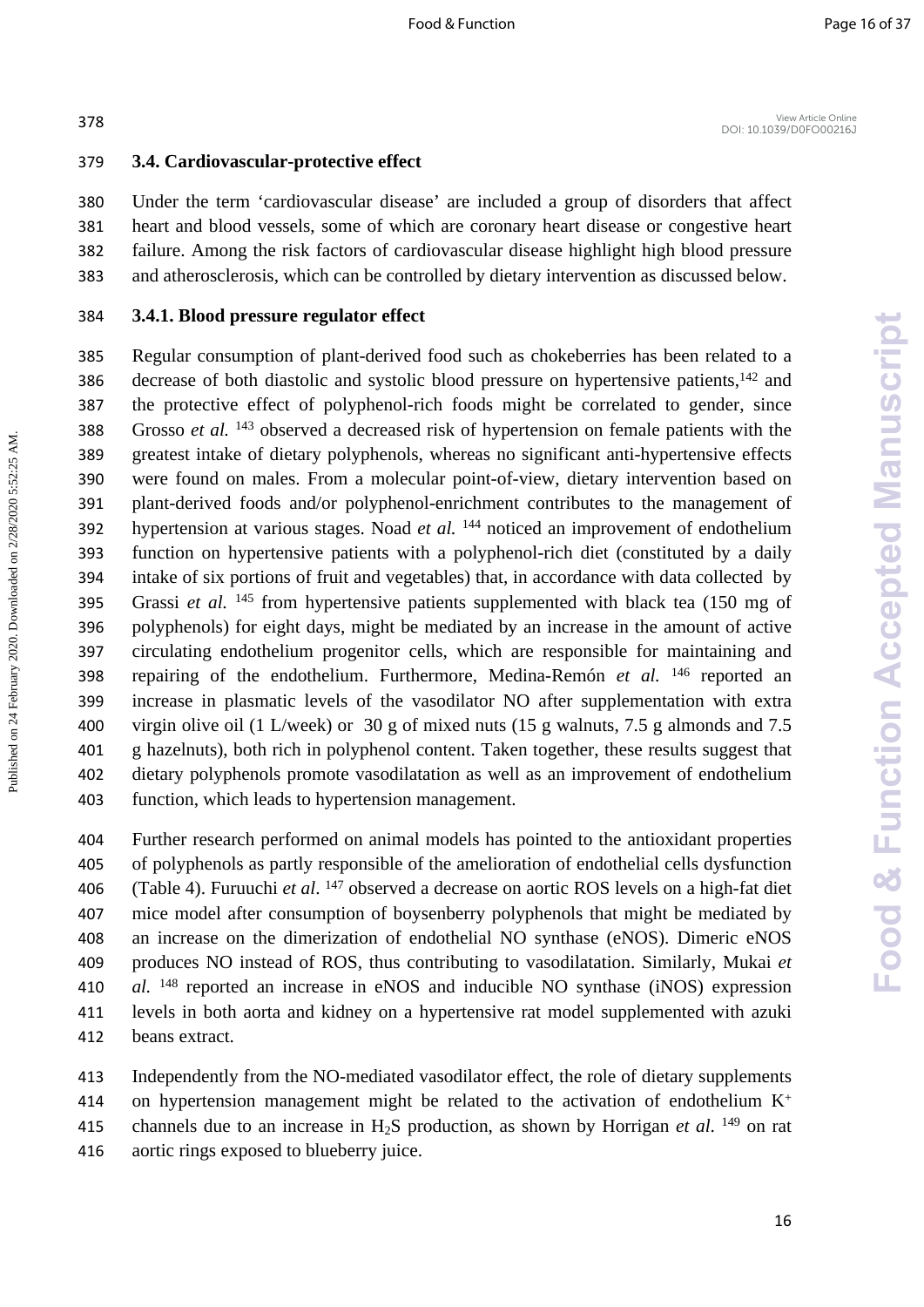| 417 | <b>Table 4.</b> Effect polyphenol-rich dietary intervention on blood pressure regulation $\delta_{\text{B}}^{\text{inv} \text{ Article Online}}$ |
|-----|--------------------------------------------------------------------------------------------------------------------------------------------------|
|     | 418 animal models.                                                                                                                               |

| Food<br>supplement | Animal model              | Methodology                                                                          | <i>Effect</i>                                 | Reference |
|--------------------|---------------------------|--------------------------------------------------------------------------------------|-----------------------------------------------|-----------|
| <i>Boysenberry</i> | High-fat diet<br>mice     | $0.1\%$<br>boysenberry<br>polyphenol<br>extract in<br>drinking water<br>for 12 weeks | Decrease on<br>aortic ROS<br>levels           | 147       |
| Azuki bean         | Hypertensive<br>rat model | 0.9% azuki yean<br>extract-<br>containing diet<br>for 8 weeks                        | Increase in<br>eNOS and<br>iNOS<br>expression | 148       |

### 420 **3.4.2. Anti-atherosclerotic effect**

 An adequate dietary pattern characterized by an abundance of plant-derived fruits might be related to a decreased risk of cardiovascular disease due to their dual role on both prevention and treatment of hypercholesterolemia and atherosclerosis. Studies on healthy volunteers showed that dietary intervention enhanced overall high-density 425 lipoprotein (HDL) function  $150-152$ , thus contributing to a higher clearance of plasma cholesterol. Moreover, the antioxidant properties of polyphenols might contribute to a reduced risk of atherosclerotic lesion by avoiding the oxidation of low-density lipoprotein (LDL), according to data obtained from healthy women after daily intake of 429 200 g of açai pulp for 4 weeks.<sup>150</sup> This evidence was further validated on patients at high cardiovascular risk. The intake of olive oil enriched with its own polyphenols (500 ppm of phenolic compounds in comparison with 80 ppm of phenolic compounds found in regular olive oil) successfully reduced the total LDL particle/total HDL particle atherogenic ratio on hypercholesterolemic patients (daily dose of 25 ml for 3 weeks followed by a washout period of 2 weeks.<sup>153</sup> Furthermore, studies on early atherosclerosis patients showed that olive oil intake (daily doses of 30 ml for 4 months; polyphenol content: 340 mg/ kg) improved endothelial function by reducing vascular inflammation.<sup>154</sup> Taken together, these findings suggest that dietary polyphenols might be closely related to a more efficient management of atherosclerotic lesion onset and progression. **Food A. Food A. Function Animal model Methodology** *Effect Reference computering Consistent Computering <i>Published on 2/28/2020* **<b>***Manuscriptum Computering Computering Computering*

 Dietary intervention might reduce the progression of atherosclerosis at different stages of the disease, according to *in vitro* experiments. Firstly, as above discussed, supplementation of different animal models with plant-based food resulted in a decrease in LDL particles concomitant to an increase in HDL levels, 155-157 as summarized in Table 5. Since the oxidation of LDL is the main responsible of the onset of atherosclerosis, the antioxidant effect of polyphenols might lead to an efficient prevention of foam cells formation and subsequent accumulation. Furthermore, polyphenols might be directly involved in the prevention of LDL oxidation, since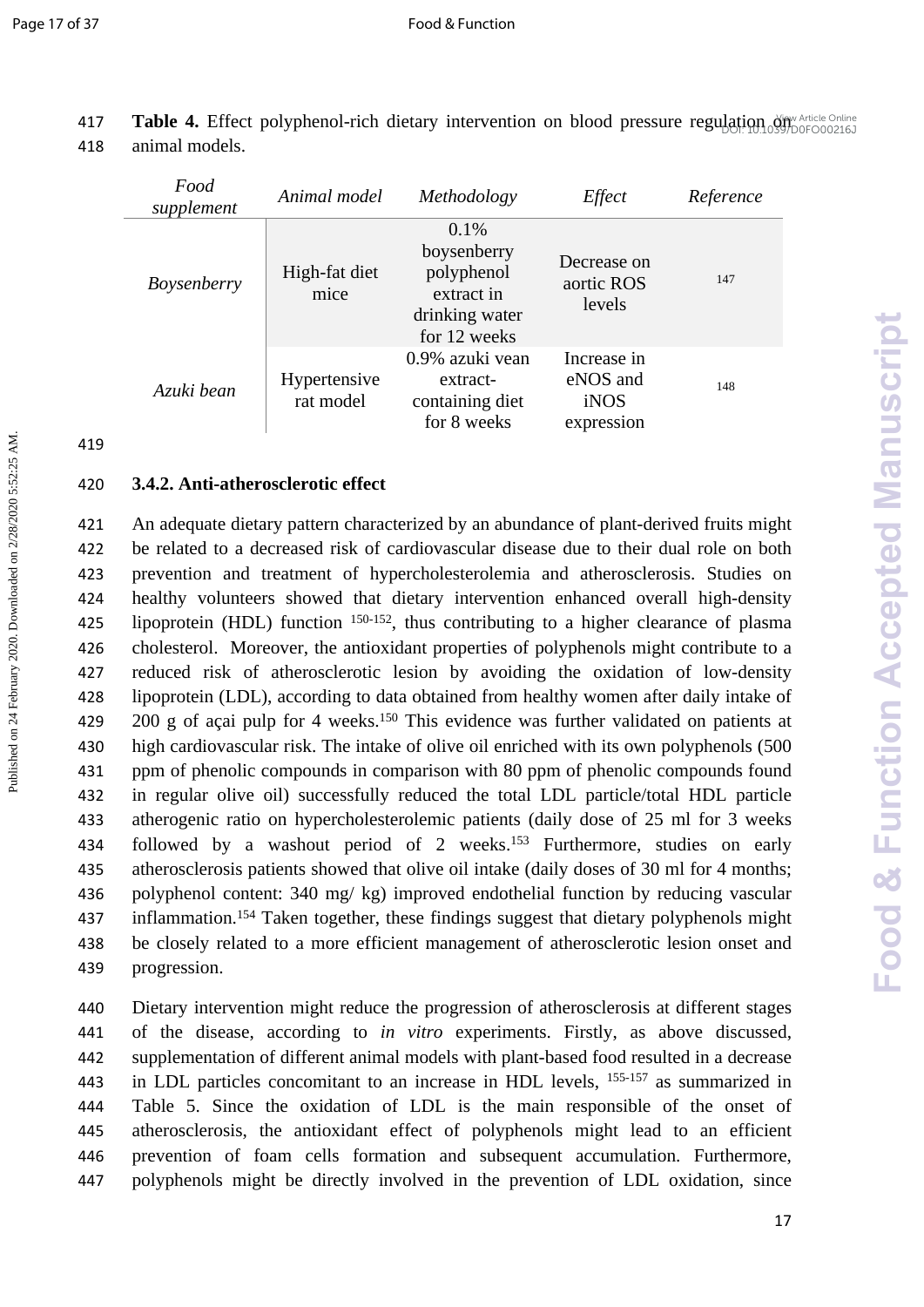448 golden needle mushroom polyphenols were found able to reduce LDL oxidation *in* Article Online *vitro.*<sup>158</sup> Finally, food supplements might display a significant role on preventing foam cells formation trough the reduction of lipid accumulation on macrophages, as found upon incubation of THP-1-derived macrophages with anthocyanins or phenolic acids extracted from blueberry (concentrations ranging from 0.05 to 10 µg/ml) and then exposed to fatty acids.<sup>159</sup>

| 454<br>455 | different animal models.                                        |                              |                                                                                                                                                                                                                                                                              | Table 5. Effect on hyperlipidemia of polyphenol-rich dietary intervention evaluated on                                     |           |
|------------|-----------------------------------------------------------------|------------------------------|------------------------------------------------------------------------------------------------------------------------------------------------------------------------------------------------------------------------------------------------------------------------------|----------------------------------------------------------------------------------------------------------------------------|-----------|
|            | Food<br>supplement                                              | Animal model                 | Methodology                                                                                                                                                                                                                                                                  | Effect                                                                                                                     | Reference |
|            | Citrus sinensis<br>juice and<br>Citrus<br><i>paradisi</i> juice | Hyperlipidemic<br>rats       | Once daily,<br>oral<br>administration<br>for 8 weeks of<br>$2, 5$ or $8$<br>$ml/kg$ b.w. of<br>C. sinensis<br>juic; 0.1, 0.3<br>or $0.5$ ml/kg<br>$b.w.$ of $C.$<br>paradise<br>juice;<br>combination<br>of both (2)<br>$ml/kg+0.1$<br>ml/kg or $5$<br>$ml/kg+0.3$<br>ml/kg) | Reduction of<br>plasmatic<br>triglycerides, total<br>cholesterol and<br>LDL-cholesterol<br>Increase of HDL-<br>cholesterol | 155       |
|            | Apple                                                           | Apo $E^{-/-}$ mice           | Western-type<br>diet<br>supplemented<br>with oral<br>administration<br>of $100 \frac{\text{mg}}{\text{kg}}$<br>b.w. of apple<br>polyphenols<br>for 12 weeks                                                                                                                  | Reduction of<br>plasmatic<br>triglycerides and<br>LDL-cholesterol<br>Increase of HDL-<br>cholesterol                       | 156       |
|            | Yellow rice<br>wine                                             | LDL receptor $\cdot$<br>mice | High-fat diet<br>supplemented<br>with oral<br>administration<br>of 10, 30 or<br>$50 \frac{\text{mg}}{\text{kg}}$<br>b.w./day of<br>yellow wine<br>polyphenolic<br>compounds                                                                                                  | Reduction of total<br>circulating<br>cholesterol and<br>LDL-cholesterol                                                    | 160       |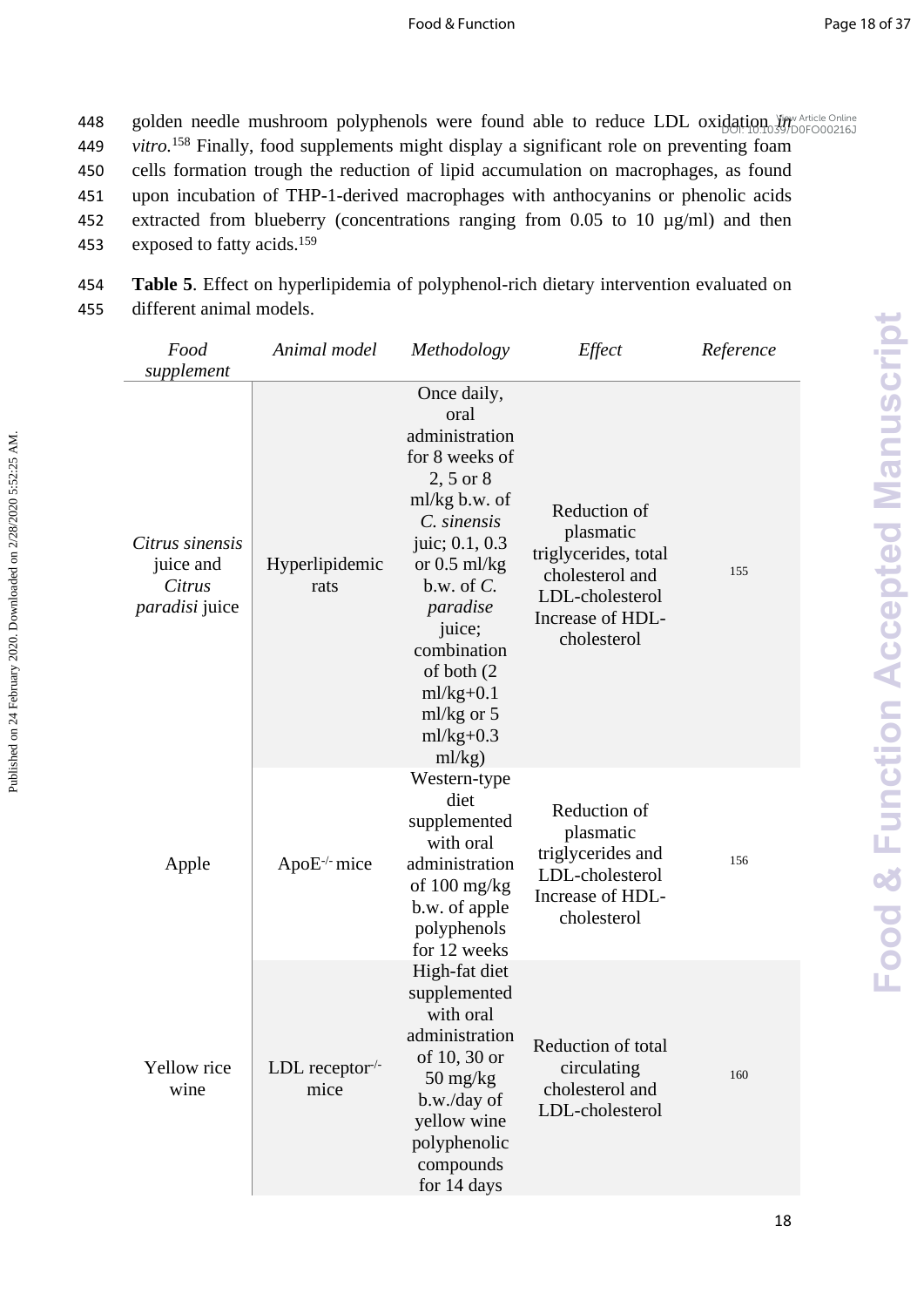|           |                                | Chow                                                                                          | Reduction of                                                                | View Article Onli<br>DOI: 10.1039/D0FO0021 |
|-----------|--------------------------------|-----------------------------------------------------------------------------------------------|-----------------------------------------------------------------------------|--------------------------------------------|
|           |                                | supplemented                                                                                  | plasmatic                                                                   |                                            |
|           |                                | with $1\%$                                                                                    | triglycerides and                                                           |                                            |
|           | Cholesterol-                   | cholesterol                                                                                   | LDL-cholesterol                                                             |                                            |
| Kiwi      | supplemented                   | and $5%$                                                                                      | Decrease of the                                                             | 157                                        |
|           | rats                           | lyophilized                                                                                   | atherogenic index                                                           |                                            |
|           |                                | kiwifruits for                                                                                | total                                                                       |                                            |
|           |                                | 33 days                                                                                       | cholesterol/HDL-<br>cholesterol                                             |                                            |
| Green tea | APOE-knockout<br>C57BL/6J mice | Oral<br>administration<br>of 3.2 or 6.4<br>$g/l$ through<br>drinking<br>water for 15<br>weeks | Induction of<br>autophagy and<br>removal of<br>damaged<br>endothelial cells | 161                                        |

 Apart from the above-mentioned effect on the early stages of the disease, the intake of polyphenol-enriched foods and other nutritional approaches have a potential application 459 on the management of the mature atherosclerotic plaque.<sup>156, 160, 162, 163</sup> Supplementation with polyphenols is inversely correlated with the expression levels of endothelial adhesion proteins such as intracellular adhesion molecule 1 (ICAM-1) and vascular cell 462 adhesion molecule 1 (VCAM1), <sup>156, 163</sup> both involved on the recruitment of immune cells and thus on the maintenance of a pro-inflammatory status. This indirect anti- inflammatory activity might therefore be related to an amelioration of the lesion area, according to experiments on animal models. On the other hand, these kind of food supplements might display a direct effect on atherosclerotic lesion through a reduction of the activity of matrix metalloproteinases (MMPs), due to their key role on the growth of the atherosclerotic plaque. Authors have reported that dietary supplementation with polyphenol extracts and/or polyphenol-enriched foods are able to reduce MMPs activity directly by reducing their expression levels as well as indirectly by up-regulating the 471 expression of tissue inhibitors of matrix metalloproteinases (TIMPs).<sup>160, 162</sup> Lastly, Ding *et al. <sup>161</sup>* noticed a significant recovering of the autophagic flux on the vessel wall of an ApoE knockout mice model after supplementation with green tea polyphenols The induction of autophagy after green tea polyphenols consumption leaded to a removal of damaged endothelial cells and consequently to a reduction of the atherosclerotic lesion 476 area. **For**  $\frac{1}{2}$  **For**  $\frac{1}{2}$  **For**  $\frac{1}{2}$  **Consideration Consideration Consideration Accepted Accepted Accepted Accepted Accepted Accepted Accepted Accepted Accepted Accepted Accepted Accepted** 

#### 477 **3.5. Immunomodulatory effect**

 Dietary intervention with plant-derived food might display a dual immunoregulatory role, being able of both potentiate or attenuate the immune response depending on the circumstances (Table 6). On one hand, stimulation of the immune response has been reported on situations characterized by an insufficient or deficient one such as cancer or ageing. Yi *et al.* <sup>164</sup> observed an increased amount of functional immune cells on Sarcoma 180-bearing mice after diet supplementation with purified polyphenols from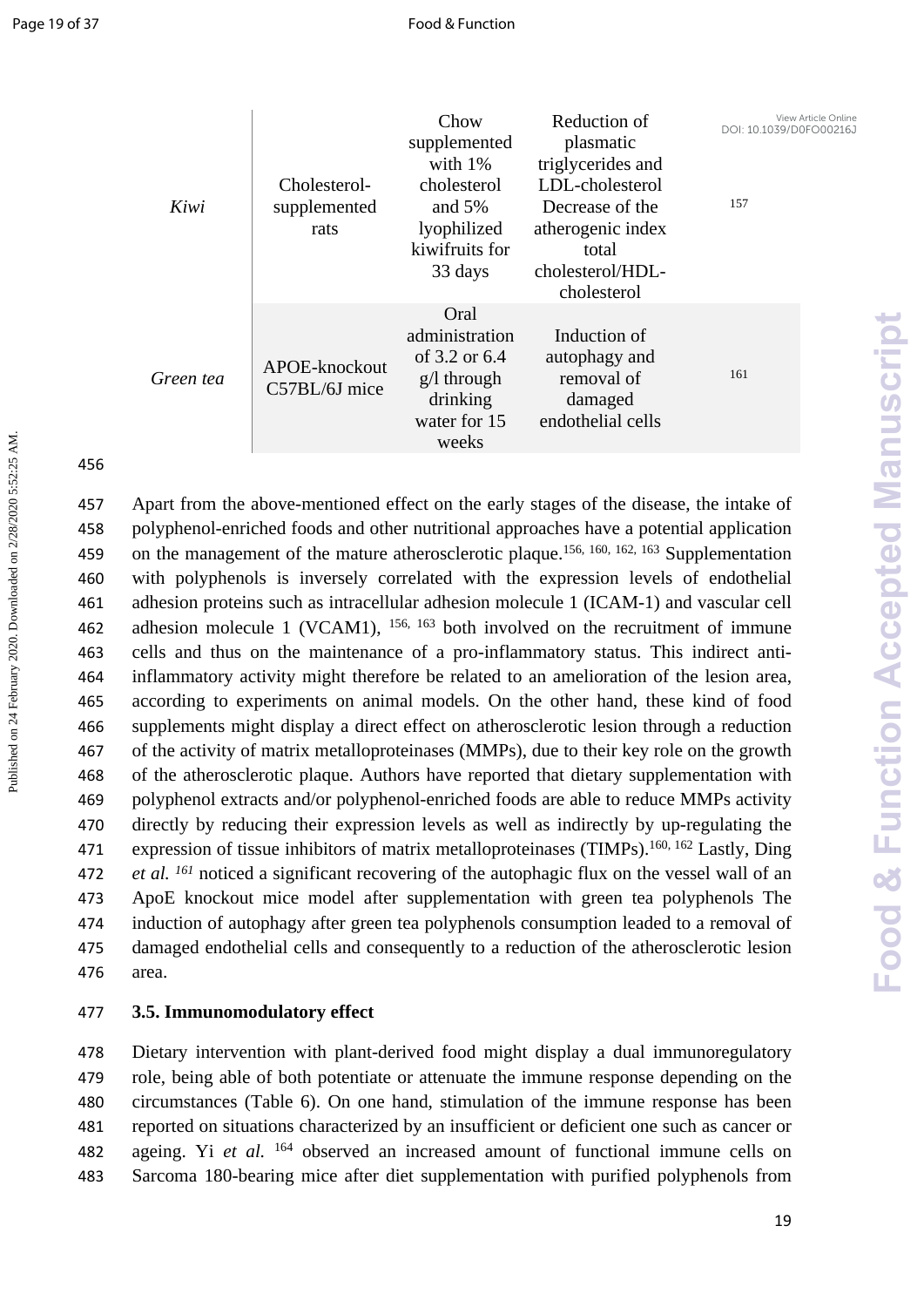484 the pinecone of *Pinus koraiensis*. Similarly, results from De la Fuente *et al.* <sup>165</sup> revealed Marticle Online that supplementation with polyphenols-enriched biscuits (20% wt/wt) ameliorated the age-related loss of functionality of the immune system in terms of an improvement of the activities of macrophages and lymphocytes on a 32 week old ICR mice model.

 On the other hand, dietary polyphenols might modulate an exacerbated immune response in chronic inflammation-related disorders. In this line, the anti-inflammatory effect of polyphenols might be, at least partially, mediated by its immunomodulatory effect as it has been reported by in-deep studies of obese animal models. Supplementation with polyphenol-rich green tea preparations on obese rats resulted in a reduced production of pro-inflammatory cytokines by lymphocytes (after 90 days of 494 gavage with 500 mg/b.w. of green tea extract)<sup>166</sup> and neutrophils (500 mg/b.w. of green tea extract administered by gavage).<sup>167</sup> This down-modulation of the immune response might also have a potential application on allergies management. Dietary supplementation with polyphenol-enriched extracts for 8 days resulted on a significant modulation of allergic symptomatology due to a reduction in mucosal pro-inflammatory interleukins production on a murine model of food allergy.<sup>168</sup> Moreover, Kim *et al*. 169 reported that intraperitoneal injection of 1 to 100 mg/kg b.w. of aqueous extracts from *Diospyros kaki* successfully inhibited histamine release from mast cells through increasing intracellular levels of cAMP, which avoids intracellular calcium release and thus blocks the following histamine liberation. As a consequence, a high intake of polyphenols might be beneficial to manage the symptoms of allergic inflammation. **Food** the pinescole of *Functionics Accepted* **Accepted Manuscripts C** *Respectively* **<b>Accepted Accepted Accepted Accepted Accepted Accepted Accepted Accepted Accepted Accepted Accepted Accep** 

| 505 | Table 6. Immunomodulatory effect of polyphenol-rich dietary intervention studied on |
|-----|-------------------------------------------------------------------------------------|
| 506 | animal models.                                                                      |

| Food<br>supplement                | Animal model                              | Methodology                                                                                                                        | Effect                                                                          | Reference |
|-----------------------------------|-------------------------------------------|------------------------------------------------------------------------------------------------------------------------------------|---------------------------------------------------------------------------------|-----------|
| Pinecone from<br>Pinus koraiensis | Sarcoma 180-<br>bearing mice              | 30, 150 or 300<br>$mg/kg$ b.w. oral<br>administration of<br>polyphenols<br>from $P$ .<br>koraiensis<br>pinecone for 11<br>days     | Increase of<br>functional<br>immune cells                                       | 164       |
| Green tea                         | Obese rat<br>model                        | Gavage with 500<br>$mg/kg$ b.w. for<br>90 days                                                                                     | Reduction of<br>pro-<br>inflammatory<br>cytokines                               | 166, 167  |
| Apple/cocoa                       | Balb/c mice<br>sensitised to<br>ovalbumin | 1% polyphenol-<br>enriched apple<br>extracto r 6%<br>polyphenol-<br>enriched cocoa<br>extract mixed<br>with powdered<br>mouse chow | Reduction of<br>pro-<br>inflammatory<br>interleukins<br>production in<br>mucosa | 168       |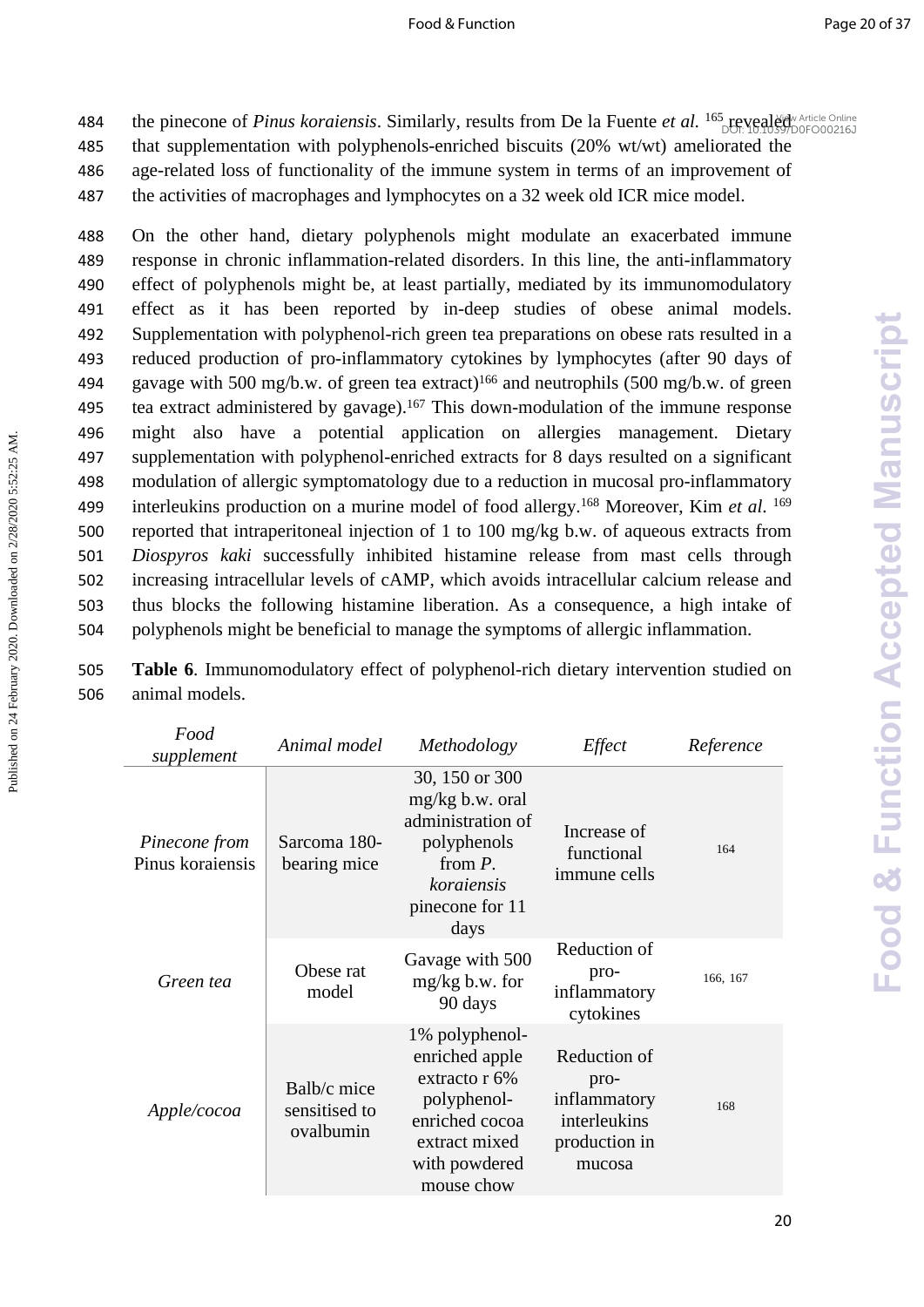|           |                                                            | pellet for 8<br>weeks                                                                                          |                                                          | View Article Online<br>DOI: 10.1039/D0FO00216J |
|-----------|------------------------------------------------------------|----------------------------------------------------------------------------------------------------------------|----------------------------------------------------------|------------------------------------------------|
| Persimmon | ICR mice<br>administered<br>with mast cell<br>degranulator | Intraperitoneal<br>injection of 1-<br>$100 \text{ mg/kg}$ b.w.<br>of aqueous<br>extract from<br>Diospyros kaki | Inhibition of<br>histamine<br>release from<br>mast cells | 169                                            |

#### 508 **3.6. Ameliorative effect on ophthalmic diseases**

 The eyes, essential sensory organs for vision, are quite sensitive to oxidative stress caused by continuous exposure to ultraviolet and visible light and retinal predisposition 511 to produce reactive oxygen species<sup>170, 171</sup> due to its high metabolic rate and high oxygen consumption. ROS can also be produced by *N*-retinylidene-*N*-retinylethanolamine(A2E) 513 photo oxidation generating singlet  $oxygen<sup>172</sup>$  and releases toxic metabolites such as endoperoxides and epoxides. In addition, oxidative stress may be involved in the production of pre-inflammatory cytokines in retinal tissue.<sup>173</sup> Their defensive system against oxidative stress decreases with age causing various ophthalmic diseases such as 517 cataracts, macular degeneration and retinopathy.<sup>174, 175</sup>,<sup>176</sup> Moreover, onset of these disorders might be influenced by lifestyle factors such as tobacco smoking , alcohol abuse or unhealthy diet. **For the set of the set of the set of the set of the set of the set of the set of the set of the set of the set of the set of the set of the set of the set of the set of the set of the set of the set of the set of the set** 

 In line with this, diets rich in antioxidant compounds could be interesting in the prevention and treatment of these diseases. Experimental studies have found that fruit and vegetables consumption contributes to preserve the vision and even reverse the 523 visual impairment,  $174, 177$  which might be related, at least partially, by polyphenols.<sup>178, 179</sup> <sup>180</sup> Some of the beneficial effects of polyphenols include scavenging free radicals, ameliorating inflammation, and improving ocular blood flow and transduction of visual signals.<sup>181</sup> <sup>182</sup>

 Age-related macular degeneration (AMD) is a multifactorial pathology, characterized 528 by irreversible central vision loss, whose progression is increased by oxidative stress.<sup>183</sup> In the search for limiting the oxidative stress involved in AMD and reduce the progression of this pathology, many antioxidants have been studied. Among them, natural plant polyphenols have been used in the treatment of AMD. 184-190 Oral administration of polyphenol-enriched *Vaccinium uliginosum L.* fractions to Balb/c male mice reduced retinal damaged induced by exposure to blue light (10000 lux for 1 h/d for 2 weeks). <sup>191</sup>

 Glaucoma induces vision loss by degeneration of retinal ganglion cells and oxidative 536 stress due to low antioxidant levels is considered one of initiator steps. <sup>190, 192</sup> Therefore, studies in humans with *Ginkgo biloba* (40 to 80 mg daily for 1 to 6 months, depending on the dose) have shown that improve glaucoma.193, 194 Further studies on a rabbit model showed that topical administration of *Ginkgo biloba* extract improved intraocular pressure.<sup>195</sup>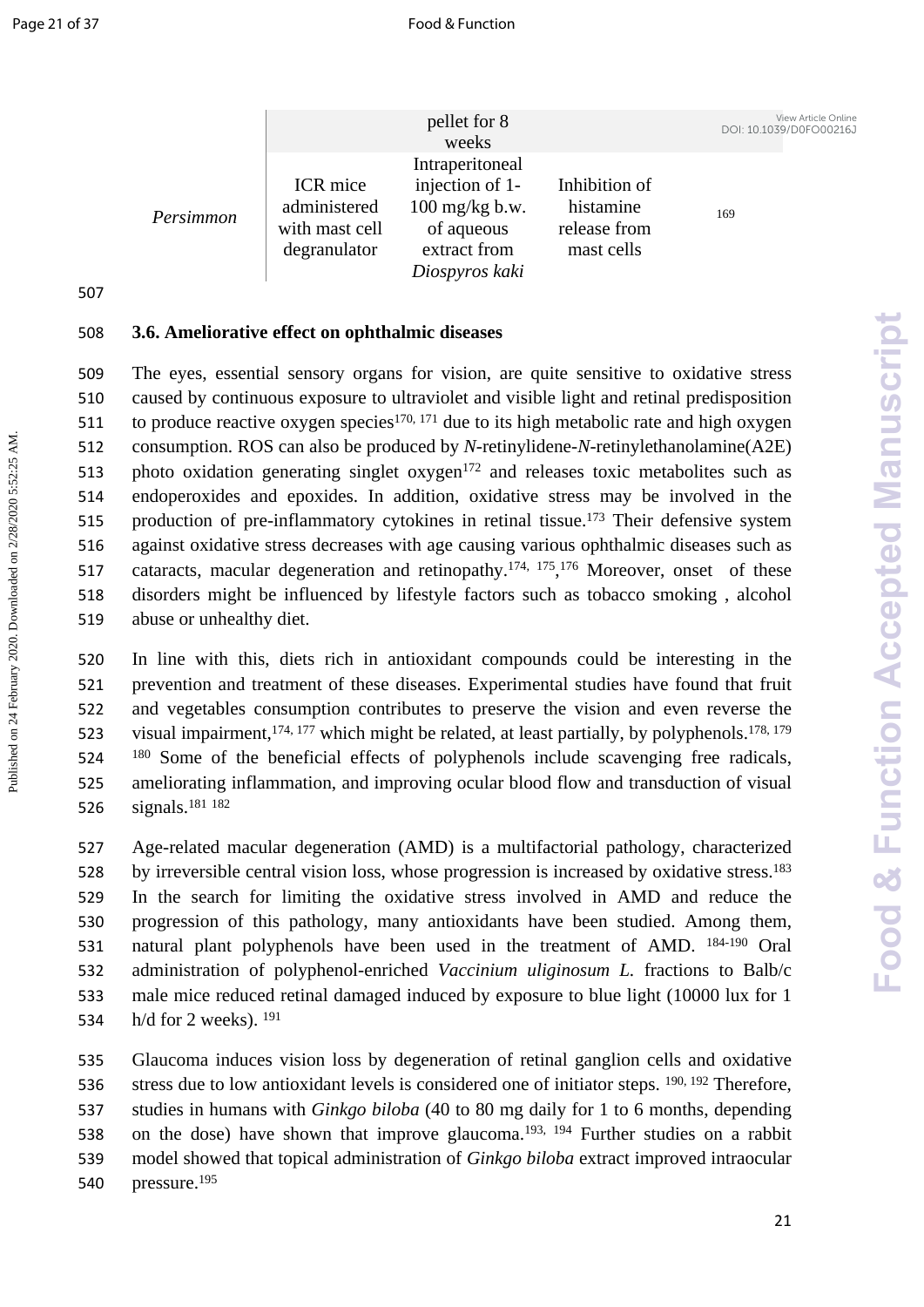541 Cataract is one of the most prevalent causes of visual impairment. It is mediated by loss Article Online 542 of less transparency, which might be accelerated by high ROS levels.<sup>190, 196, 197</sup> Studies on a rat model showed that the intraperitoneal injection of green tea leaf extract (*Camellia sinensis*) in rat inhibited selenite-induced cataractogenesis.<sup>198</sup> Likewise, a recent study in rat pups showed that extracts of *Vaccinium uliginosum L.* given by gavage displayed a preventive effect against cataract formation by inhibiting m-calpain-

547 mediated proteolysis and oxidative stress in the lens.<sup>199</sup> However, no official consent 548 has been approved for the use of natural polyphenols for the treatment of ocular diseases 549 due to their moderate bioavailability *in vivo*.<sup>200</sup>Some studies with polyphenols loaded in 550 nanoparticles, instead of isolated polyphenols, have increased their anti-cataract activity 551 by improving their antioxidant capacity.<sup>197</sup>

 Besides from controlling the previously discussed T2D symptoms, dietary intervention has been reported to ameliorate complications derived from this disease such as diabetic retinopathy. In this way, a study in diabetic rats showed that Bilberry (*Vaccinium myrtillus*) extract, reduced retinal degeneration and prevented the diabetic retinopathy.<sup>201</sup> Duarte *et al.<sup>202</sup>* found that cocoa enriched with polyphenols protected the retina of streptozocin-induced diabetic rats by down-regulating the expression of silent information regulator 1 (SIRT-1) protein. Furthermore, Ma *et al.* <sup>203</sup> observed a correlation between weekly green tea consumption and a decreased risk of diabetic retinopathy on diabetic volunteers. Taken together, these evidences suggest that an adequate dietary intervention might ameliorate eye-related diabetes-derived complications and thus improve patient's quality-of-life. **For Control on 24 February 2021** The most prevailent and the interperior of  $\theta$  and a rate model showed that the interperior on 2 February 2022. The control of the interperior of the state of  $\theta$  (*Coronible showed*) t

563 **Table 7**. Effect on ophthalmic diseases of polyphenol-rich dietary intervention 564 evaluated on different animal models.

| Food<br>supplement | Animal model                                             | Methodology                                                                                                          | <i>Effect</i>                          | Reference |
|--------------------|----------------------------------------------------------|----------------------------------------------------------------------------------------------------------------------|----------------------------------------|-----------|
| Vaccinium          | <b>BALB</b> /c mice<br>male expose to<br>blue light      | Oral<br>administration<br>of 25 mg/kg<br>b.w., 50<br>$mg/kg$ b.w.<br>and $100$<br>$mg/kg$ b.w.                       | Reduction of<br>retinal damage         | 191       |
| uliginosum L       | Rat pups to<br>selenite-induced<br>cataract<br>formation | $40 \frac{\text{mg}}{\text{kg}}$<br>b.w., 80<br>$mg/kg$ b.w.<br>and 120<br>$mg/kg$ b.w.<br>administered<br>by gavage | Protection of<br>cataract<br>formation | 199       |
| Ginkgo biloba      | Rabbit                                                   | Oral<br>administration<br>of $5mg/4$<br>times a day                                                                  | Intraocular<br>pressure<br>improvement | 195       |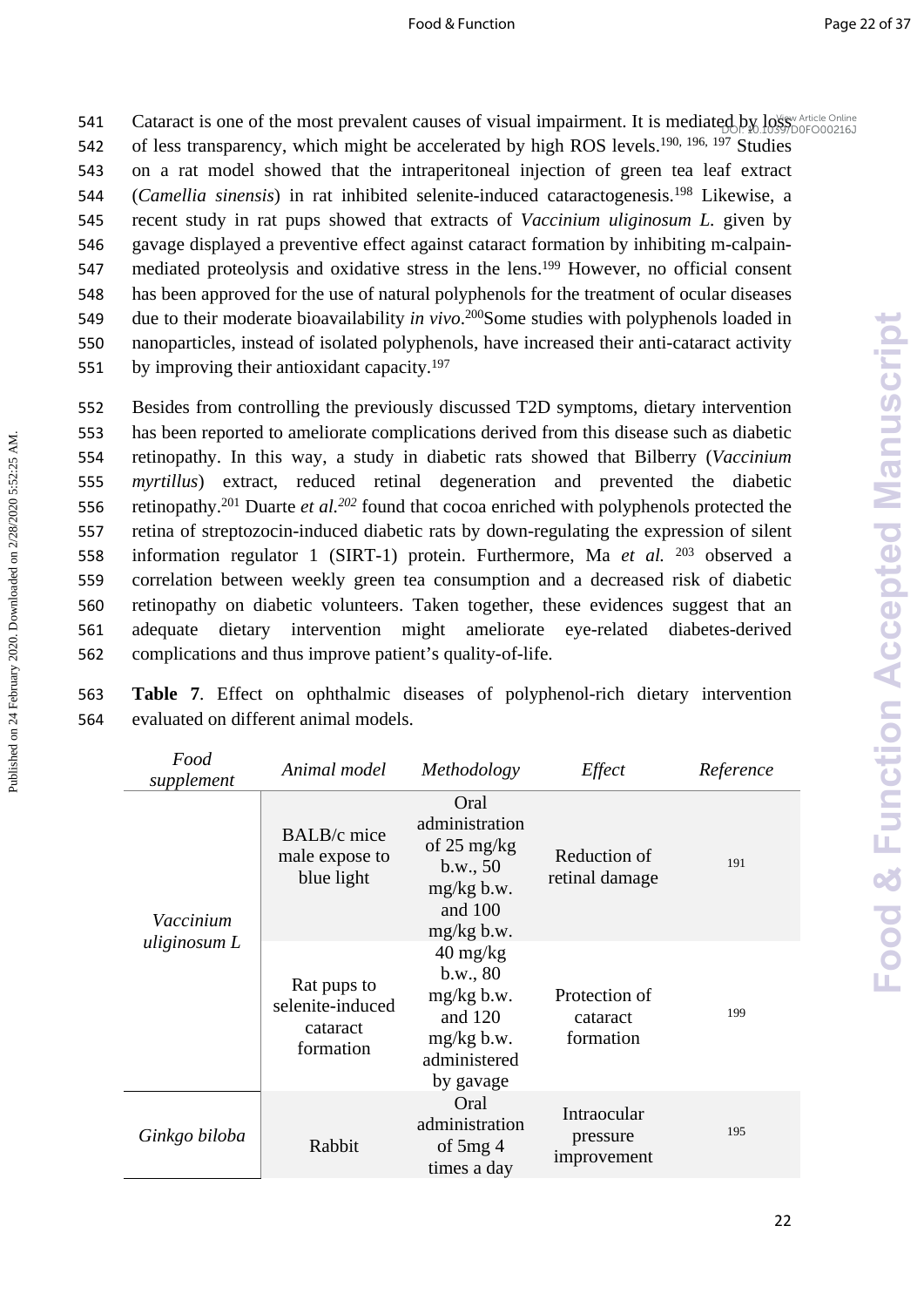|                        |                                                                | for 14 days                                                                                        |                                                                                         | View Article O<br>DOI: 10.1039/D0FO002 |
|------------------------|----------------------------------------------------------------|----------------------------------------------------------------------------------------------------|-----------------------------------------------------------------------------------------|----------------------------------------|
| Green Tea              | Wistar rat pups<br>to selenite-<br>induced<br>oxidative stress | Intraperitoneal<br>administration<br>of 68 mg/kg<br>b.w.                                           | Reduction of<br>cataract<br>formation                                                   | 198                                    |
| Vaccinium<br>myrtillus | Diabetic rats                                                  | Oral<br>administration<br>of $100 \frac{\text{mg}}{\text{kg}}$<br>$b.w.$ for $6$<br>weeks          | Reduction of<br>retinal<br>degeneration<br>and prevention<br>of diabetic<br>retinopathy | 201                                    |
| Cocoa                  | Streptozocin-<br>induced diabetic<br>rats                      | Daily oral<br>administration<br>of 0.12, 2.90<br>or $22.8 \text{ mg/kg}$<br>$b.w.$ for 16<br>weeks | Down-<br>regulation of<br>SIRT-1                                                        | 202                                    |

#### 566 **4. Conclusions**

 Multiple degenerative diseases are characterized by disruption of homeostasis at different levels, which promotes oxidative and inflammatory environments that lead to tissue damage and, eventually, systemic malfunction. Thus, capacity of dietary polyphenols to reduce oxidative stress, whether directly or indirectly, together with the modulation of inflammation give them the ability to prevent onset and stop progression of degenerative diseases. This has been widely studied in animal models, as it has been explained along this work, and results evidence that intake of polyphenol extracts from different foods are effective in preventing and/or ameliorating symptoms of cancer, diabetes, ocular and neurodegenerative and cardiovascular diseases. Moreover, different epidemiological studies have confirmed these results in human, although further research is needed due to inter-individual variability in most of these studies. In conclusion, herein we have reviewed the most recent advances regarding the potential application of the intervention with polyphenol-rich dietary supplementation on the management of degenerative diseases, both as single agents and as coadjuvants of well- established drugs. **Form Ten** Wister rat puns Interactional Reduction of<br> **Form Ten interaction** contradicts and the contradict on 2020<br> **Function Accepted Contradicts Contradict and the contradicts Contradicts Contradicts Contr** 

#### 582 **Acknowledgment**

 Authors thank The Ministerio de Economia y Competitividad (CTQ2016-75816-C2-1-P and SAF2016-75441-R), DGA (B16-R17and E104), CIBERobn (CB06/03/1012, Carlos III) and European Grant Interreg/SUDOE (Redvalue, SOE/PI/E0123) for financial 586 support.

#### 587 **Author Contributions**

588 Javier Quero and Ines Marmol have contributed equally to this work. Both have 589 participated in the literature research and prepared the draft related to the therapeutic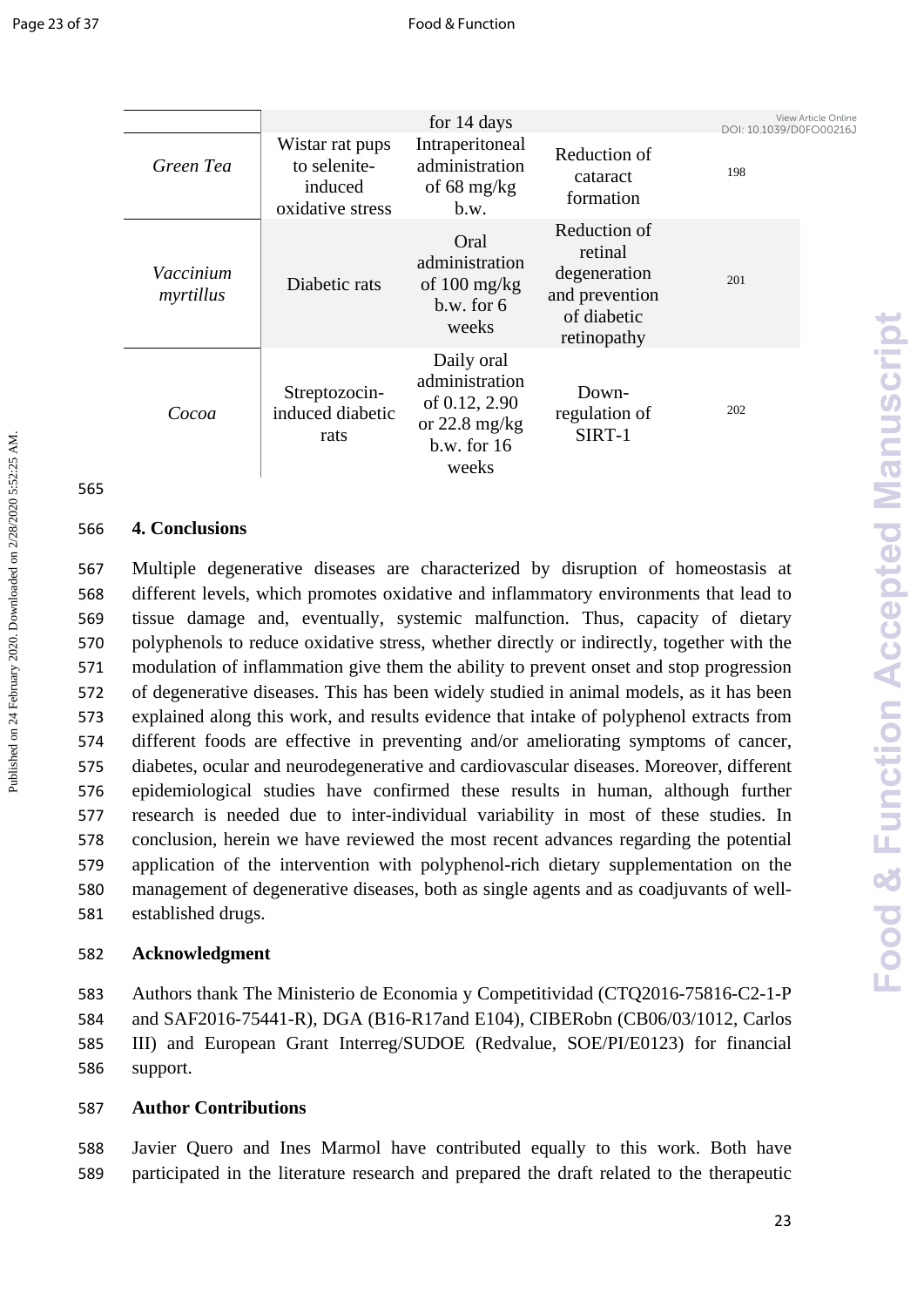- 590 properties of polyphenols. Maria Jesus Rodriguez Yoldi has participated in the literature online
- research and preparation of bioavailability subject of polyphenols and ophthalmic diseases. Elena Cerrada is responsible for the subject of chemical structure and
- classification of polyphenols presented in this work. Maria Jesús Rodriguez-Yoldi and
- Elena Cerrada prepared the final version.

## **Conflict of Interest**

The authors declare no conflict of interest.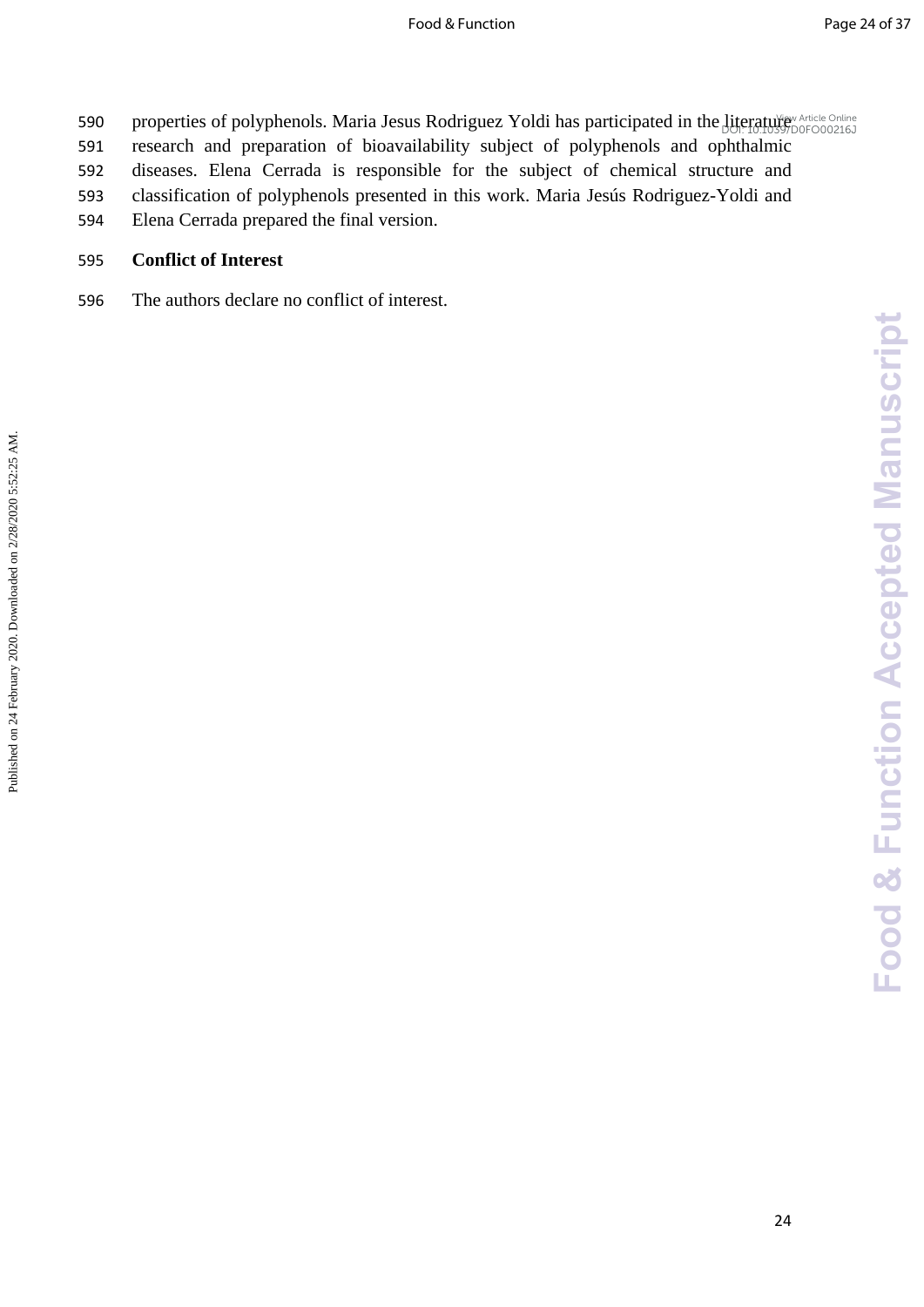## 597 **References**

- 598 1. M. Cipolletti, V. Solar Fernandez, E. Montalesi, M. Marino and M. Fiocchetti, Beyond 599 the Antioxidant Activity of Dietary Polyphenols in Cancer: the Modulation of Estrogen 600 Receptors (ERs) Signaling, *International journal of molecular sciences*, 2018, **19**.
- 601 2. T. Magrone, M. Magrone, M. A. Russo and E. Jirillo, Recent Advances on the Anti-602 Inflammatory and Antioxidant Properties of Red Grape Polyphenols: In vitro and In 603 Vivo Studies *Antioxidants* 2020, **9**, 35.
- 604 3. M. D. Fernando, C. Brunetti, G. Agati and M. Tattini, Multiple functions of polyphenols 605 in plants inhabiting unfavorable Mediterranean áreas. , *Environ. Exp. Botany*, 2014, 606 **103**, 107-116.
- 607 4. B.M. Popovic, C. Stajner, R. Zdero-Pavlovic, V. Tumbas-Saponjac, J. Canadovic-Brunet 608 and S. Orlovic, Water stress induces changes in polyphenol profile and antioxidant 609 capacity in polar plants (Populus spp.) *Plant Physiol. Biochem.*, 2016, **105**, 242-250.
- 610 5. W. E. Hardman, Diet components can suppress inflammation and reduce cancer risk, 611 *Nutrition research and practice*, 2014, **8**, 233-240.
- 612 6. M. P. St-Onge and F. M. Zuraikat, Reciprocal Roles of Sleep and Diet in Cardiovascular 613 Health: a Review of Recent Evidence and a Potential Mechanism, *Current*  614 *atherosclerosis reports*, 2019, **21**, 11.
- 615 7. I. Mármol, J. Quero and M. J. Rodríguez-Yoldi, in *Advances in health and disease*, ed. L. 616 T. Duncan, Nova Science Publishers, Inc., New York, 1 edn., 2018, vol. 7, ch. 2, pp. 67- 617 117.
- 618 8. L. V. Herrera-Marcos, J. M. Lou-Bonafonte, C. Arnal, M. A. Navarro and J. Osada, 619 Transcriptomics and the Mediterranean Diet: A Systematic Review, *Nutrients*, 2017, **9**.
- 620 9. R. Tsao, Chemistry and biochemistry of dietary polyphenols, *Nutrients*, 2010, **2**, 1231- 621 1246.
- 622 10. R. Estruch, E. Ros, J. Salas-Salvado, M. I. Covas, D. Corella, F. Aros, E. Gomez-Gracia, V. 623 Ruiz-Gutierrez, M. Fiol, J. Lapetra, R. M. Lamuela-Raventos, L. Serra-Majem, X. Pinto, J. 624 Basora, M. A. Munoz, J. V. Sorli, J. A. Martinez and M. A. Martinez-Gonzalez, Primary 625 prevention of cardiovascular disease with a Mediterranean diet, *N Engl J Med*, 2013, 626 **368**, 1279-1290.
- 627 11. E. Toledo, J. Salas-Salvado, C. Donat-Vargas, P. Buil-Cosiales, R. Estruch, E. Ros, D. 628 Corella, M. Fito, F. B. Hu, F. Aros, E. Gomez-Gracia, D. Romaguera, M. Ortega-Calvo, L. 629 Serra-Majem, X. Pinto, H. Schroder, J. Basora, J. V. Sorli, M. Bullo, M. Serra-Mir and M. 630 A. Martinez-Gonzalez, Mediterranean Diet and Invasive Breast Cancer Risk Among 631 Women at High Cardiovascular Risk in the PREDIMED Trial: A Randomized Clinical Trial, 632 *JAMA Intern Med*, 2015, **175**, 1752-1760. **For References Constrained Constrained Constrained Manuscriptics Published on 24 February 10.1039 Backet and Manuscript Published on 21 February 2020. The Manuscript Published on 24 February 2020, 32:25 AM. View Article O** 
	- 633 12. M. Asensi, A. Ortega, S. Mena, F. Feddi and J. M. Estrela, Natural polyphenols in cancer 634 therapy, *Crit. Rev. Clin. Lab. Sci.*, 2011, **48**, 197-216.
	- 635 13. E. Miadoková, Isoflavonoids an overview of their biological activities and potential 636 health benefits, *Interdisc. Toxicol.*, 2009, **2**, 211-218.
	- 637 14. N. Fischer, E.-J. Seo and T. Efferth, Prevention from radiation damage by natural 638 products, *Phytomed.*, 2018, **47**, 192-200.
	- 639 15. R. K. Lall, D. N. Syed, V. M. Adhami, M. I. Khan and H. Mukhtar, Dietary Polyphenols in 640 Prevention and Treatment of Prostate Cancer, *Int. J. Mol. Sci.*, 2015, **16**, 3350.
	- 641 16. T. Costea, A. Hudita, O. A. Ciolac, B. Galateanu, O. Ginghina, M. Costache, C. Ganea and 642 M. M. Mocanu, Chemoprevention of Colorectal Cancer by Dietary Compounds, *Int. J.*  643 *Mol. Sci.*, 2018, **19**.
	- 644 17. P. M. Kris-Etherton, K. D. Hecker, A. Bonanome, S. M. Coval, A. E. Binkoski, K. F. Hilpert, 645 A. E. Griel and T. D. Etherton, Bioactive compounds in foods: Their role in the 646 prevention of cardiovascular disease and cancer, *Am. J. Med.*, 2002, **113**, 71-88.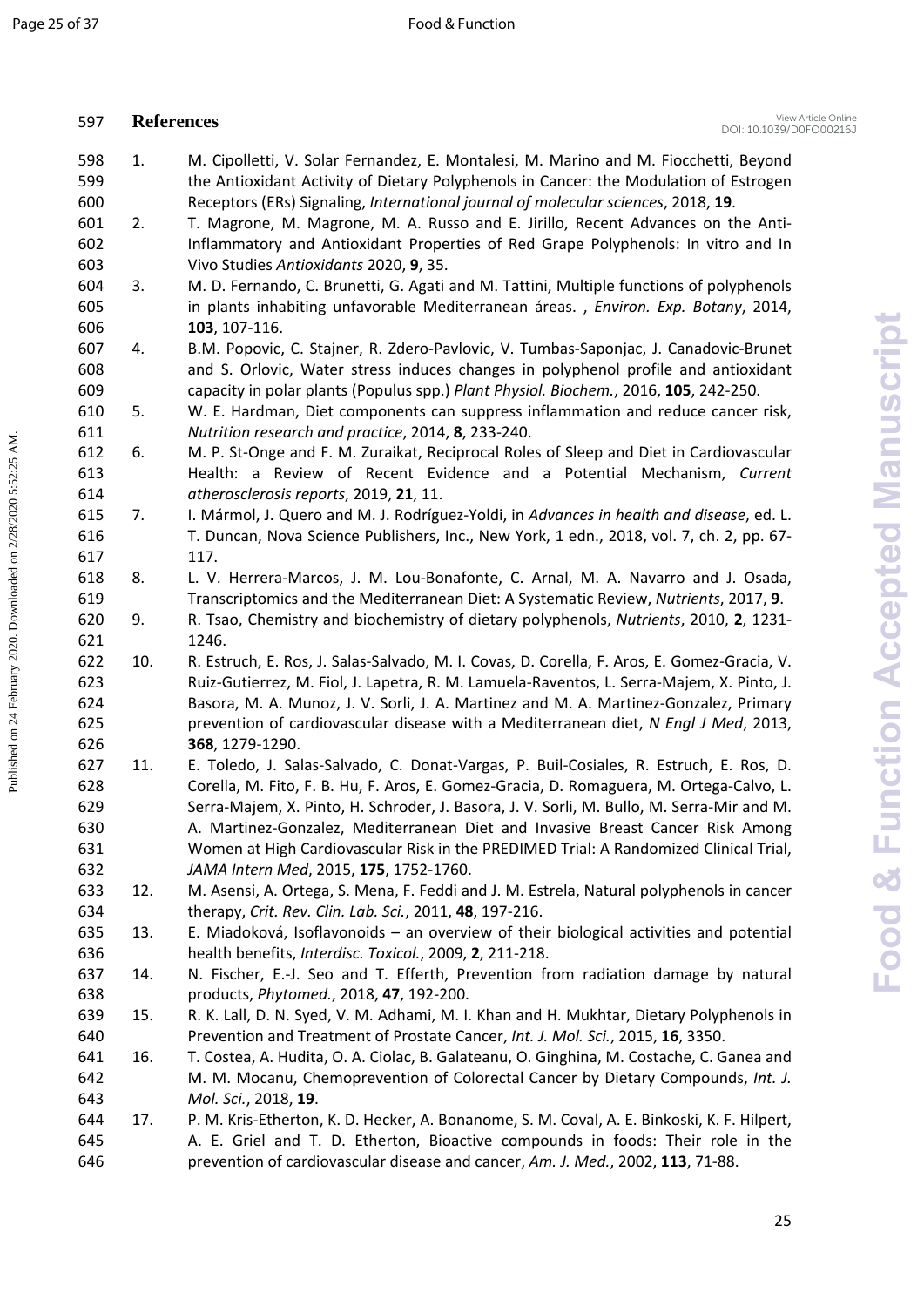- 647 18. J. L. Adolphe, S. J. Whiting, B. H. J. Juurlink, L. U. Thorpe and J. Alcorn, Health effects Article Online 648 with consumption of the flax lignan secoisolariciresinol diglucoside, *British J. Nutr.*, 649 2010, **103**, 929-938.
- 650 19. P. Basu and C. Maier, Phytoestrogens and breast cancer: In vitro anticancer activities 651 of isoflavones, lignans, coumestans, stilbenes and their analogs and derivatives, 652 *Biomed. Pharmacother.*, 2018, **107**, 1648-1666.
- 653 20. D. K. Agrawal and P. K. Mishra, Curcumin and Its Analogues: Potential Anticancer 654 Agents, *Med. Res. Rev.*, 2010, **30**, 818-860.
- 655 21. M. Singh, M. Kaur and O. Silakari, Flavones: An important scaffold for medicinal 656 chemistry, *Eur. J. Med. Chem.*, 2014, **84**, 206-239.
- 657 22. K. B. Pandey and S. I. Rizvi, Plant polyphenols as dietary antioxidants in human health 658 and disease, *Oxid. Med. Cell. Longev.*, 2009, **2**, 270-278.
- 659 23. A. Garcia-Lafuente, E. Guillamon, A. Villares, M. A. Rostagno and J. A. Martinez, 660 Flavonoids as anti-inflammatory agents: implications in cancer and cardiovascular 661 disease, *Inflamm. Res.*, 2009, **58**, 537-552.
- 662 24. L. H. Yao, Y. M. Jiang, J. Shi, F. A. Tomás-Barberán, N. Datta, R. Singanusong and S. S. 663 Chen, Flavonoids in food and their health benefits. , *Plant Foods Hum. Nutr.*, 2004, **59**, 664 113-122.
- 665 25. J. M. Arbonés-Mainar, M. A. Navarro, J. M. Jou-Bonafonte, M. V. Martínez-Gracia and 666 J. Osada, in *Olive oil phenolics as potential therapeutical agents* eds. J. M. Arbonés-667 Mainar, M. A. Navarro, J. M. Jou-Bonafonte, M. V. Martínez-Gracia and J. Osada, Nova 668 Science Publishers, Inc., New York 2008, ch. 5, pp. 23-26. **Food and the state of the state of the state of the state of the state of the state of the state of the state of the state of the state of the state of the state of the state of the state of the state of the state of t** 
	- 669 26. J. J. Guo, H. Y. Hsieh and C. H. Hu, Chain-breaking activity of carotenes in lipid 670 peroxidation: a theoretical study, *The journal of physical chemistry. B*, 2009, **113**, 671 15699-15708.
	- 672 27. C. Kim and B. Kim, Anti-Cancer Natural Products and Their Bioactive Compounds 673 Inducing ER Stress-Mediated Apoptosis: A Review, *Nutrients*, 2018, **10**.
	- 674 28. F. M. F. Roleira, E. J. Tavares-da-Silva, C. L. Varela, S. C. Costa, T. Silva, J. Garrido and F. 675 Borges, Plant derived and dietary phenolic antioxidants: Anticancer properties, *Food*  676 *Chem.*, 2015, **183**, 235-258.
	- 677 29. A. J. Leon-Gonzalez, C. Auger and V. B. Schini-Kerth, Pro-oxidant activity of polyphenols 678 and its implication on cancer chemoprevention and chemotherapy, *Biochem.*  679 *Pharmacol.*, 2015, **98**, 371-380.
	- 680 30. S. Chikara, L. D. Nagaprashantha, J. Singhal, D. Horne, S. Awasthi and S. S. Singhal, 681 Oxidative stress and dietary phytochemicals: Role in cancer chemoprevention and 682 treatment, *Cancer Lett.*, 2018, **413**, 122-134.
	- 683 31. D. Vauzour, Dietary polyphenols as modulators of brain functions: biological actions 684 and molecular mechanisms underpinning their beneficial effects, *Oxidative medicine*  685 *and cellular longevity*, 2012, **2012**, 914273.
	- 686 32. F. Yang, H. S. Oz, S. Barve, W. J. de Villiers, C. J. McClain and G. W. Varilek, The green 687 tea polyphenol (-)-epigallocatechin-3-gallate blocks nuclear factor-kappa B activation 688 by inhibiting I kappa B kinase activity in the intestinal epithelial cell line IEC-6, *Mol*  689 *Pharmacol*, 2001, **60**, 528-533.
	- 690 33. L. Crascì, M. R. Lauro, G. Puglisi and A. Panico, Natural antioxidant polyphenols on 691 inflammation management: Anti-glycation activity vs metalloproteinases inhibition, 692 *Crit. Rev. Food Sci. Nutr.*, 2018, **58**, 893-904.
	- 693 34. G. Hithamani, D. Kizhakayil and K. Srinivasan, Uptake of phenolic compounds from 694 plant foods in human intestinal Caco-2 cells, *J Biosci*, 2017, **42**, 603-611.
	- 695 35. I. A. Siddiqui, V. M. Adhami, D. J. Bharali, B. B. Hafeez, M. Asim, S. I. Khwaja, N. Ahmad, 696 H. Cui, S. A. Mousa and H. Mukhtar, Introducing nanochemoprevention as a novel 697 approach for cancer control: proof of principle with green tea polyphenol 698 epigallocatechin-3-gallate, *Cancer Res*, 2009, **69**, 1712-1716.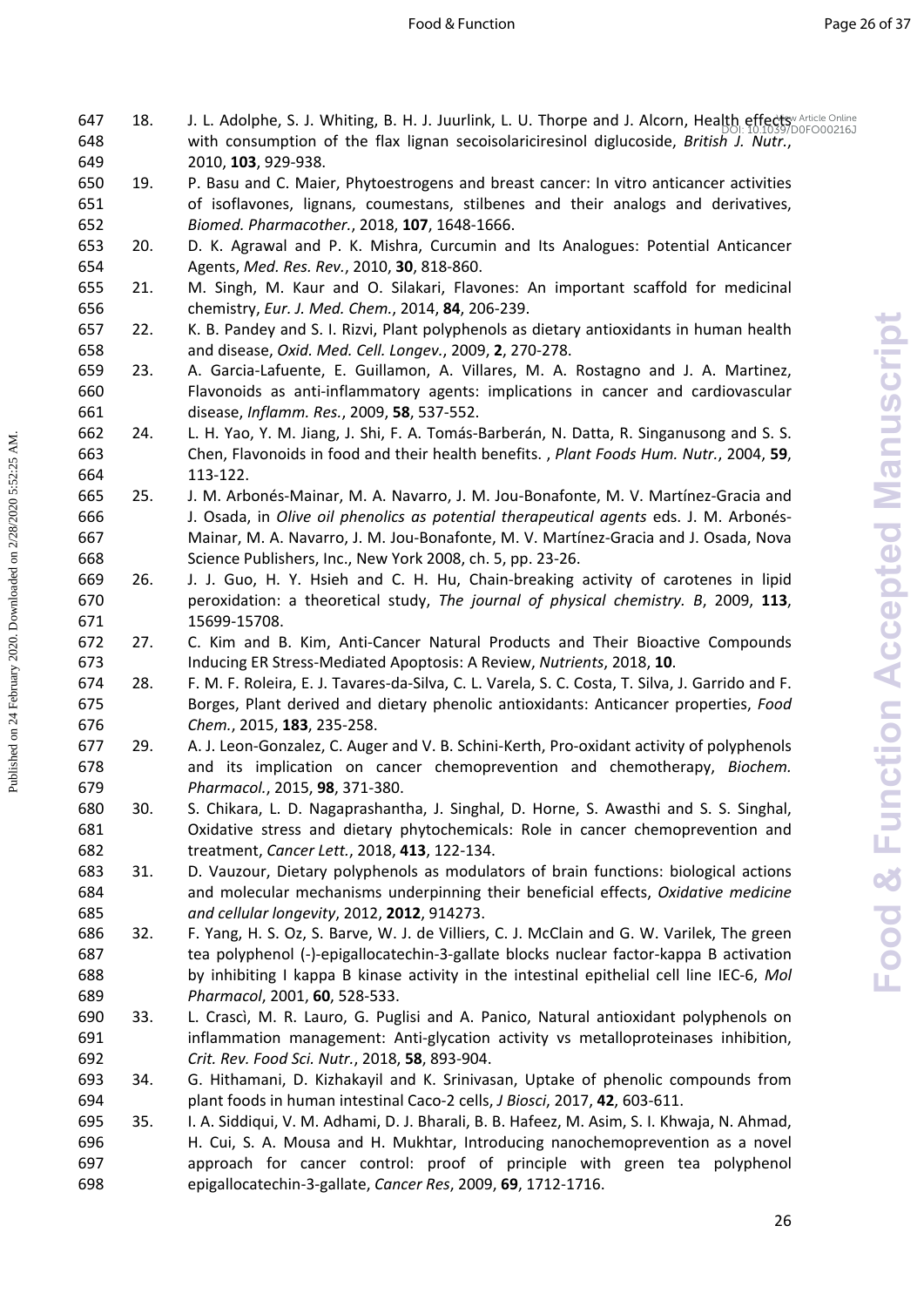|                                                                   | 699        | 36. | S. A. Heleno, A. Martins, M. J. Queiroz and I. C. Ferreira, Bioactivity of phenolic acidism Article Online                                                                 |                          |
|-------------------------------------------------------------------|------------|-----|----------------------------------------------------------------------------------------------------------------------------------------------------------------------------|--------------------------|
|                                                                   | 700        |     | metabolites versus parent compounds: a review, Food Chem, 2015, 173, 501-513.                                                                                              |                          |
|                                                                   | 701        | 37. | Z. Li, H. Jiang, C. Xu and L. Gu, A review: Using nanoparticles to enhance absorption                                                                                      |                          |
|                                                                   | 702        |     | and bioavailability of phenolic phytochemicals, Food Hydrocolloids, 2015, 43.                                                                                              |                          |
|                                                                   | 703        | 38. | E. Acosta, Bioavailability of nanoparticles in nutrients and nutraceutical delivery,                                                                                       |                          |
|                                                                   | 704        |     | Current Opinion in Colloid & Interface Science, 2009, 14, 3-15.                                                                                                            |                          |
|                                                                   | 705<br>706 | 39. | A. des Rieux, V. Fievez, M. Garinot, Y. J. Schneider and V. Preat, Nanoparticles as<br>potential oral delivery systems of proteins and vaccines: a mechanistic approach, J |                          |
|                                                                   | 707        |     | Control Release, 2006, 116, 1-27.                                                                                                                                          |                          |
|                                                                   | 708        | 40. | B. Hu, X. X. Liu, C. L. Zhang and X. X. Zeng, Food macromolecule based nanodelivery                                                                                        |                          |
|                                                                   | 709        |     | systems for enhancing the bioavailability of polyphenols, J. Food Drug Anal., 2017, 25,                                                                                    |                          |
|                                                                   | 710        |     | $3 - 15.$                                                                                                                                                                  |                          |
|                                                                   | 711        | 41. | L. A. Faine, H. G. Rodrigues, C. M. Galhardi, G. M. Ebaid, Y. S. Diniz, C. R. Padovani and                                                                                 | <b>script</b>            |
|                                                                   | 712        |     | E. L. Novelli, Effects of olive oil and its minor constituents on serum lipids, oxidative                                                                                  |                          |
|                                                                   | 713        |     | stress, and energy metabolism in cardiac muscle, Canadian journal of physiology and                                                                                        |                          |
|                                                                   | 714        |     | pharmacology, 2006, 84, 239-245.                                                                                                                                           |                          |
|                                                                   | 715        | 42. | C. Santos-Buelga, A. M. González-Paramás, T. Oludemi, B. Ayuda-Durán and S.                                                                                                |                          |
|                                                                   | 716        |     | González-Manzano, Plant phenolics as functional food ingredients, Adv Food Nutr Res.                                                                                       |                          |
|                                                                   | 717        |     | , 2019, 90, 183-257.                                                                                                                                                       |                          |
|                                                                   | 718        | 43. | L. Marin, E. M. Miguelez, C. J. Villar and F. Lombo, Bioavailability of dietary polyphenols                                                                                |                          |
|                                                                   | 719        |     | and gut microbiota metabolism: antimicrobial properties, Biomed Res Int, 2015, 2015,                                                                                       |                          |
|                                                                   | 720        |     | 905215.                                                                                                                                                                    |                          |
|                                                                   | 721        | 44. | A. Crozier, I. B. Jaganath and M. N. Clifford, Dietary phenolics: chemistry, bioavailability                                                                               |                          |
|                                                                   | 722        |     | and effects on health, Nat Prod Rep, 2009, 26, 1001-1043.                                                                                                                  |                          |
|                                                                   | 723        | 45. | C. Manach, A. Scalbert, C. Morand, C. Remesy and L. Jimenez, Polyphenols: food                                                                                             |                          |
|                                                                   | 724        |     | sources and bioavailability, Am. J. Clin. Nutr., 2004, 79, 727-747.                                                                                                        |                          |
|                                                                   | 725        | 46. | L. H. Yao, Y. M. Jiang, J. Shi, F. A. Tomas-Barberan, N. Datta, R. Singanusong and S. S.                                                                                   |                          |
| Published on 24 February 2020. Downloaded on 2/28/2020 5:52:25 AM | 726        |     | Chen, Flavonoids in food and their health benefits, Plant Foods Hum. Nutr., 2004, 59,                                                                                      | ction Accepted Manus     |
|                                                                   | 727        |     | 113-122.                                                                                                                                                                   |                          |
|                                                                   | 728        | 47. | M. D. L. Reis Giada, Food Phenolic Compounds: Main Classes, Sources and Their                                                                                              |                          |
|                                                                   | 729<br>730 |     | Antioxidant Power. In Oxidative Stress and Chronic Degenerative Diseases-A Role for                                                                                        |                          |
|                                                                   | 731        | 48. | Antioxidants, Croatia InTech:, Rijeka, Croatia, 2013.<br>K. Saito, K. Yonekura-Sakakibara, R. Nakabayashi, Y. Higashi, M. Yamazaki, T. Tohge                               |                          |
|                                                                   | 732        |     | and A. R. Fernie, The flavonoid biosynthetic pathway in Arabidopsis: Structural and                                                                                        | $\overline{\phantom{0}}$ |
|                                                                   | 733        |     | genetic diversity, Plant Physiol. Biochem., 2013, 72, 21-34.                                                                                                               | $\overline{\phantom{0}}$ |
|                                                                   | 734        | 49. | I. B. Jaganath and A. Crozier, in Plant Metabolism and Biotechnology, ed. A. C. H.                                                                                         | ц,                       |
|                                                                   | 735        |     | Ashhihara, A. Komamine John Wiley & Sons, 2011, pp. 299-313.                                                                                                               |                          |
|                                                                   | 736        | 50. | Y. Tanaka and A. Ohmiya, Seeing is believing: engineering anthocyanin and carotenoid                                                                                       | 08                       |
|                                                                   | 737        |     | biosynthetic pathways, Curr. Opin. Biotechnol., 2008, 19, 190-197.                                                                                                         |                          |
|                                                                   | 738        | 51. | M. L. F. Ferreyra, S. P. Rius and P. Casati, Flavonoids: biosynthesis, biological functions,                                                                               | Food                     |
|                                                                   | 739        |     | and biotechnological applications, Front. Plant Sci., 2012, 3.                                                                                                             |                          |
|                                                                   | 740        | 52. | S. Martens, A. Preuss and U. Matern, Multifunctional flavonoid dioxygenases: Flavonol                                                                                      |                          |
|                                                                   | 741        |     | and anthocyanin biosynthesis in Arabidopsis thaliana L, Phytochem., 2010, 71, 1040-                                                                                        |                          |
|                                                                   | 742        |     | 1049.                                                                                                                                                                      |                          |
|                                                                   | 743        | 53. | K. Herrmann, Flavonols and flavones in food plants: a review, J. Food. Technol., 1976,                                                                                     |                          |
|                                                                   | 744        |     | 11, 433-448.                                                                                                                                                               |                          |
|                                                                   | 745        | 54. | E. B. Mojzer, M. K. Hrncic, M. Skerget, Z. Knez and U. Bren, Polyphenols: Extraction                                                                                       |                          |
|                                                                   | 746        |     | Methods, Antioxidative Action, Bioavailability and Anticarcinogenic Effects, Molecules,                                                                                    |                          |
|                                                                   | 747        |     | 2016, 21.                                                                                                                                                                  |                          |
|                                                                   | 748        | 55. | A. F. Almeida, G. I. A. Borge, M. Piskula, A. Tudose, L. Tudoreanu, K. Valentova, G.                                                                                       |                          |
|                                                                   | 749        |     | Williamson and C. N. Santos, Bioavailability of Quercetin in Humans with a Focus on                                                                                        |                          |
|                                                                   | 750        |     | Interindividual Variation, Compr. Rev. Food Sci. F., 2018, 17, 714-731.                                                                                                    |                          |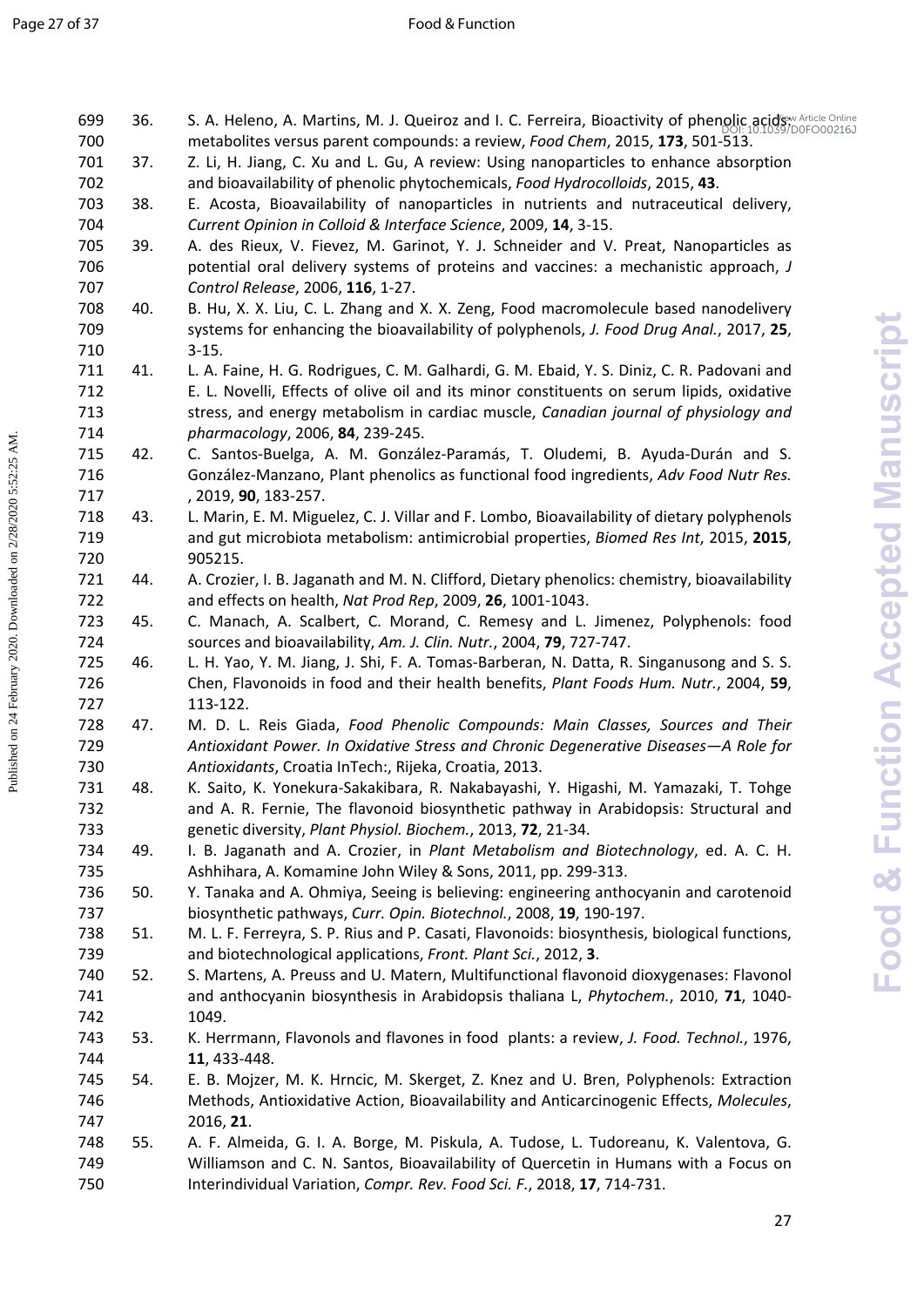- 751 56. R. J. Nijveldt, E. van Nood, D. E. C. van Hoorn, P. G. Boelens, K. van Norren and P. A. Mew Article Online 752 van Leeuwen, Flavonoids: a review of probable mechanisms of action and potential 753 applications, *Am. J. Clin. Nutr.*, 2001, **74**, 418-425.
- 754 57. R. V. Patel, B. M. Mistry, S. K. Shinde, R. Syed, V. Singh and H. S. Shin, Therapeutic 755 potential of quercetin as a cardiovascular agent, *Eur. J. Med. Chem.*, 2018, **155**, 889- 756 904.
- 757 58. K. Marinova, K. Kleinschmidt, G. Weissenböck and M. Klein, Flavonoid Biosynthesis in 758 Barley Primary Leaves Requires the Presence of the Vacuole and Controls the Activity 759 of Vacuolar Flavonoid Transport, *Plant Physiol.*, 2007, **144**, 432-444.
- 760 59. M. Ninomiya and M. Koketsu, in *Natural Products* eds. K. Ramawat and J. M. Mérillon, 761 Springer, Berlin, Heidelberg, 2013.
- 762 60. M. Monagas, B. Bartolome and C. Gomez-Cordoves, Updated knowledge about the 763 presence of phenolic compounds in wine, *Crit. Rev. Food Sci. Nutr.*, 2005, **45**, 85-118.
- 764 61. M. Bustamante-Rangel, M. M. Delgado-Zamarreño, L. Pérez-Martín, E. Rodríguez-765 Gonzalo and J. Domínguez-Álvarez, Analysis of Isoflavones in Foods, *Compr. Rev. Food*  766 *Sci. F.*, 2018, **17**, 391-411.
- 767 62. R. A. Dixon, Phytoestrogens, *Annu. Rev. Plant Biol.*, 2004, **55**, 225-261.
- 768 63. F. Bonetti, G. Brombo and G. Zuliani, in *Nutrition and Functional Foods for Healthy*  769 *Aging*, ed. R. R. Watson, Academic Press, 2017, DOI: [https://doi.org/10.1016/B978-0-](https://doi.org/10.1016/B978-0-12-805376-8.00019-8) 770 [12-805376-8.00019-8,](https://doi.org/10.1016/B978-0-12-805376-8.00019-8) pp. 211-232. **Food Example 10.1** (**Function Accepted Manuscript** Published **Manuscript** Published **Accepted Manuscript Published on 2020 Accepted Conserver Conserver Conserver Conserver Conserver Conserver Conserver Conse** 
	- 771 64. P. Cos, T. D. Bruyne, N. Hermans, S. Apers, D. V. Berghe and A. J. Vlietinck, 772 Proanthocyanidins in Health Care: Current and New Trends, *Curr. Med. Chem.*, 2004, 773 **11**, 1345-1359.
	- 774 65. V. Koleckar, K. Kubikova, Z. Rehakova, K. Kuca, D. Jun, L. Jahodar and L. Opletal, 775 Condensed and hydrolysable tannins as antioxidants influencing the health, *Mini Rev.*  776 *Med. Chem.* , 2008, **8**, 436-447.
	- 777 66. J. Iglesias, I. Medina and M. Pazos, in *Polyphenols in Human Health and Disease*, eds. R. 778 R. Watson, V. R. Preedy and S. Zibadi, Academic Press, 2014, vol. 1.
	- 779 67. F. Pina, M. J. Melo, C. A. T. Laia, A. J. Parola and J. C. Lima, Chemistry and applications 780 of flavylium compounds: a handful of colours, *Chem. Soc. Rev.*, 2012, **41**, 869-908.
	- 781 68. H. E. Khoo, A. Azlan, S. T. Tang and S. M. Lim, Anthocyanidins and anthocyanins: 782 colored pigments as food, pharmaceutical ingredients, and the potential health 783 benefits, *Food Nut. Res.*, 2017, **61**, 1-21.
	- 784 69. M. A. Lila, Anthocyanins and Human Health: An In Vitro Investigative Approach, *J.*  785 *Biomed. Biochnol.*, 2004, **2004**.
	- 786 70. J. Fang, Classification of fruits based on anthocyanin types and relevance to their 787 health effects, *Nutrition*, 2015, **31**, 1301-1306.
	- 788 71. L. Marin, E. M. Miguelez, C. J. Villar and F. Lombo, Bioavailability of Dietary 789 Polyphenols and Gut Microbiota Metabolism: Antimicrobial Properties, *Biomed. Res.*  790 *Int.*, 2015, DOI: 10.1155/2015/905215.
	- 791 72. B. Orlikova, D. Tasdemir, F. Golais, M. Dicato and M. Diederich, Dietary chalcones with 792 chemopreventive and chemotherapeutic potential, *Genes Nutr.*, 2011, **6**, 125-147.
	- 793 73. A. Crocier, I. B. Jaganath and M. N. Clifford, Dietary phenolics: chemistry, 794 bioavailability and effects on health, *Nat. Prod. Rep.*, 2009, **26**, 1001-1043.
	- 795 74. R. Tsao and J. McCallum, in *Chemistry of flavonoids*, eds. L. A. d. l. Rosa, E. Alvarez-796 Parrilla and G. Gonzalez-Aguilar, I.A. Ames. Blackwell Publishing, 2009, ch. 5, pp. 131- 797 153.
	- 798 75. J. Xu, W. Wang and Y. Li, Dough properties, bread quality, and associated interactions 799 with added phenolic compounds: A review, *J. Funct. Foods*, 2019, **52**, 629-639.
	- 800 76. T. Okuda and H. Ito, Tannins of Constant Structure in Medicinal and Food Plants-801 Hydrolyzable Tannins and Polyphenols Related to Tannins, *Molecules*, 2011, **16**, 2191- 802 2217.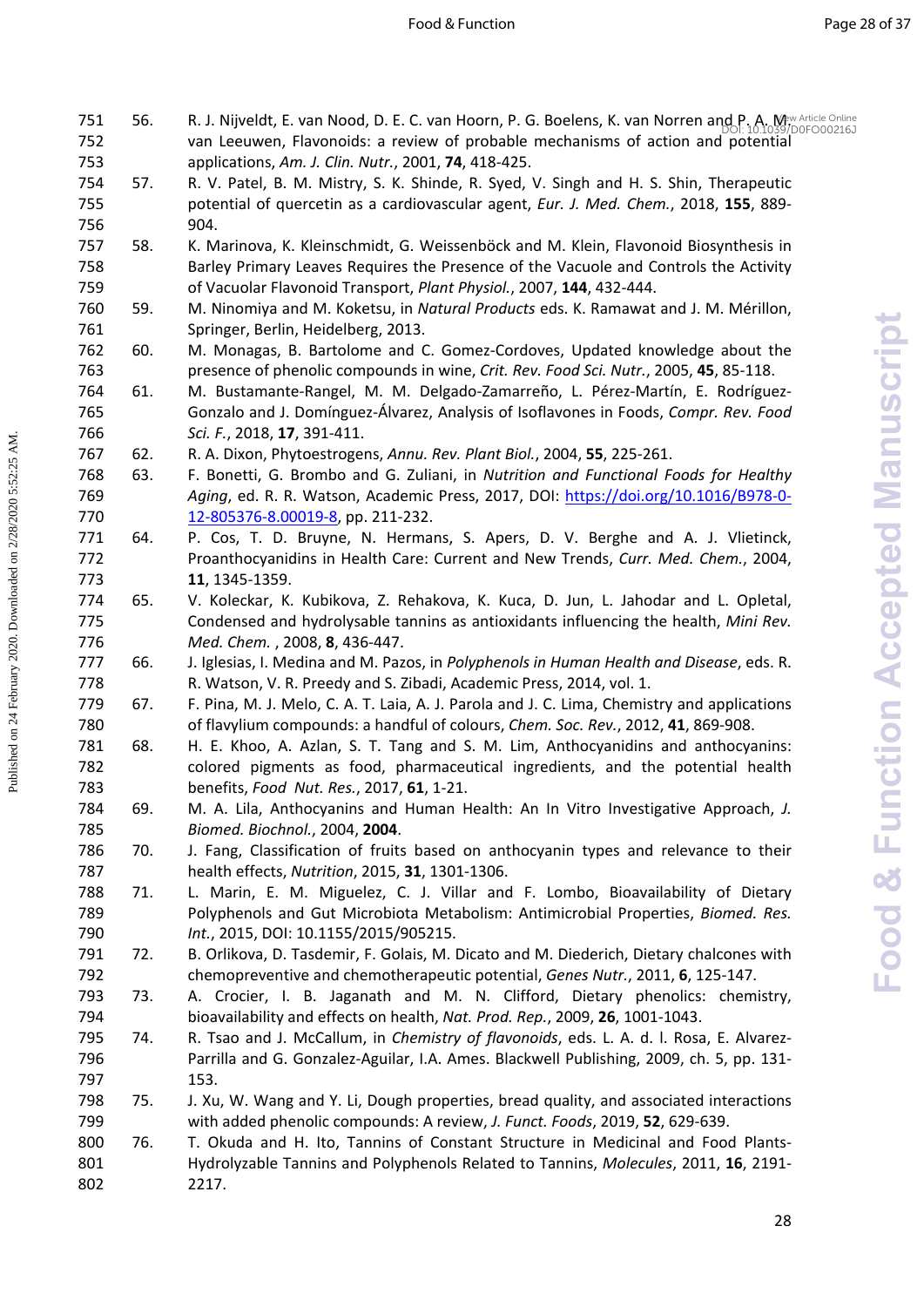805 *Vitic.*, 2006, **57**, 298-305.

803 77. V. Cheynier, M. Duenas-Paton, E. Salas, C. Maury, J. M. Souquet, P. Sarni-Manchadiev Article Online

804 and H. Fulcrand, Structure and properties of wine pigments and tannins, *Am. J. Enol.* 

- 806 78. F. Sato and K. Matsui, in *Plant Biotechnology and Agriculture*, eds. A. Altman and P. M. 807 Hasegawa, Academic Press, San Diego, 2012, DOI: [https://doi.org/10.1016/B978-0-12-](https://doi.org/10.1016/B978-0-12-381466-1.00028-6) 808 [381466-1.00028-6](https://doi.org/10.1016/B978-0-12-381466-1.00028-6), pp. 443-461. 809 79. I. E. Milder, I. C. Arts, B. v. d. Putte, D. P. Venema and P. C. Hollman, Lignan contents of 810 Dutch plant foods: a database including lariciresinol, pinoresinol, secoisolariciresinol 811 and matairesinol, *Br. J. Nutr.*, 2005, **93**, 393-402. 812 80. Y. Manolova, V. Deneva, L. Antonov, E. Drakalska, D. Momekova and N. Lambov, The 813 effect of the water on the curcumin tautomerism: A quantitative approach, 814 *Spectrochim. Acta A-M*, 2014, **132**, 815-820. 815 81. S. Eghbaliferiz and M. Iranshahi, Prooxidant Activity of Polyphenols, Flavonoids, 816 Anthocyanins and Carotenoids: Updated Review of Mechanisms and Catalyzing Metals, 817 *Phytother. Res.*, 2016, **30**, 1379-1391. 818 82. S. Perveen and A. Al-Taweel, in *Phenolic Compounds-Natural Sources, Importance and*  819 *Applications*, ed. IntechOpen., 2017. 820 83. G. Tse and G. D. Eslick, Soy and isoflavone consumption and risk of gastrointestinal 821 cancer: a systematic review and meta-analysis, *Eur J Nutr*, 2016, **55**, 63-73. 822 84. R. Zamora-Ros, C. Not, E. Guino, L. Lujan-Barroso, R. M. Garcia, S. Biondo, R. Salazar 823 and V. Moreno, Association between habitual dietary flavonoid and lignan intake and 824 colorectal cancer in a Spanish case-control study (the Bellvitge Colorectal Cancer 825 Study), *Cancer Causes Control*, 2013, **24**, 549-557. 826 85. H. D. Woo, J. Lee, I. J. Choi, C. G. Kim, J. Y. Lee, O. Kwon and J. Kim, Dietary flavonoids 827 and gastric cancer risk in a Korean population, *Nutrients*, 2014, **6**, 4961-4973. 828 86. K. Y. Christensen, A. Naidu, M. E. Parent, J. Pintos, M. Abrahamowicz, J. Siemiatycki 829 and A. Koushik, The risk of lung cancer related to dietary intake of flavonoids, *Nutr*  830 *Cancer*, 2012, **64**, 964-974. 831 87. Q. Xie, M. L. Chen, Y. Qin, Q. Y. Zhang, H. X. Xu, Y. Zhou, M. T. Mi and J. D. Zhu, 832 Isoflavone consumption and risk of breast cancer: a dose-response meta-analysis of 833 observational studies, *Asia Pac J Clin Nutr*, 2013, **22**, 118-127. 834 88. M. S. Geybels, B. A. Verhage, I. C. Arts, F. J. van Schooten, R. A. Goldbohm and P. A. van 835 den Brandt, Dietary flavonoid intake, black tea consumption, and risk of overall and 836 advanced stage prostate cancer, *Am J Epidemiol*, 2013, **177**, 1388-1398. 837 89. A. Salazar-Ramiro, D. Ramirez-Ortega, V. Perez de la Cruz, N. Y. Hernandez-Pedro, D. F. 838 Gonzalez-Esquivel, J. Sotelo and B. Pineda, Role of Redox Status in Development of 839 Glioblastoma, *Front Immunol*, 2016, **7**, 156. 840 90. C. Manach, D. Milenkovic, T. Van de Wiele, A. Rodriguez-Mateos, B. de Roos, M. T. 841 Garcia-Conesa, R. Landberg, E. R. Gibney, M. Heinonen, F. Tomas-Barberan and C. 842 Morand, Addressing the inter-individual variation in response to consumption of plant 843 food bioactives: Towards a better understanding of their role in healthy aging and 844 cardiometabolic risk reduction, *Mol Nutr Food Res*, 2017, **61**. 845 91. R. Thomas, M. Williams, H. Sharma, A. Chaudry and P. Bellamy, A double-blind, 846 placebo-controlled randomised trial evaluating the effect of a polyphenol-rich whole 847 food supplement on PSA progression in men with prostate cancer--the U.K. NCRN 848 Pomi-T study, *Prostate Cancer Prostatic Dis*, 2014, **17**, 180-186. 849 92. A. S. Tsao, D. Liu, J. Martin, X. M. Tang, J. J. Lee, A. K. El-Naggar, I. Wistuba, K. S. **Food and the state in Published on 2/28/2020**<br> **Bood and H. Kucinan, State Hourse, Donald Agriculture**, 10.52:101 Hourse, 10.52, 10.1039/2020 and Agriculture Res. A Manuscription<br> **Function** *Functional Published on 24* 
	- 850 Culotta, L. Mao, A. Gillenwater, Y. M. Sagesaka, W. K. Hong and V. 851 Papadimitrakopoulou, Phase II randomized, placebo-controlled trial of green tea 852 extract in patients with high-risk oral premalignant lesions, *Cancer Prev Res (Phila)*, 853 2009, **2**, 931-941.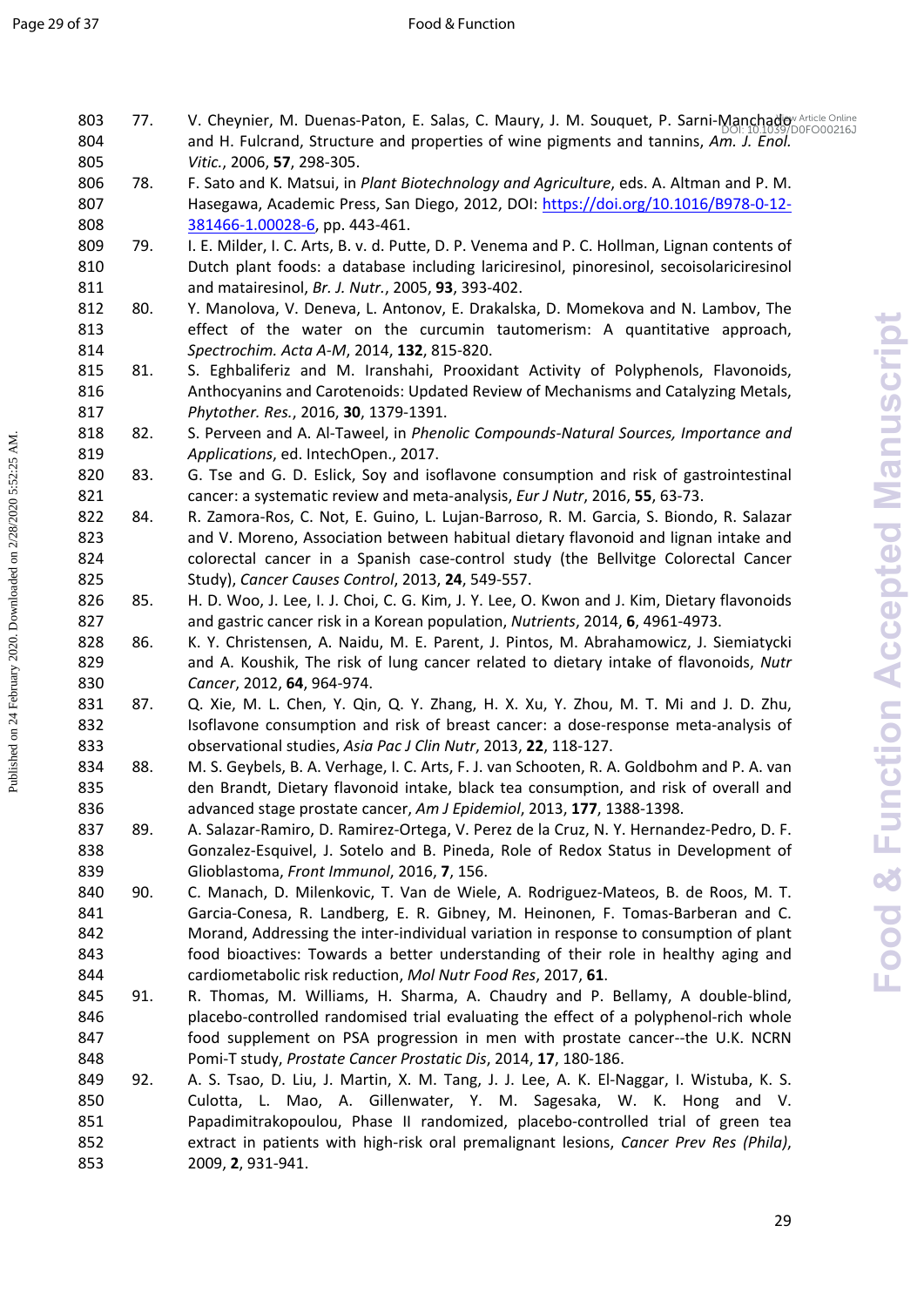- 854 93. A. Halder, R. Raychowdhury, A. Ghosh and M. De, Black tea (Camellia sinensis) as a solial online 855 chemopreventive agent in oral precancerous lesions, *J Environ Pathol Toxicol Oncol*, 856 2005, **24**, 141-144.
- 857 94. N. Li, C. Han and J. Chen, Tea preparations protect against DMBA-induced oral 858 carcinogenesis in hamsters, *Nutr Cancer*, 1999, **35**, 73-79.
- 859 95. P. Srinivasan, S. Suchalatha, P. V. Babu, R. S. Devi, S. Narayan, K. E. Sabitha and C. S. 860 Shyamala Devi, Chemopreventive and therapeutic modulation of green tea 861 polyphenols on drug metabolizing enzymes in 4-Nitroquinoline 1-oxide induced oral 862 cancer, *Chem Biol Interact*, 2008, **172**, 224-234.
- 863 96. P. Srinivasan, K. E. Sabitha and C. S. Shyamaladevi, Modulatory efficacy of green tea 864 polyphenols on glycoconjugates and immunological markers in 4-Nitroquinoline 1- 865 oxide-induced oral carcinogenesis-A therapeutic approach, *Chem Biol Interact*, 2006, 866 **162**, 149-156.
- 867 97. P. Srinivasan, K. E. Sabitha and C. S. Shyamaladevi, Therapeutic efficacy of green tea 868 polyphenols on cellular thiols in 4-Nitroquinoline 1-oxide-induced oral carcinogenesis, 869 *Chem Biol Interact*, 2004, **149**, 81-87.
- 870 98. P. Dolara, C. Luceri, C. De Filippo, A. P. Femia, L. Giovannelli, G. Caderni, C. Cecchini, S. 871 Silvi, C. Orpianesi and A. Cresci, Red wine polyphenols influence carcinogenesis, 872 intestinal microflora, oxidative damage and gene expression profiles of colonic mucosa 873 in F344 rats, *Mutat Res*, 2005, **591**, 237-246.
- 874 99. A. Walter, N. Etienne-Selloum, D. Brasse, H. Khallouf, C. Bronner, M. C. Rio, A. Beretz 875 and V. B. Schini-Kerth, Intake of grape-derived polyphenols reduces C26 tumor growth 876 by inhibiting angiogenesis and inducing apoptosis, *FASEB J*, 2010, **24**, 3360-3369.
- 877 100. N. M. Bastide, N. Naud, G. Nassy, J. L. Vendeuvre, S. Tache, F. Gueraud, D. A. Hobbs, G. 878 G. Kuhnle, D. E. Corpet and F. H. Pierre, Red Wine and Pomegranate Extracts Suppress 879 Cured Meat Promotion of Colonic Mucin-Depleted Foci in Carcinogen-Induced Rats, 880 *Nutrition and cancer*, 2017, **69**, 289-298.
- 881 101. M. T. Garcia-Conesa, Dietary polyphenols against metabolic disorders: How far have 882 we progressed in the understanding of the molecular mechanisms of action of these 883 compounds?, *Crit Rev Food Sci Nutr*, 2017, **57**, 1769-1786.
- 884 102. M. A. Nunez-Sanchez, A. Gonzalez-Sarrias, R. Garcia-Villalba, T. Monedero-Saiz, N. V. 885 Garcia-Talavera, M. B. Gomez-Sanchez, C. Sanchez-Alvarez, A. M. Garcia-Albert, F. J. 886 Rodriguez-Gil, M. Ruiz-Marin, F. A. Pastor-Quirante, F. Martinez-Diaz, F. A. Tomas-887 Barberan, J. C. Espin and M. T. Garcia-Conesa, Gene expression changes in colon 888 tissues from colorectal cancer patients following the intake of an ellagitannin-889 containing pomegranate extract: a randomized clinical trial, *J Nutr Biochem*, 2017, **42**, 890 126-133. **Food Constrained in the state of the state of the State Constrained induced on 24 February 2020. A Historic Historic Published on 24 February 2020. <b>Published on 2020 Constrained Constrained Constrained Constrained** 
	- 891 103. B. Sarria, S. Martinez-Lopez, J. L. Sierra-Cinos, L. Garcia-Diz, R. Mateos and L. Bravo-892 Clemente, Regularly consuming a green/roasted coffee blend reduces the risk of 893 metabolic syndrome, *Eur J Nutr*, 2018, **57**, 269-278.
	- 894 104. M. L. Castro-Acosta, S. G. Stone, J. E. Mok, R. K. Mhajan, C. I. Fu, G. N. Lenihan-Geels, C. 895 P. Corpe and W. L. Hall, Apple and blackcurrant polyphenol-rich drinks decrease 896 postprandial glucose, insulin and incretin response to a high-carbohydrate meal in 897 healthy men and women, *J Nutr Biochem*, 2017, **49**, 53-62.
	- 898 105. M. Paquette, A. S. Medina Larque, S. J. Weisnagel, Y. Desjardins, J. Marois, G. Pilon, S. 899 Dudonne, A. Marette and H. Jacques, Strawberry and cranberry polyphenols improve 900 insulin sensitivity in insulin-resistant, non-diabetic adults: a parallel, double-blind, 901 controlled and randomised clinical trial, *Br J Nutr*, 2017, **117**, 519-531.
	- 902 106. A. Butacnum, R. Chongsuwat and A. Bumrungpert, Black tea consumption improves 903 postprandial glycemic control in normal and pre-diabetic subjects: a randomized, 904 double-blind, placebo-controlled crossover study, *Asia Pac J Clin Nutr*, 2017, **26**, 59-64.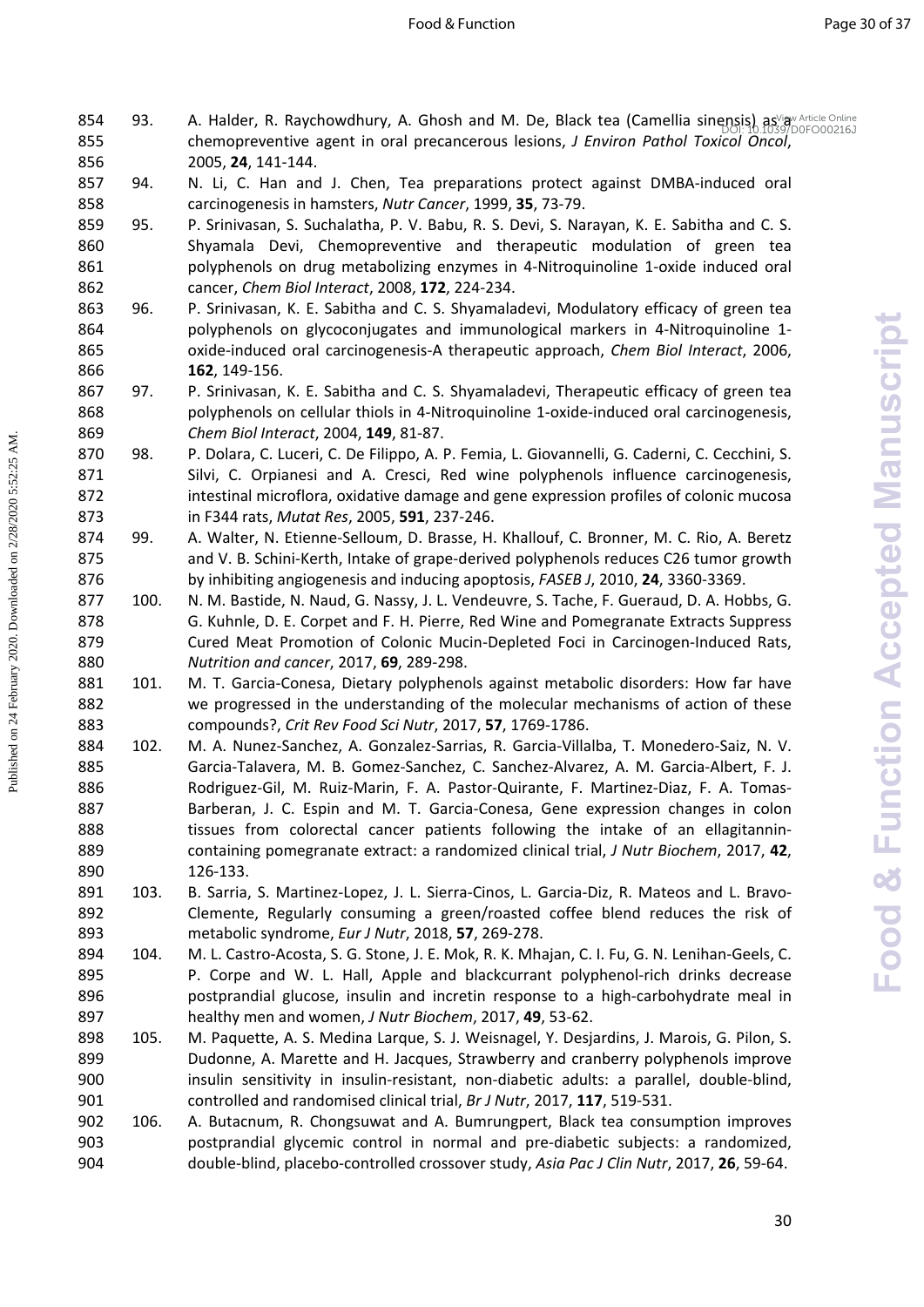#### Page 31 of 37 Food & Function

- 905 107. M. L. Castro-Acosta, L. Smith, R. J. Miller, D. I. McCarthy, J. A. Farrimond and W. L. Hallew Article Online 906 Drinks containing anthocyanin-rich blackcurrant extract decrease postprandial blood 907 glucose, insulin and incretin concentrations, *J Nutr Biochem*, 2016, **38**, 154-161.
- 908 108. G. Chiva-Blanch, M. Urpi-Sarda, E. Ros, P. Valderas-Martinez, R. Casas, S. Arranz, M. 909 Guillen, R. M. Lamuela-Raventos, R. Llorach, C. Andres-Lacueva and R. Estruch, Effects 910 of red wine polyphenols and alcohol on glucose metabolism and the lipid profile: a 911 randomized clinical trial, *Clin Nutr*, 2013, **32**, 200-206. **Food Booth Coordings Controlled on 2/28/2020**<br> **Booth Coording anthospheric the Section of the Section of the Section of 2/28/2020.<br>
<b>Booth Coording Published on 2020. Coording Published on 2020**<br> **Coording Publishe** 
	- 912 109. M. S. Calvo, A. Mehrotra, R. B. Beelman, G. Nadkarni, L. Wang, W. Cai, B. C. Goh, M. D. 913 Kalaras and J. Uribarri, A Retrospective Study in Adults with Metabolic Syndrome: 914 Diabetic Risk Factor Response to Daily Consumption of Agaricus bisporus (White 915 Button Mushrooms), *Plant Foods Hum Nutr*, 2016, **71**, 245-251.
	- 916 110. C. J. Rebello, J. Burton, M. Heiman and F. L. Greenway, Gastrointestinal microbiome 917 modulator improves glucose tolerance in overweight and obese subjects: A 918 randomized controlled pilot trial, *J Diabetes Complications*, 2015, **29**, 1272-1276.
	- 919 111. N. Hoggard, M. Cruickshank, K. M. Moar, C. Bestwick, J. J. Holst, W. Russell and G. 920 Horgan, A single supplement of a standardised bilberry (Vaccinium myrtillus L.) extract 921 (36 % wet weight anthocyanins) modifies glycaemic response in individuals with type 2 922 diabetes controlled by diet and lifestyle, *J Nutr Sci*, 2013, **2**, e22.
	- 923 112. J. H. Burton, M. Johnson, J. Johnson, D. S. Hsia, F. L. Greenway and M. L. Heiman, 924 Addition of a Gastrointestinal Microbiome Modulator to Metformin Improves 925 Metformin Tolerance and Fasting Glucose Levels, *J Diabetes Sci Technol*, 2015, **9**, 808- 926 814.
	- 927 113. G. R. Gandhi, P. Vanlalhruaia, A. Stalin, S. S. Irudayaraj, S. Ignacimuthu and M. G. 928 Paulraj, Polyphenols-rich Cyamopsis tetragonoloba (L.) Taub. beans show 929 hypoglycemic and beta-cells protective effects in type 2 diabetic rats, *Food Chem*  930 *Toxicol*, 2014, **66**, 358-365.
	- 931 114. E. Fernandez-Millan, I. Cordero-Herrera, S. Ramos, F. Escriva, C. Alvarez, L. Goya and 932 M. A. Martin, Cocoa-rich diet attenuates beta cell mass loss and function in young 933 Zucker diabetic fatty rats by preventing oxidative stress and beta cell apoptosis, *Mol*  934 *Nutr Food Res*, 2015, **59**, 820-824.
	- 935 115. Y. Fujii, N. Osaki, T. Hase and A. Shimotoyodome, Ingestion of coffee polyphenols 936 increases postprandial release of the active glucagon-like peptide-1 (GLP-1(7-36)) 937 amide in C57BL/6J mice, *J Nutr Sci*, 2015, **4**, e9.
	- 938 116. L. Zhao, T. Zou, N. A. Gomez, B. Wang, M. J. Zhu and M. Du, Raspberry alleviates 939 obesity-induced inflammation and insulin resistance in skeletal muscle through 940 activation of AMP-activated protein kinase (AMPK) alpha1, *Nutr Diabetes*, 2018, **8**, 39.
	- 941 117. D. E. Roopchand, R. N. Carmody, P. Kuhn, K. Moskal, P. Rojas-Silva, P. J. Turnbaugh and 942 I. Raskin, Dietary Polyphenols Promote Growth of the Gut Bacterium Akkermansia 943 muciniphila and Attenuate High-Fat Diet-Induced Metabolic Syndrome, *Diabetes*, 944 2015, **64**, 2847-2858.
	- 945 118. F. F. Anhe, T. V. Varin, M. Le Barz, G. Pilon, S. Dudonne, J. Trottier, P. St-Pierre, C. S. 946 Harris, M. Lucas, M. Lemire, E. Dewailly, O. Barbier, Y. Desjardins, D. Roy and A. 947 Marette, Arctic berry extracts target the gut-liver axis to alleviate metabolic 948 endotoxaemia, insulin resistance and hepatic steatosis in diet-induced obese mice, 949 *Diabetologia*, 2018, **61**, 919-931.
	- 950 119. D. M. Cheng, P. Kuhn, A. Poulev, L. E. Rojo, M. A. Lila and I. Raskin, In vivo and in vitro 951 antidiabetic effects of aqueous cinnamon extract and cinnamon polyphenol-enhanced 952 food matrix, *Food Chem*, 2012, **135**, 2994-3002.
	- 953 120. E. Fernandez-Millan, S. Ramos, C. Alvarez, L. Bravo, L. Goya and M. A. Martin, Microbial 954 phenolic metabolites improve glucose-stimulated insulin secretion and protect 955 pancreatic beta cells against tert-butyl hydroperoxide-induced toxicity via ERKs and 956 PKC pathways, *Food Chem Toxicol*, 2014, **66**, 245-253.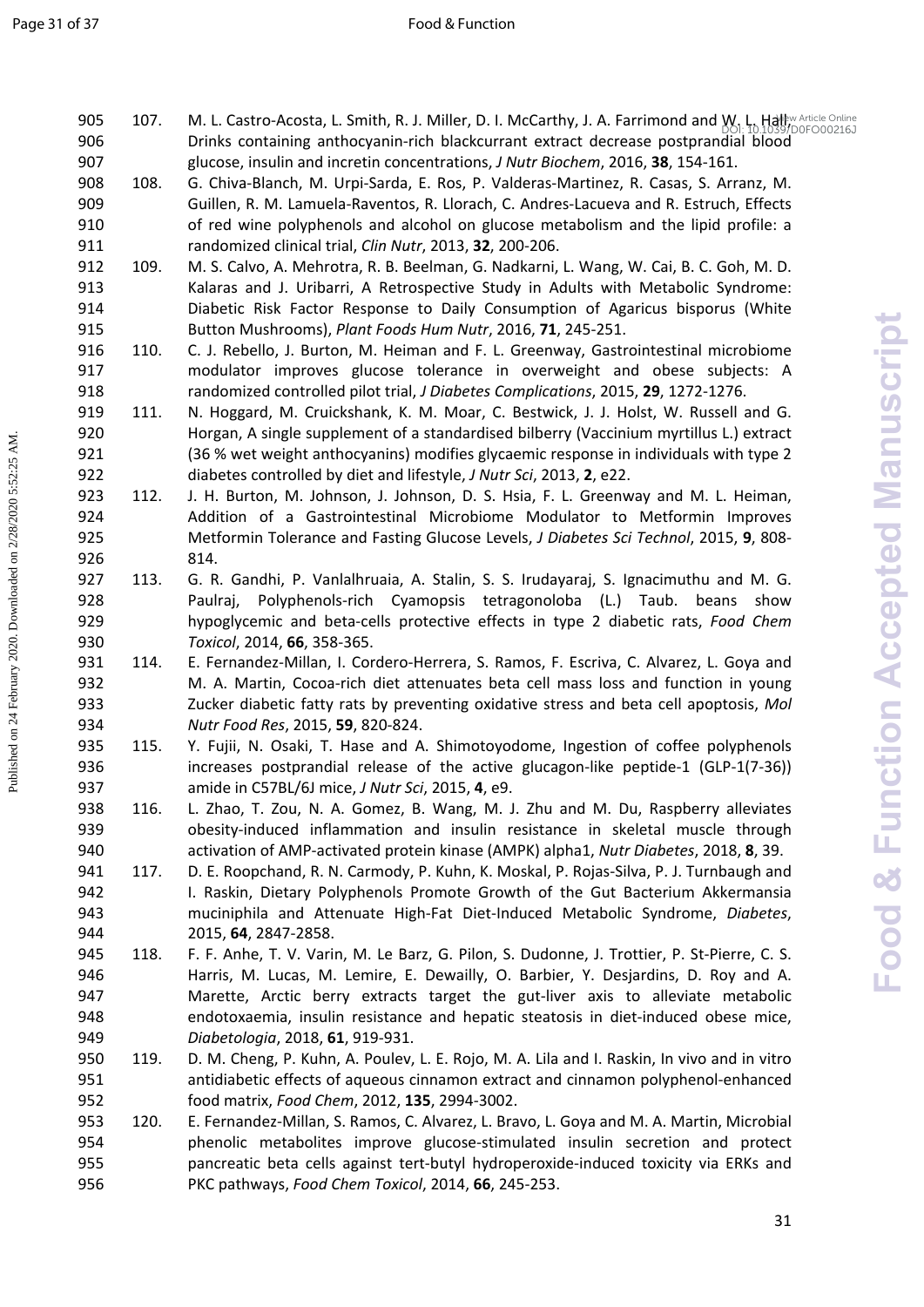- 957 121. X. Zhang, D. Shen, Z. Fang, Z. Jie, X. Qiu, C. Zhang, Y. Chen and L. Ji, Human gut v Article Online 958 microbiota changes reveal the progression of glucose intolerance, *PLoS One*, 2013, **8**, 959 e71108.
- 960 122. M. Schneeberger, A. Everard, A. G. Gomez-Valades, S. Matamoros, S. Ramirez, N. M. 961 Delzenne, R. Gomis, M. Claret and P. D. Cani, Akkermansia muciniphila inversely 962 correlates with the onset of inflammation, altered adipose tissue metabolism and 963 metabolic disorders during obesity in mice, *Sci Rep*, 2015, **5**, 16643.
- 964 123. N. R. Shin, J. C. Lee, H. Y. Lee, M. S. Kim, T. W. Whon, M. S. Lee and J. W. Bae, An 965 increase in the Akkermansia spp. population induced by metformin treatment 966 improves glucose homeostasis in diet-induced obese mice, *Gut*, 2014, **63**, 727-735.
- 967 124. G. T. T. Ho, T. K. Y. Nguyen, E. T. Kase, M. Tadesse, H. Barsett and H. Wangensteen, 968 Enhanced Glucose Uptake in Human Liver Cells and Inhibition of Carbohydrate 969 Hydrolyzing Enzymes by Nordic Berry Extracts, *Molecules*, 2017, **22**.
- 970 125. F. A. Sorond, L. A. Lipsitz, N. K. Hollenberg and N. D. Fisher, Cerebral blood flow 971 response to flavanol-rich cocoa in healthy elderly humans, *Neuropsychiatr Dis Treat*, 972 2008, **4**, 433-440.
- 973 126. S. T. Francis, K. Head, P. G. Morris and I. A. Macdonald, The effect of flavanol-rich 974 cocoa on the fMRI response to a cognitive task in healthy young people, *J Cardiovasc*  975 *Pharmacol*, 2006, **47 Suppl 2**, S215-220.
- 976 127. D. Mastroiacovo, C. Kwik-Uribe, D. Grassi, S. Necozione, A. Raffaele, L. Pistacchio, R. 977 Righetti, R. Bocale, M. C. Lechiara, C. Marini, C. Ferri and G. Desideri, Cocoa flavanol 978 consumption improves cognitive function, blood pressure control, and metabolic 979 profile in elderly subjects: the Cocoa, Cognition, and Aging (CoCoA) Study--a 980 randomized controlled trial, *Am J Clin Nutr*, 2015, **101**, 538-548. **Food 1220. Function Accepted on 24 Account Content and B**, **Burges 2020**<br> **Food 122 Concepted on 24 February 2020**<br> **Food 122 Concepted on 24 February 2020**<br> **Food 122 Concepted on 24 February 2020**<br> **Food 1** 
	- 981 128. A. B. Scholey, S. J. French, P. J. Morris, D. O. Kennedy, A. L. Milne and C. F. Haskell, 982 Consumption of cocoa flavanols results in acute improvements in mood and cognitive 983 performance during sustained mental effort, *J Psychopharmacol*, 2010, **24**, 1505-1514.
	- 984 129. E. Nurk, H. Refsum, C. A. Drevon, G. S. Tell, H. A. Nygaard, K. Engedal and A. D. Smith, 985 Intake of flavonoid-rich wine, tea, and chocolate by elderly men and women is 986 associated with better cognitive test performance, *J Nutr*, 2009, **139**, 120-127.
	- 987 130. R. Krikorian, M. D. Shidler, T. A. Nash, W. Kalt, M. R. Vinqvist-Tymchuk, B. Shukitt-Hale 988 and J. A. Joseph, Blueberry supplementation improves memory in older adults, *J Agric*  989 *Food Chem*, 2010, **58**, 3996-4000.
	- 990 131. R. Krikorian, T. A. Nash, M. D. Shidler, B. Shukitt-Hale and J. A. Joseph, Concord grape 991 juice supplementation improves memory function in older adults with mild cognitive 992 impairment, *Br J Nutr*, 2010, **103**, 730-734.
	- 993 132. R. Krikorian, E. L. Boespflug, D. E. Fleck, A. L. Stein, J. D. Wightman, M. D. Shidler and S. 994 Sadat-Hossieny, Concord grape juice supplementation and neurocognitive function in 995 human aging, *J Agric Food Chem*, 2012, **60**, 5736-5742.
	- 996 133. D. Zhao, J. E. Simon and Q. Wu, A critical review on grape polyphenols for 997 neuroprotection: Strategies to enhance bioefficacy, *Crit Rev Food Sci Nutr*, 2019, DOI: 998 10.1080/10408398.2018.1546668, 1-29.
	- 999 134. J. Wang, G. E. Hodes, H. Zhang, S. Zhang, W. Zhao, S. A. Golden, W. Bi, C. Menard, V. 1000 Kana, M. Leboeuf, M. Xie, D. Bregman, M. L. Pfau, M. E. Flanigan, A. Esteban-1001 Fernandez, S. Yemul, A. Sharma, L. Ho, R. Dixon, M. Merad, M. H. Han, S. J. Russo and 1002 G. M. Pasinetti, Epigenetic modulation of inflammation and synaptic plasticity 1003 promotes resilience against stress in mice, *Nat Commun*, 2018, **9**, 477.
	- 1004 135. Y. Dowlati, N. Herrmann, W. Swardfager, H. Liu, L. Sham, E. K. Reim and K. L. Lanctot, A 1005 meta-analysis of cytokines in major depression, *Biol Psychiatry*, 2010, **67**, 446-457.
	- 1006 136. G. Casadesus, B. Shukitt-Hale, H. M. Stellwagen, X. Zhu, H. G. Lee, M. A. Smith and J. A. 1007 Joseph, Modulation of hippocampal plasticity and cognitive behavior by short-term 1008 blueberry supplementation in aged rats, *Nutritional neuroscience*, 2004, **7**, 309-316.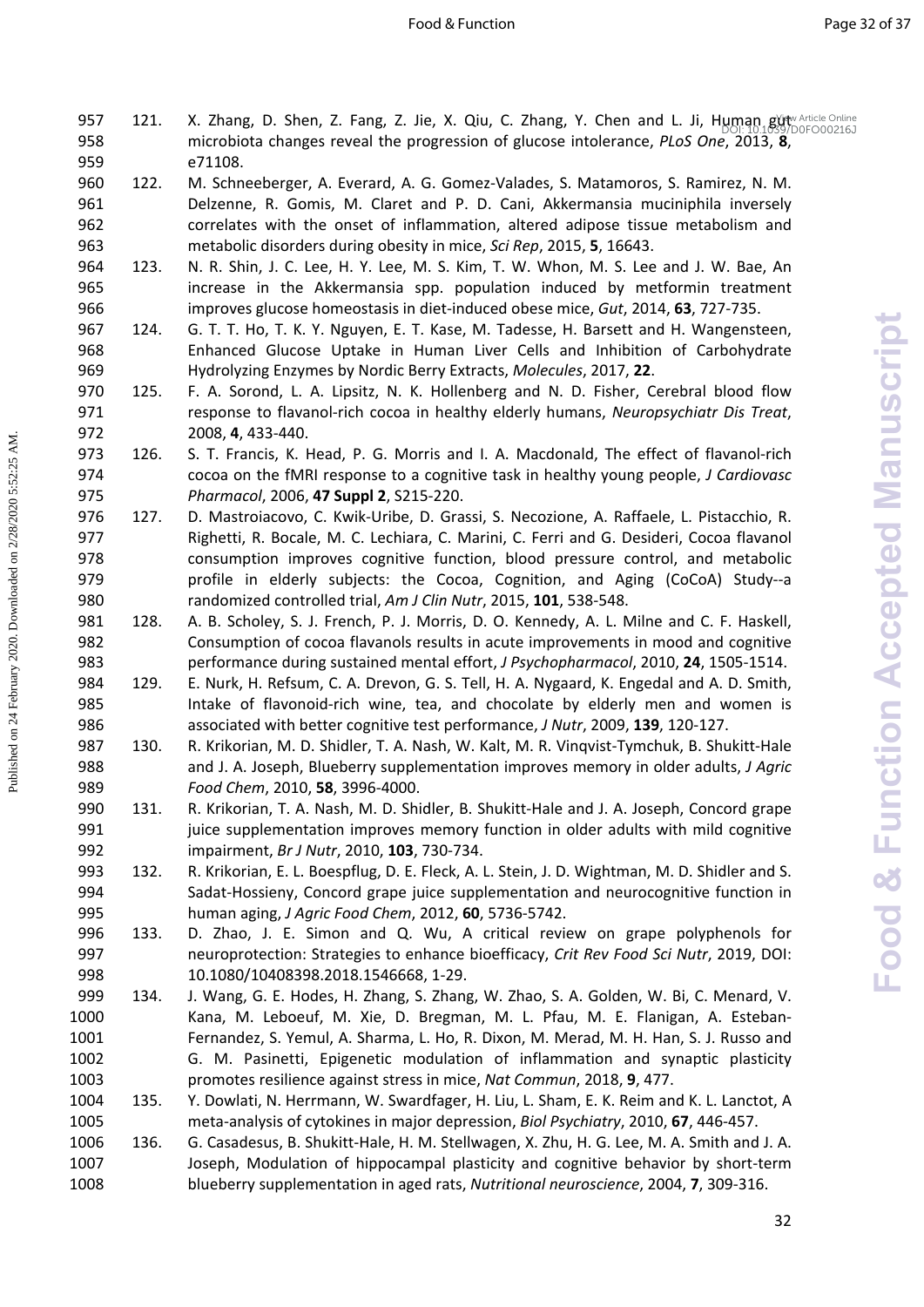## Page 33 of 37 Food & Function

|                                                                   | 1009 | 137. | W. Zhao, J. Wang, W. Bi, M. Ferruzzi, S. Yemul, D. Freire, P. Mazzola, L. Ho, L. Dubnéaw Article Online |                            |
|-------------------------------------------------------------------|------|------|---------------------------------------------------------------------------------------------------------|----------------------------|
|                                                                   | 1010 |      | and G. M. Pasinetti, Novel application of brain-targeting polyphenol compounds in                       |                            |
|                                                                   | 1011 |      | sleep deprivation-induced cognitive dysfunction, Neurochem Int, 2015, 89, 191-197.                      |                            |
|                                                                   | 1012 | 138. | J. Wang, M. G. Ferruzzi, L. Ho, J. Blount, E. M. Janle, B. Gong, Y. Pan, G. A. Gowda, D.                |                            |
|                                                                   | 1013 |      | Raftery, I. Arrieta-Cruz, V. Sharma, B. Cooper, J. Lobo, J. E. Simon, C. Zhang, A. Cheng,               |                            |
|                                                                   | 1014 |      | X. Qian, K. Ono, D. B. Teplow, C. Pavlides, R. A. Dixon and G. M. Pasinetti, Brain-                     |                            |
|                                                                   | 1015 |      | targeted proanthocyanidin metabolites for Alzheimer's disease treatment, J Neurosci,                    |                            |
|                                                                   | 1016 |      | 2012, 32, 5144-5150.                                                                                    |                            |
|                                                                   | 1017 | 139. | C. Baron-Menguy, A. Bocquet, A. L. Guihot, D. Chappard, M. J. Amiot, R.                                 |                            |
|                                                                   | 1018 |      | Andriantsitohaina, L. Loufrani and D. Henrion, Effects of red wine polyphenols on                       |                            |
|                                                                   | 1019 |      | postischemic neovascularization model in rats: low doses are proangiogenic, high                        |                            |
|                                                                   | 1020 |      | doses anti-angiogenic, FASEB J, 2007, 21, 3511-3521.                                                    |                            |
|                                                                   | 1021 | 140. | M. F. Ritz, P. Ratajczak, Y. Curin, E. Cam, A. Mendelowitsch, F. Pinet and R.                           |                            |
|                                                                   | 1022 |      | Andriantsitohaina, Chronic treatment with red wine polyphenol compounds mediates                        |                            |
|                                                                   | 1023 |      | neuroprotection in a rat model of ischemic cerebral stroke, J Nutr, 2008, 138, 519-525.                 |                            |
|                                                                   | 1024 | 141. | J. Wang, I. Santa-Maria, L. Ho, H. Ksiezak-Reding, K. Ono, D. B. Teplow and G. M.                       |                            |
|                                                                   | 1025 |      | Pasinetti, Grape derived polyphenols attenuate tau neuropathology in a mouse model                      |                            |
|                                                                   | 1026 |      | of Alzheimer's disease, J Alzheimers Dis, 2010, 22, 653-661.                                            |                            |
|                                                                   | 1027 | 142. | B. M. Loo, I. Erlund, R. Koli, P. Puukka, J. Hellstrom, K. Wahala, P. Mattila and A. Jula,              |                            |
|                                                                   | 1028 |      | Consumption of chokeberry (Aronia mitschurinii) products modestly lowered blood                         |                            |
|                                                                   | 1029 |      | pressure and reduced low-grade inflammation in patients with mildly elevated blood                      |                            |
|                                                                   | 1030 |      | pressure, Nutr Res, 2016, 36, 1222-1230.                                                                |                            |
| Published on 24 February 2020. Downloaded on 2/28/2020 5:52:25 AM | 1031 | 143. | G. Grosso, U. Stepaniak, A. Micek, M. Kozela, D. Stefler, M. Bobak and A. Pajak, Dietary                | nction Accepted Manuscript |
|                                                                   | 1032 |      | polyphenol intake and risk of hypertension in the Polish arm of the HAPIEE study, Eur J                 |                            |
|                                                                   | 1033 |      | Nutr, 2018, 57, 1535-1544.                                                                              |                            |
|                                                                   | 1034 | 144. | R. L. Noad, C. Rooney, D. McCall, I. S. Young, D. McCance, M. C. McKinley, J. V.                        |                            |
|                                                                   | 1035 |      | Woodside and P. P. McKeown, Beneficial effect of a polyphenol-rich diet on                              |                            |
|                                                                   | 1036 |      | cardiovascular risk: a randomised control trial, Heart, 2016, 102, 1371-1379.                           |                            |
|                                                                   | 1037 | 145. | D. Grassi, R. Draijer, C. Schalkwijk, G. Desideri, A. D'Angeli, S. Francavilla, T. Mulder and           |                            |
|                                                                   | 1038 |      | C. Ferri, Black Tea Increases Circulating Endothelial Progenitor Cells and Improves Flow                |                            |
|                                                                   | 1039 |      | Mediated Dilatation Counteracting Deleterious Effects from a Fat Load in Hypertensive                   |                            |
|                                                                   | 1040 |      | Patients: A Randomized Controlled Study, Nutrients, 2016, 8.                                            |                            |
|                                                                   | 1041 | 146. | A. Medina-Remon, A. Tresserra-Rimbau, A. Pons, J. A. Tur, M. Martorell, E. Ros, P. Buil-                |                            |
|                                                                   | 1042 |      | Cosiales, E. Sacanella, M. I. Covas, D. Corella, J. Salas-Salvado, E. Gomez-Gracia, V. Ruiz-            |                            |
|                                                                   | 1043 |      | Gutierrez, M. Ortega-Calvo, M. Garcia-Valdueza, F. Aros, G. T. Saez, L. Serra-Majem, X.                 | $\overline{\phantom{0}}$   |
|                                                                   | 1044 |      | Pinto, E. Vinyoles, R. Estruch, R. M. Lamuela-Raventos and P. S. Investigators, Effects of              | ட                          |
|                                                                   | 1045 |      | total dietary polyphenols on plasma nitric oxide and blood pressure in a high                           | 8                          |
|                                                                   | 1046 |      | cardiovascular risk cohort. The PREDIMED randomized trial, Nutr Metab Cardiovasc                        |                            |
|                                                                   | 1047 |      | Dis, 2015, 25, 60-67.                                                                                   | Food                       |
|                                                                   | 1048 | 147. | R. Furuuchi, I. Shimizu, Y. Yoshida, Y. Hayashi, R. Ikegami, M. Suda, G. Katsuumi, T.                   |                            |
|                                                                   | 1049 |      | Wakasugi, M. Nakao and T. Minamino, Boysenberry polyphenol inhibits endothelial                         |                            |
|                                                                   | 1050 |      | dysfunction and improves vascular health, PLoS One, 2018, 13, e0202051.                                 |                            |
|                                                                   | 1051 | 148. | Y. Mukai and S. Sato, Polyphenol-containing azuki bean (Vigna angularis) extract                        |                            |
|                                                                   | 1052 |      | attenuates blood pressure elevation and modulates nitric oxide synthase and caveolin-                   |                            |
|                                                                   | 1053 |      | 1 expressions in rats with hypertension, Nutr Metab Cardiovasc Dis, 2009, 19, 491-497.                  |                            |
|                                                                   | 1054 | 149. | L. A. Horrigan, C. A. Holohan, G. A. Lawless, M. A. Murtagh, C. T. Williams and C. M.                   |                            |
|                                                                   | 1055 |      | Webster, Blueberry juice causes potent relaxation of rat aortic rings via the activation                |                            |
|                                                                   | 1056 |      | of potassium channels and the H(2)S pathway, Food Funct, 2013, 4, 392-400.                              |                            |
|                                                                   | 1057 | 150. | D. Pala, P. O. Barbosa, C. T. Silva, M. O. de Souza, F. R. Freitas, A. C. P. Volp, R. C.                |                            |
|                                                                   | 1058 |      | Maranhao and R. N. Freitas, Acai (Euterpe oleracea Mart.) dietary intake affects                        |                            |
|                                                                   | 1059 |      | plasma lipids, apolipoproteins, cholesteryl ester transfer to high-density lipoprotein                  |                            |
|                                                                   | 1060 |      | and redox metabolism: A prospective study in women, Clin Nutr, 2018, 37, 618-623.                       |                            |
|                                                                   |      |      |                                                                                                         |                            |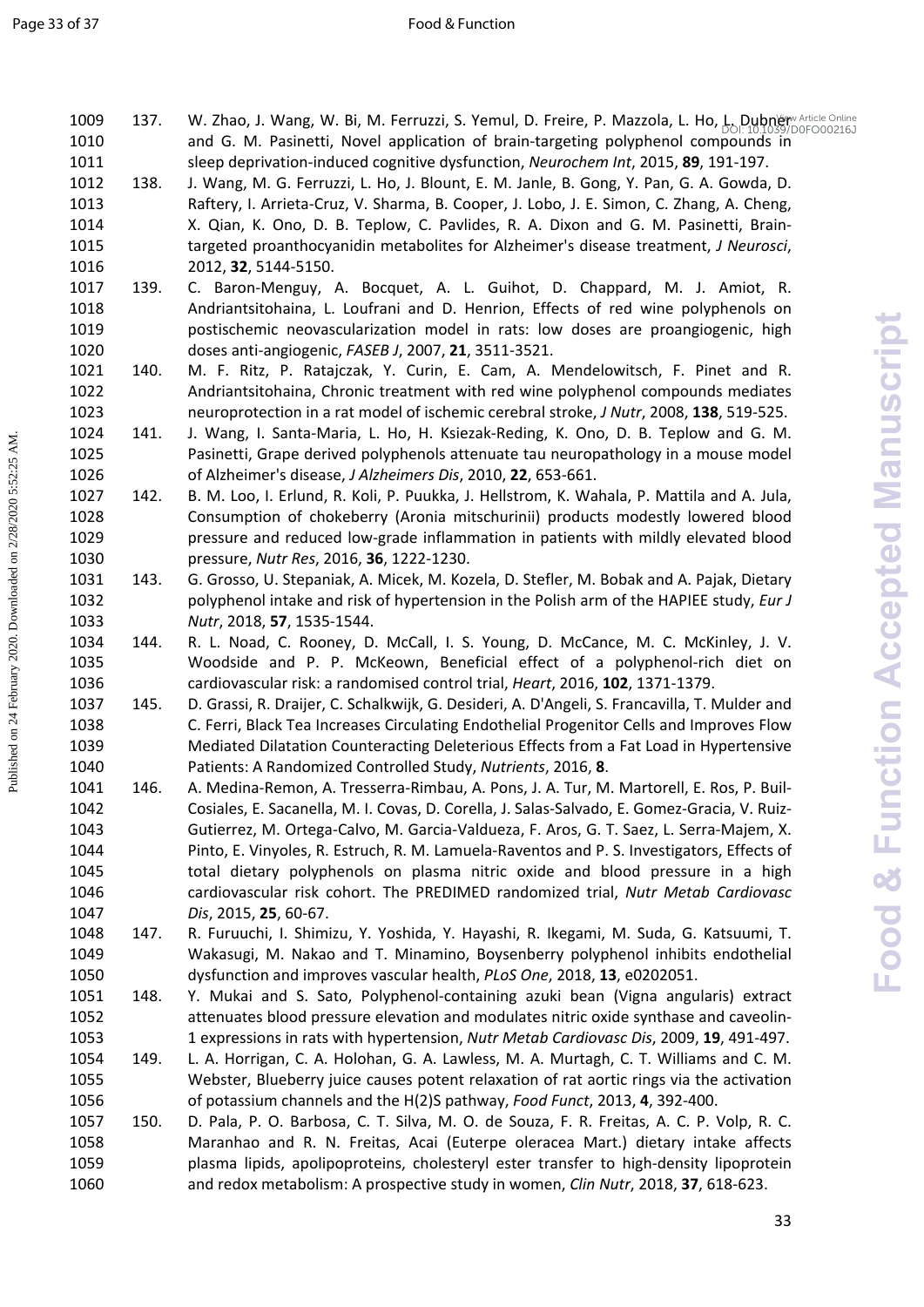- 1061 151. A. Hernaez, S. Fernandez-Castillejo, M. Farras, U. Catalan, I. Subirana, R. Montes, Rew Article Online 1062 Sola, D. Munoz-Aguayo, A. Gelabert-Gorgues, O. Diaz-Gil, K. Nyyssonen, H. J. Zunft, R.
- 1063 de la Torre, S. Martin-Pelaez, A. Pedret, A. T. Remaley, M. I. Covas and M. Fito, Olive oil 1064 polyphenols enhance high-density lipoprotein function in humans: a randomized 1065 controlled trial, *Arterioscler Thromb Vasc Biol*, 2014, **34**, 2115-2119.
- 1066 152. F. Rizzi, C. Conti, E. Dogliotti, A. Terranegra, E. Salvi, D. Braga, F. Ricca, S. Lupoli, A. 1067 Mingione, F. Pivari, C. Brasacchio, M. Barcella, M. Chittani, F. D'Avila, M. Turiel, M. 1068 Lazzaroni, L. Soldati, D. Cusi and C. Barlassina, Interaction between polyphenols intake 1069 and PON1 gene variants on markers of cardiovascular disease: a nutrigenetic 1070 observational study, *J Transl Med*, 2016, **14**, 186. **Food Example, A Function Accepted on 21 February 2020 Accepted Manuscript Published on 21 February 2020**<br> **Food Conservation Manuscriptic A Function Conservation Accepted Manuscript Published Conserv** 
	- 1071 153. S. Fernandez-Castillejo, R. M. Valls, O. Castaner, L. Rubio, U. Catalan, A. Pedret, A. 1072 Macia, M. L. Sampson, M. I. Covas, M. Fito, M. J. Motilva, A. T. Remaley and R. Sola, 1073 Polyphenol rich olive oils improve lipoprotein particle atherogenic ratios and 1074 subclasses profile: A randomized, crossover, controlled trial, *Mol Nutr Food Res*, 2016, 1075 **60**, 1544-1554.
	- 1076 154. R. J. Widmer, M. A. Freund, A. J. Flammer, J. Sexton, R. Lennon, A. Romani, N. 1077 Mulinacci, F. F. Vinceri, L. O. Lerman and A. Lerman, Beneficial effects of polyphenol-1078 rich olive oil in patients with early atherosclerosis, *Eur J Nutr*, 2013, **52**, 1223-1231.
	- 1079 155. N. Mallick and R. A. Khan, Antihyperlipidemic effects of Citrus sinensis, Citrus paradisi, 1080 and their combinations, *J Pharm Bioallied Sci*, 2016, **8**, 112-118.
	- 1081 156. Z. R. Xu, J. Y. Li, X. W. Dong, Z. J. Tan, W. Z. Wu, Q. M. Xie and Y. M. Yang, Apple 1082 Polyphenols Decrease Atherosclerosis and Hepatic Steatosis in ApoE-/- Mice through 1083 the ROS/MAPK/NF-kappaB Pathway, *Nutrients*, 2015, **7**, 7085-7105.
	- 1084 157. M. Leontowicz, I. Jesion, H. Leontowicz, Y. S. Park, J. Namiesnik, A. D. Rombola, M. 1085 Weisz and S. Gorinstein, Health-promoting effects of ethylene-treated kiwifruit 1086 'Hayward' from conventional and organic crops in rats fed an atherogenic diet, *J Agric*  1087 *Food Chem*, 2013, **61**, 3661-3668.
	- 1088 158. M. A. Rahman, N. Abdullah and N. Aminudin, Antioxidative Effects and Inhibition of 1089 Human Low Density Lipoprotein Oxidation In Vitro of Polyphenolic Compounds in 1090 Flammulina velutipes (Golden Needle Mushroom), *Oxid Med Cell Longev*, 2015, **2015**, 1091 403023.
	- 1092 159. C. Del Bo, Y. Cao, M. Roursgaard, P. Riso, M. Porrini, S. Loft and P. Moller, 1093 Anthocyanins and phenolic acids from a wild blueberry (Vaccinium angustifolium) 1094 powder counteract lipid accumulation in THP-1-derived macrophages, *Eur J Nutr*, 2016, 1095 **55**, 171-182.
	- 1096 160. X. Zhai, J. Chi, W. Tang, Z. Ji, F. Zhao, C. Jiang, H. Lv and H. Guo, Yellow wine 1097 polyphenolic compounds inhibit matrix metalloproteinase-2, -9 expression and 1098 improve atherosclerotic plaque in LDL-receptor-knockout mice, *J Pharmacol Sci*, 2014, 1099 **125**, 132-141.
	- 1100 161. S. Ding, J. Jiang, P. Yu, G. Zhang, G. Zhang and X. Liu, Green tea polyphenol treatment 1101 attenuates atherosclerosis in high-fat diet-fed apolipoprotein E-knockout mice via 1102 alleviating dyslipidemia and up-regulating autophagy, *PLoS One*, 2017, **12**, e0181666.
	- 1103 162. J. B. Daleprane, S. Freitas Vda, A. Pacheco, M. Rudnicki, L. A. Faine, F. A. Dorr, M. 1104 Ikegaki, L. A. Salazar, T. P. Ong and D. S. Abdalla, Anti-atherogenic and anti-angiogenic 1105 activities of polyphenols from propolis, *J Nutr Biochem*, 2012, **23**, 557-566.
	- 1106 163. N. Martinez, M. Urpi-Sarda, M. A. Martinez-Gonzalez, C. Andres-Lacueva and M. T. 1107 Mitjavila, Dealcoholised beers reduce atherosclerosis and expression of adhesion 1108 molecules in apoE-deficient mice, *Br J Nutr*, 2011, **105**, 721-730.
	- 1109 164. J. Yi, H. Qu, Y. Wu, Z. Wang and L. Wang, Study on antitumor, antioxidant and 1110 immunoregulatory activities of the purified polyphenols from pinecone of Pinus 1111 koraiensis on tumor-bearing S180 mice in vivo, *Int J Biol Macromol*, 2017, **94**, 735-744.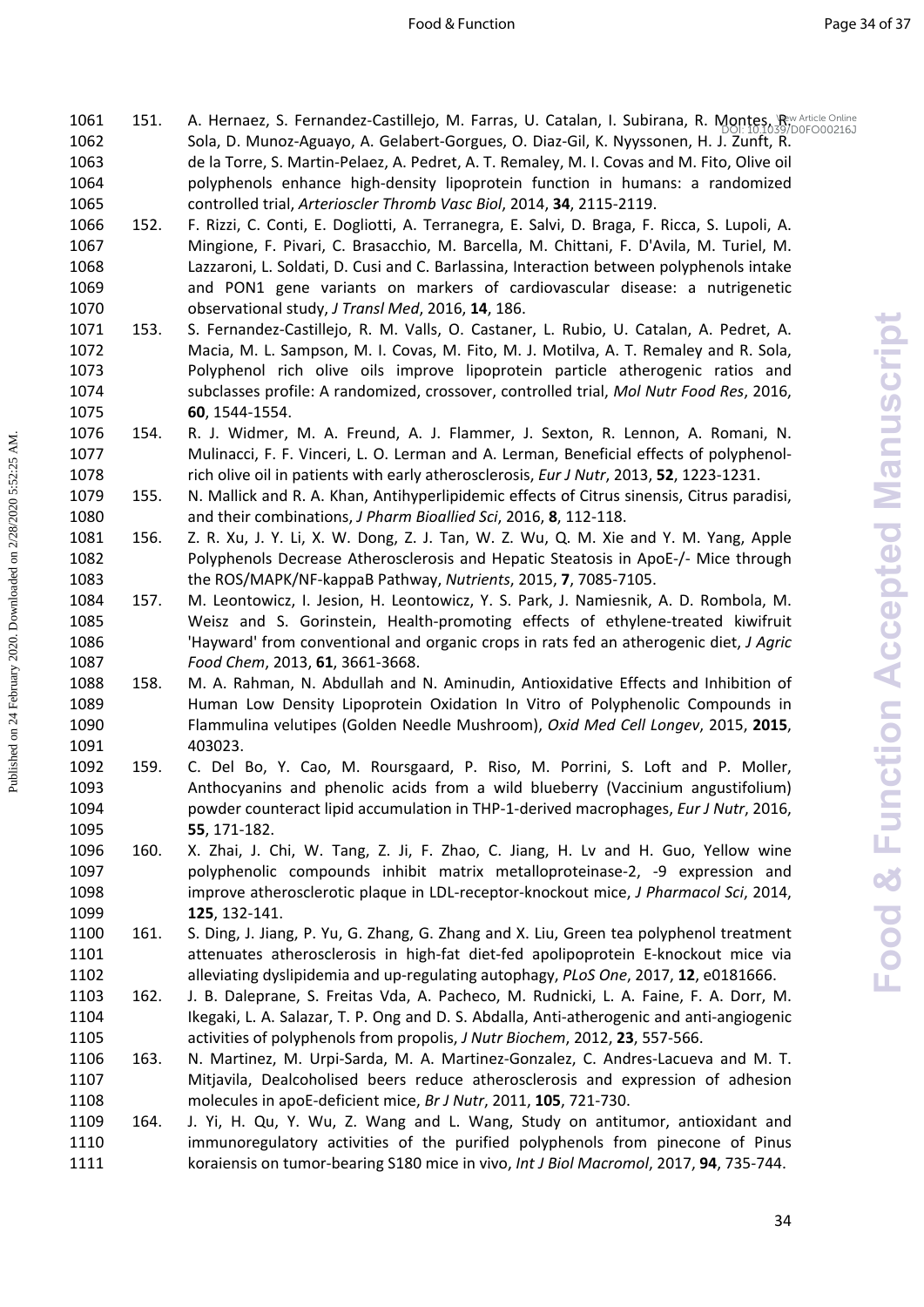#### Page 35 of 37 Food & Function

|                                                                    | 1112 | 165. | M. De la Fuente, S. Medina, I. Baeza and L. Jimenez, Improvement of Jeucocyte Article Online |                            |
|--------------------------------------------------------------------|------|------|----------------------------------------------------------------------------------------------|----------------------------|
|                                                                    | 1113 |      | functions in mature and old mice after 15 and 30 weeks of diet supplementation with          |                            |
|                                                                    | 1114 |      | polyphenol-rich biscuits, Eur J Nutr, 2011, 50, 563-573.                                     |                            |
|                                                                    | 1115 | 166. | N. Molina, A. P. Bolin and R. Otton, Green tea polyphenols change the profile of             |                            |
|                                                                    | 1116 |      | inflammatory cytokine release from lymphocytes of obese and lean rats and protect            |                            |
|                                                                    | 1117 |      | against oxidative damage, Int Immunopharmacol, 2015, 28, 985-996.                            |                            |
|                                                                    | 1118 | 167. | K. F. Albuquerque, M. P. Marinovic, A. C. Morandi, A. P. Bolin and R. Otton, Green tea       |                            |
|                                                                    | 1119 |      | polyphenol extract in vivo attenuates inflammatory features of neutrophils from obese        |                            |
|                                                                    | 1120 |      | rats, Eur J Nutr, 2016, 55, 1261-1274.                                                       |                            |
|                                                                    | 1121 | 168. | A. Singh, A. Demont, L. Actis-Goretta, S. Holvoet, A. Leveques, M. Lepage, S. Nutten         |                            |
|                                                                    | 1122 |      | and A. Mercenier, Identification of epicatechin as one of the key bioactive constituents     |                            |
|                                                                    | 1123 |      | of polyphenol-enriched extracts that demonstrate an anti-allergic effect in a murine         |                            |
|                                                                    | 1124 |      | model of food allergy, Br J Nutr, 2014, 112, 358-368.                                        |                            |
|                                                                    | 1125 | 169. | H. H. Kim, D. S. Kim, S. W. Kim, S. H. Lim, D. K. Kim, T. Y. Shin and S. H. Kim, Inhibitory  |                            |
|                                                                    | 1126 |      | effects of Diospyros kaki in a model of allergic inflammation: role of cAMP, calcium and     |                            |
|                                                                    | 1127 |      | nuclear factor-kappaB, Int J Mol Med, 2013, 32, 945-951.                                     |                            |
|                                                                    | 1128 | 170. | J. T. Handa, M. Cano, L. Wang, S. Datta and T. Y. Liu, Lipids, oxidized lipids, oxidation-   |                            |
|                                                                    | 1129 |      | specific epitopes, and Age-related Macular Degeneration, Biochim. Biophys. Acta-             |                            |
|                                                                    | 1130 |      | Molecular Cell Biol. Lipids, 2017, 1862, 430-440.                                            |                            |
| Published on 24 February 2020. Downloaded on 2/28/2020 5:52:25 AM. | 1131 | 171. | Mitra R, Conleyand S and N. M., in Retinal Degenerative Diseases, ed. M. L. C. Bowes         | nction Accepted Manuscript |
|                                                                    | 1132 |      | Rickman, R. Anderson, C. Grimm, J. Hollyfield and J. Ash. Eds, Springer, 2016, vol. 854,     |                            |
|                                                                    | 1133 |      | pp. 463-469.                                                                                 |                            |
|                                                                    | 1134 | 172. | S. R. Kim, S. Jockusch, Y. Itagaki, N. J. Turro and J. R. Sparrow, Mechanisms involved in    |                            |
|                                                                    | 1135 |      | A2E oxidation, Expe. Eye Res., 2008, 86, 975-982.                                            |                            |
|                                                                    | 1136 | 173. | Y. H. Zou and G. C. Y. Chiou, Apigenin inhibits laser-induced choroidal                      |                            |
|                                                                    | 1137 |      | neovascularization and regulates endothelial cell function, J. Ocular Pharmacol. Ther.,      |                            |
|                                                                    | 1138 |      | 2006, 22, 425-430.                                                                           |                            |
|                                                                    | 1139 | 174. | S. Beatty, H. H. Koh, D. Henson and M. Boulton, The role of oxidative stress in the          |                            |
|                                                                    | 1140 |      | pathogenesis of age-related macular degeneration, Survey Ophthalmol., 2000, 45, 115-         |                            |
|                                                                    | 1141 |      | 134.                                                                                         |                            |
|                                                                    | 1142 | 175. | J. Cejkova, S. Stipek, J. Crkovska, T. Ardan, J. Platenik, C. Cejka and A. Midelfart, UV     |                            |
|                                                                    | 1143 |      | rays, the prooxidant/antioxidant imbalance in the cornea and oxidative eye damage,           |                            |
|                                                                    | 1144 |      | Physiol. Res., 2004, 53, 1-10.                                                               |                            |
|                                                                    | 1145 | 176. | N. A. Vallabh, V. Romano and C. E. Willoughby, Mitochondrial dysfunction and                 |                            |
|                                                                    | 1146 |      | oxidative stress in corneal disease, Mitochondrion, 2017, 36, 103-113.                       | $\overline{\phantom{0}}$   |
|                                                                    | 1147 | 177. | L. Tang, Y. N. Zhang, Y. Jiang, L. Willard, E. Ortiz, L. Wark, D. Medeiros and D. B. Lin,    | ц.                         |
|                                                                    | 1148 |      | Dietary wolfberry ameliorates retinal structure abnormalities in db/db mice at the           | <b>85</b>                  |
|                                                                    | 1149 |      | early stage of diabetes, Experiment. Biol. Med., 2011, 236, 1051-1063.                       |                            |
|                                                                    | 1150 | 178. | A. L. West, G. A. Oren and S. E. Moroi, Evidence for the use of nutritional supplements      | Food                       |
|                                                                    | 1151 |      | and herbal medicines in common eye diseases, Am. J. Ophthalmol., 2006, 141, 157-             |                            |
|                                                                    | 1152 |      | 166.                                                                                         |                            |
|                                                                    | 1153 | 179. | A. Milani, M. Basirnejad, S. Shahbazi and A. Bolhassani, Carotenoids: biochemistry,          |                            |
|                                                                    | 1154 |      | pharmacology and treatment, British J. Pharmacol., 2017, 174, 1290-1324.                     |                            |
|                                                                    | 1155 | 180. | Z. H. Xu, T. Sun, W. N. Li and X. J. Sun, Inhibiting effects of dietary polyphenols on       |                            |
|                                                                    | 1156 |      | chronic eye diseases, J. Functional Foods, 2017, 39, 186-197.                                |                            |
|                                                                    | 1157 | 181. | K. Srinivasan, Polyphenols in Vision and Eye Health, Edited by Preedy, V. R. Elsevier,       |                            |
|                                                                    | 1158 |      | 2014.                                                                                        |                            |
|                                                                    | 1159 | 182. | W. Kalt, A. Hanneken, P. Milbury and F. Tremblay, Recent Research on Polyphenolics in        |                            |
|                                                                    | 1160 |      | Vision and Eye Health, J. Agricultur. Food Chem., 2010, 58, 4001-4007.                       |                            |
|                                                                    | 1161 | 183. | J. Z. Nowak, Oxidative stress, polyunsaturated fatty acids-derived oxidation products        |                            |
|                                                                    | 1162 |      | and bisretinoids as potential inducers of CNS diseases: focus on age-related macular         |                            |
|                                                                    | 1163 |      | degeneration, Pharmacol. Rep., 2013, 65, 288-304.                                            |                            |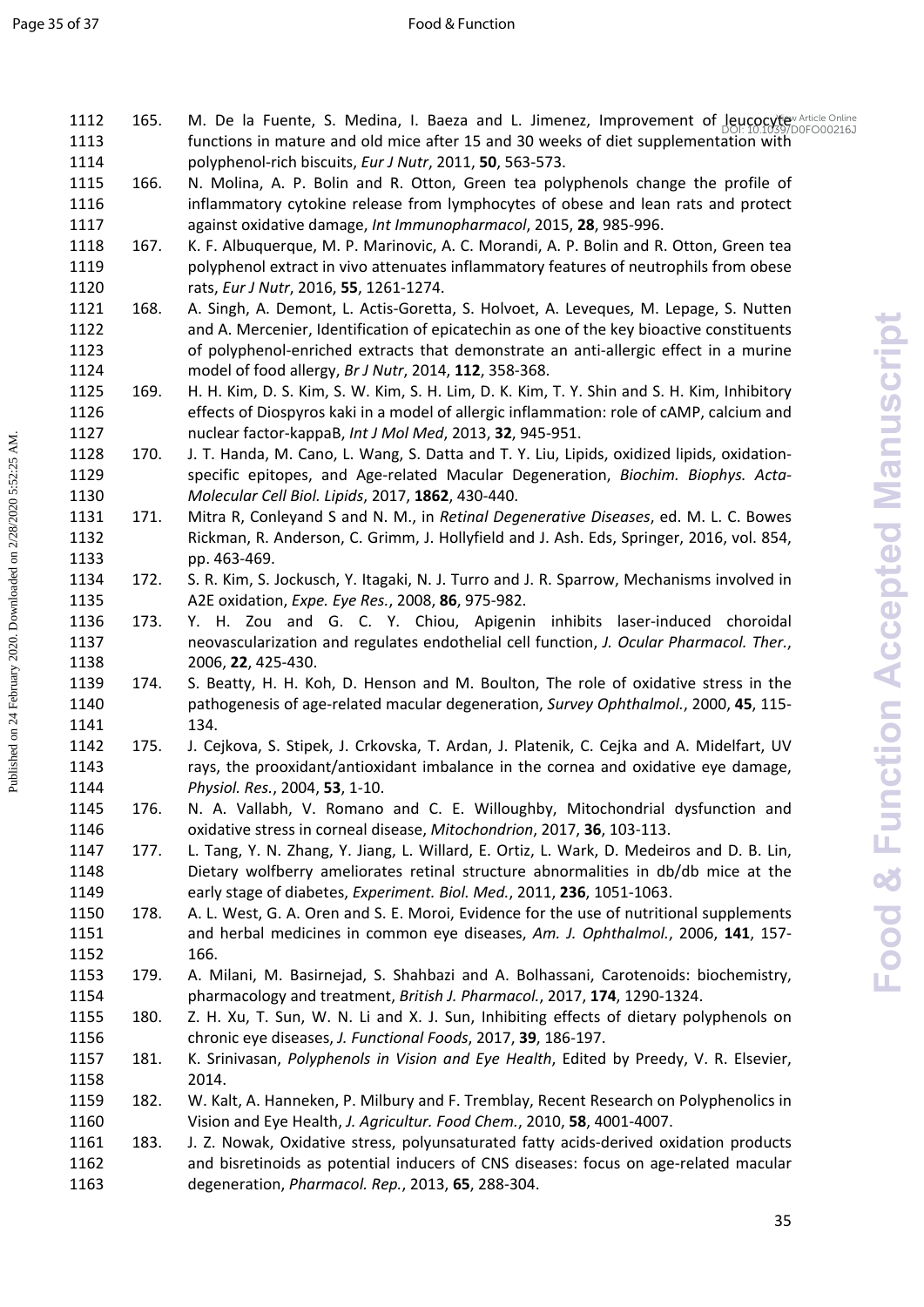- 1164 184. J. H. Kang and S. Y. Choung, Protective effects of resveratrol and its analogs on agent atticle Online 1165 related macular degeneration in vitro, *Arch. Pharma. Res.*, 2016, **39**, 1703-1715.
- 1166 185. A. Hanneken, F. F. Lin, J. Johnson and P. Maher, Flavonoids protect human retinal 1167 pigment epithelial cells from oxidative-stress-induced death, *Invest. Ophth. Visual*  1168 2006, **47**, 3164-3177.
- 1169 186. C. N. Nagineni, R. Raju, K. K. Nagineni, V. K. Kommineni, A. Cherukuri, R. K. Kutty, J. J. 1170 Hooks and B. Detrick, Resveratrol Suppresses Expression of VEGF by Human Retinal 1171 Pigment Epithelial Cells: Potential Nutraceutical for Age-related Macular Degeneration, 1172 *Aging Dis.*, 2014, **5**, 88-100.
- 1173 187. D. Cia, A. Cubizolle, C. Crauste, N. Jacquemot, L. Guillou, C. Vigor, C. Angebault, C. P. 1174 Hamel, J. Vercauteren and P. Brabet, Phloroglucinol protects retinal pigment 1175 epithelium and photoreceptor against all-trans-retinal-induced toxicity and inhibits 1176 A2E formation, *J. Cel. Mol. Med.*, 2016, **20**, 1651-1663.
- 1177 188. S. Y. Liu, J. Y. Song, B. Fan, Y. Wang, Y. R. Pan, L. Che, Y. J. Sun and G. Y. Li, Resveratrol 1178 protects photoreceptors by blocking caspase- and PARP-dependent cell death 1179 pathways, *Free Radical Bio. Med.*, 2018, **129**, 569-581.
- 1180 189. Z. Zhao, T. Sun, Y. Jiang, L. J. Wu, X. Z. Cai, X. D. Sun and X. J. Sun, Photooxidative 1181 damage in retinal pigment epithelial cells via GRP78 and the protective role of grape 1182 skin polyphenols, *Food Chem. Toxicol.*, 2014, **74**, 216-224.
- 1183 190. S. Bungan, M. M. Abdel-Daim, D. M. Tit, E. Ghanem, S. Sato, M. Maruyama-Inoue, S. 1184 Yamane and K. Kadonosono, Heealth benefits of polyphenols and carotenoids in age-1185 related eye diseases. , *Oxid. Med. Cell. Longev.*, 2019, 1-22.
- 1186 191. B. L. Lee, J. H. Kang, H. M. Kim, S. H. Jeong, D. S. Jang, Y. P. Jang and S. Y. Choung, 1187 Polyphenol-enriched Vaccinium uliginosum L. fractions reduce retinal damage induced 1188 by blue light in A2E-laden ARPE19 cell cultures and mice, *Nutr. Res.*, 2016, **36**, 1402- 1189 1414.
- 1190 192. X. Zhang, Y. F. Feng, Y. P. Wang, J. Wang, D. N. Xiang, W. R. Niu and F. Yuan, 1191 Resveratrol ameliorates disorders of mitochondrial biogenesis and dynamics in a rat 1192 chronic ocular hypertension model, *Life Sci.*, 2018, **207**, 234-245.
- 1193 193. X. Guo, X. Kong and R. Huang, Effect of Ginkgo biloba on vision field and contrast 1194 sensitivity in Chinese patients with normal tension glaucoma: a randomized, crossover 1195 clinical trial, *Invest. Ophth. Visual Science*, 2014, **55**, 110.
- 1196 194. J. Lee, S. W. Sohn and C. Kee, Effect of Ginkgo biloba Extract on Visual Field 1197 Progression in Normal Tension Glaucoma, *J. Glaucoma*, 2013, **22**, 780-784.
- 1198 195. L. Y. Jia, L. Sun, D. S. P. Fan, D. S. C. Lam, C. P. Pang and G. H. F. Yam, Effect of Topical 1199 Ginkgo biloba Extract on Steroid-Induced Changes in the Trabecular Meshwork and 1200 Intraocular Pressure, *Arch. Ophthalmol.*, 2008, **126**, 1700-1706.
- 1201 196. G. Goutham, R. Manikandan, M. Beulaja, R. Thiagarajan, C. Arulvasu, M. Arumugam, 1202 W. N. Setzer, M. Daglia, S. F. Nabavi and S. M. Nabavi, A focus on resveratrol and 1203 ocular problems, especially cataract: From chemistry to medical uses and clinical 1204 relevance, *Biomed. Pharmacother.*, 2017, **86**, 232-241. **Food Contents and Contents and Contents and Contents and Contents and Article Online 1990. A whenever a specific the specific National Published on 2020. The National Published on 2020. The National Published online Conte** 
	- 1205 197. D. Vora, S. Heruye, D. Kumari, C. Opere and H. Chauhan, Preparation, Characterization 1206 and Antioxidant Evaluation of Poorly Soluble Polyphenol-Loaded Nanoparticles for 1207 Cataract Treatment, *AAPS Pharmscitech*, 2019, **20**.
	- 1208 198. S. K. Gupta, N. Halder, S. Srivastava, D. Trivedi, S. Joshi and S. D. Varma, Green tea 1209 (Camellia sinensis) protects against selenite-induced oxidative stress in experimental 1210 cataractogenesis, *Ophth. Res.*, 2002, **34**, 258-263.
	- 1211 199. J. I. Choi, J. Kim and S. Y. Choung, Polyphenol-enriched fraction of Vaccinium 1212 uliginosum L. protects selenite-induced cataract formation in the lens of Sprague-1213 Dawley rat pups, *Mol. Vis.*, 2019, **25**, 118-128.